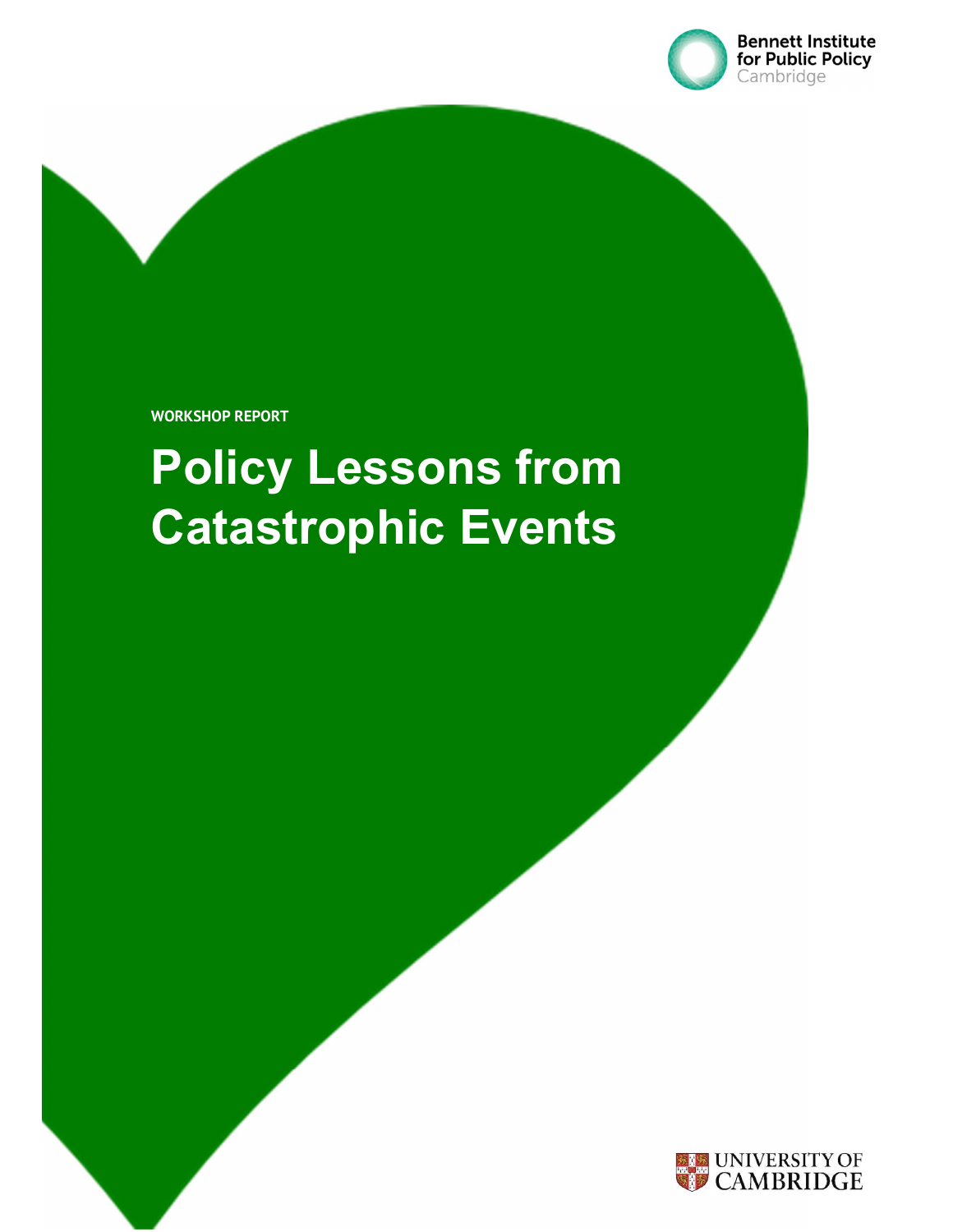# POLICY LESSONS FROM CATASTROPHIC EVENTS

AUTHORS: Diane Coyle, Gill Kernick, Owen Garling, Martin Stanley, Flora Cornish, David Wales, David Slater

#### **CONTENTS**

| Preface                                           | 3  |
|---------------------------------------------------|----|
| Introduction                                      | 5  |
| Workshop Overview                                 | 8  |
| What do we learn from catastrophic events?        | 9  |
| What can be done?                                 | 16 |
| Power - Gill Kernick                              | 22 |
| Politicians and regulation - Martin Stanley       | 31 |
| The importance of people's voices - Flora Cornish | 35 |
| Saving lives is not enough - David Wales          | 39 |
| Why don't we learn from disasters? - David Slater | 47 |

Published: May 2020 Workshop held on 25 February 2020 at the University of Cambridge, hosted by the Bennett Institute for Public Policy

This work was partially funded by the ESRC through the University of Cambridge Impact Acceleration Account

Publication from the Bennett Institute for Public Policy, Cambridge www.bennettinstitute.cam.ac.uk





Economic and Social **Research Council** 

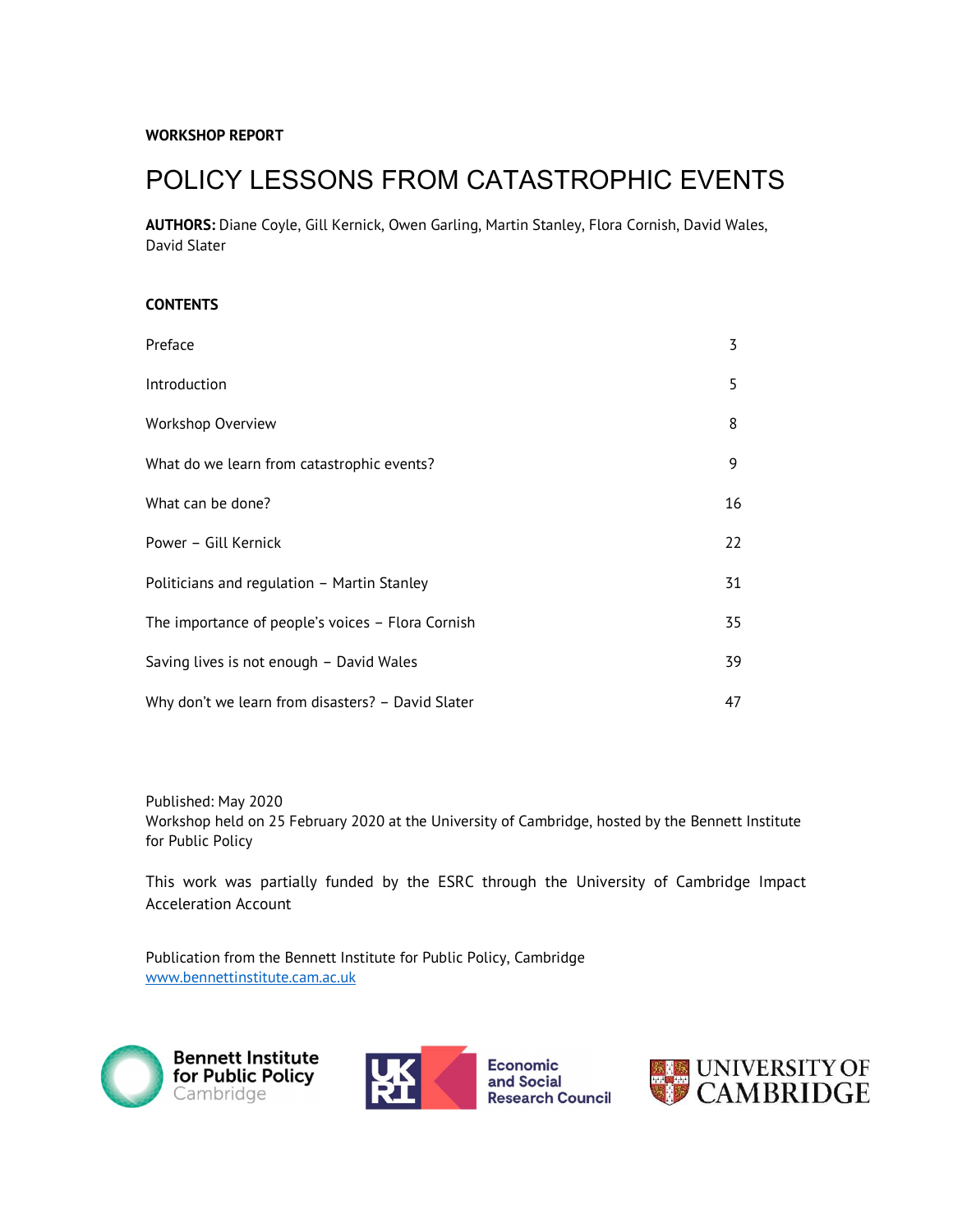# Policy Lessons from Catastrophic Events

# Preface

We did not need the coronavirus pandemic to teach us that in the interconnected, technically complex modern world it is easy to make policy mistakes and hard to act on lessons from the past. Still, the current crisis makes it more pressing than ever to consider why it is so hard to learn and apply the policy lessons from past catastrophes and crises.

In crisis response, such as the current context in so many countries, decision-makers face a torrent of often-conflicting advice from different areas of expertise, not synthesised, and sometimes developed in readiness for a different kind of context. One of the elements making for policy responses that later seem clearly inadequate is the regulatory framework. This sits alongside other areas affecting decision-making such as the adequacy of advance planning, information flows, the institutional context and political considerations.

Regulations in technically challenging and safety-critical domains, such as construction, power generation or mining, have accumulated piecemeal over many years. This is often the result of policy reactions to specific events or perceived needs in complex environments. A common criticism is that this accumulation of regulation does not achieve its intended aims, while imposing a large regulatory burden, just as the proliferation of advice in a crisis imposes a large attention burden. This suggests more effective regulation with greater efficiency might be possible, but there are substantial barriers to change. These barriers are high enough, in fact, that there has been a failure on the part of policymakers and regulators to learn and implement the lessons from successive crises – such as fires in tower blocks of the kind that tragically consumed Grenfell Tower in west London in 2017. And, as Bennett Institute research affiliate and former Ofcom board member Steve Unger has written for us, $<sup>1</sup>$  it is hard to sustain</sup> attention on such issues in government, once an immediate crisis has passed. A combination of optimism bias and the limitations of attention for complicated issues militate against sustained policy focus on them.

This constant failure means there is an abiding need to think more systemically about regulating and managing complexity, and yet – despite major catastrophes like the Deepwater Horizon explosion or the Grenfell Tower fire – this imperative is not being addressed. And research into policy and policy failures tends to focus on analysis rather than implementation and enforcement. The Bennett Institute was therefore pleased to host with Gill Kernick of JMJ Associates an ESRC-funded workshop bringing together people from different domains of safety practice and research backgrounds to discuss the challenge. Could an interdisciplinary group with different kinds of experience start to

<sup>&</sup>lt;sup>1</sup> https://www.bennettinstitute.cam.ac.uk/blog/why-we-need-new-office-black-swans/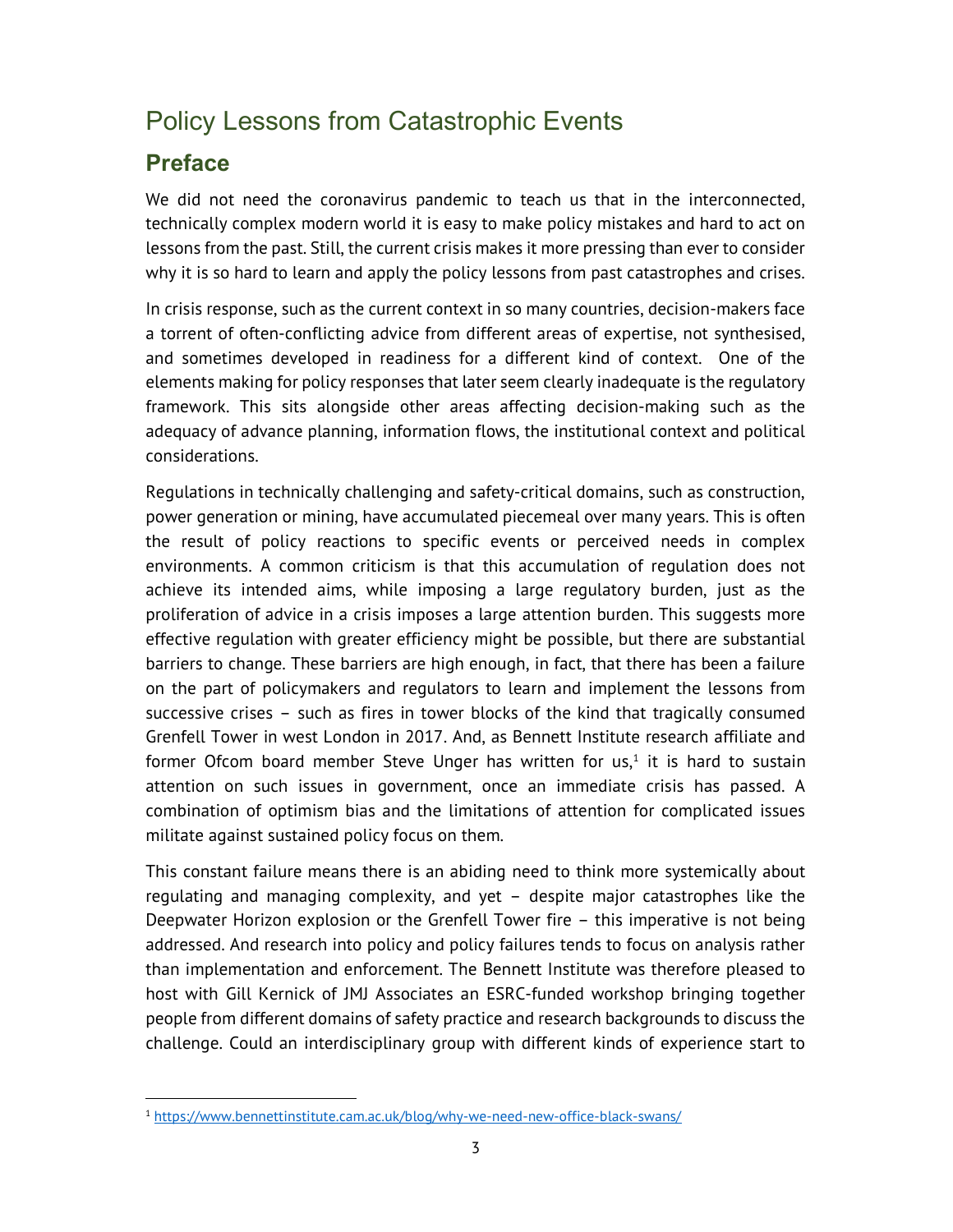identify the barriers and even generate some ideas for shifting them? The challenges the group discussed have only become more urgent in subsequent weeks.

One starting point is accountability. Persistent failure to learn appropriate lessons from all sorts of previous tragedies seems to have been a problem for several decades. For instance the Institute for Government's 2017 report on public inquiries found that of the 68 public inquiries that had taken place since 1990, only six had been fully followed-up by select committees to see what government did as a result.<sup>2</sup> Checking whether inquiry recommendations have been implemented seems an obvious starting point.

Our day of discussion led to several areas of consensus, concerning both the failure to learn and ideas for ways forward. For example, organisational cultures may focus on satisfying regulations rather than delivering outcomes. In some policy environments there is a 'blame game' for political or legal reasons.<sup>3</sup> Experts and decision-makers lack cognitive diversity, tending to come from similar social and professional backgrounds. Rule by rule decision making is unsuited to increasingly complex social and technical environments.

The participants' views about potential ways forward, including building in following up on recommendations, are also summarised in the overview. Some of those who took part in the workshop have contributed more detailed perspectives, with suggestions for how we might learn lessons from the past. This is a debate we intend to sustain and take forward in the post-pandemic environment, building on the workshop; and we hope to hear from others who would like to contribute.

# Diane Coyle

Bennett Professor of Public Policy

<sup>&</sup>lt;sup>2</sup> https://www.instituteforgovernment.org.uk/publications/how-public-inquiries-can-lead-change

<sup>3</sup> https://press.princeton.edu/books/hardcover/9780691129952/the-blame-game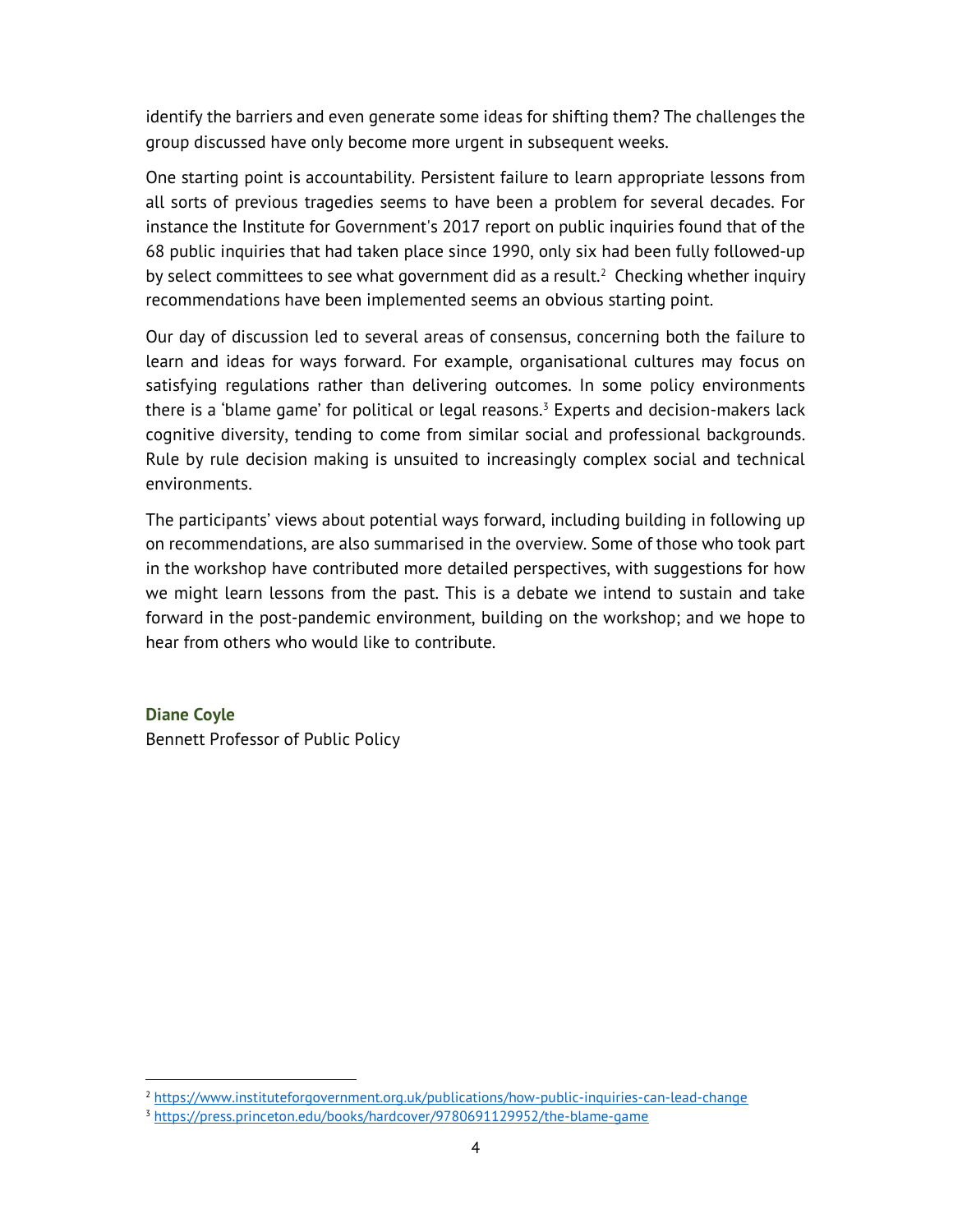# Introduction

'We do not know where or when the next global pandemic will occur, but we do know that it will take a terrible toll, both on human life, and on the global economy. It may even cause political instability.'

> Dr Tedros Adhanom Ghebreyesus Director-General of the World Health Organisation, 2018<sup>4</sup>

The need to ensure we learn policy lessons from catastrophic events could not be more relevant as we find ourselves in the midst of a global pandemic with, as yet, unknown consequences.

Professionally I work in high hazard industries partnering organisations to develop their leadership capability and culture to prevent major accidents. From 2011 to 2014 I lived in Grenfell Tower. Seven of my former neighbours died in the fire in June 2017. As I watched it burn, I promised to make sure we learned.

I soon discovered that to fulfil this promise, I had to move beyond a focus solely on Grenfell to explore our chronic inability to effectively learn from catastrophic events in general.

A 2013 Cabinet Office review of persistent lessons from major accidents identified common failures, including no system to ensure that lessons were learned and staff taught; lack of leadership; absence of a no blame culture; and previous lessons/reports not acted upon. $5$ 

Prior to Grenfell, we knew the dangers of external facade fire spread and breaking of compartmentation; we knew the dangers of stay put and the importance of contingency evacuation plans; we knew the dangers of giving those trapped false hope that firefighters would reach them. $^6$ 

Prior to COVID-19 we knew the danger of a pandemic. Bodies such as the World Health Organisation<sup>7</sup> and World Economic Forum<sup>8</sup> have for years warned that we are unprepared. We knew the capacity of health services would be challenged; we knew the supplies of ventilators would be critical. The UK government knew its preparations around PPE supplies were insufficient.<sup>9</sup>

<sup>4</sup> https://www.who.int/dg/speeches/2018/pandemic-free-world/en/

<sup>5</sup> https://www.regulation.org.uk/library/2013-Pollock\_Review.pdf

<sup>6</sup> https://www.bennettinstitute.cam.ac.uk/blog/heroes-villains-narratives-displacing-our-ability-/

<sup>7</sup> https://www.who.int/dg/speeches/2018/pandemic-free-world/en/

<sup>8</sup> http://reports.weforum.org/global-risks-report-2020/shareable-infographics/

<sup>9</sup> https://www.theguardian.com/politics/2020/mar/29/uk-strategy-to-address-pandemic-threat-notproperly-implemented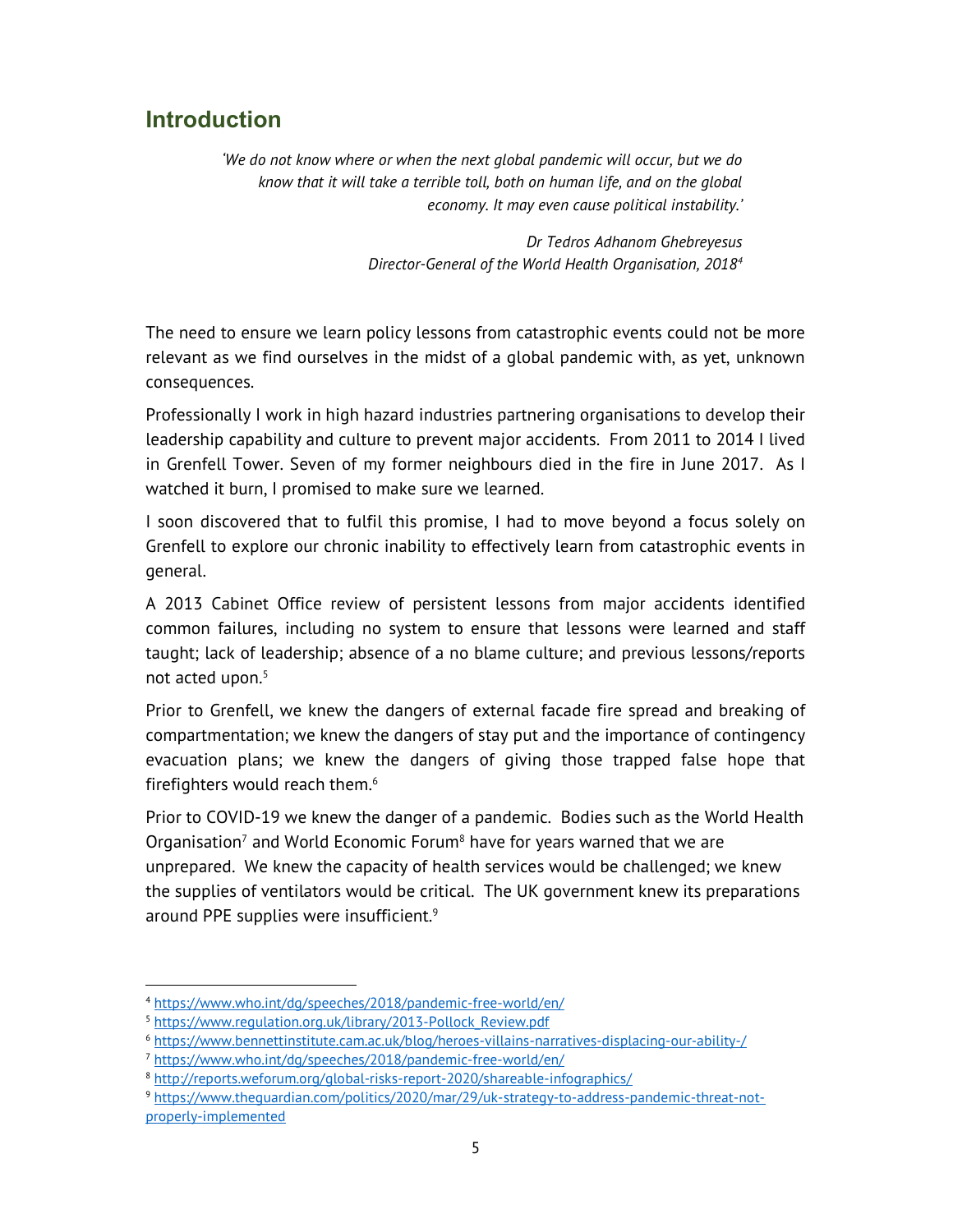A pandemic as lethal as coronavirus has, for the past 13 years, been deemed a "level 5" threat. The only other level 5 threat has been large-scale biological or nuclear attack . . . The risk of a pandemic in that time was deemed to be between one-in-20 and one-in-two.

'Why weren't we ready?', New Statesman, 20 March 2020<sup>10</sup>

The desire to hold a multi-disciplinary enquiry was borne from wanting to understand why we persistently don't learn lessons: from the realisation that this failure was not technical in nature, and that there was no single expert who had the answer; that this was an adaptive challenge and the solutions lie somewhere in the spaces between our current tramlines of thought.

#### The workshop

I am indebted to the ESRC for funding and the Bennett Institute for hosting the workshop and publishing this report.

The workshop brought together a range of different perspectives including academics, lawyers, regulators, civil servants and business owners. We held a series of enquiries around five broad areas:

- Foundational structures and governance mechanisms intended to protect against catastrophic events (e.g. legal and regulatory frameworks);
- Behavioural elements designed to actively prevent and / or respond to failure (e.g. inspections and inquiries);
- Relational connections that either disrupt or maintain the status quo (e.g. cross-silo thinking and re-balancing power);
- Contextual narratives that inhibit learning (e.g. fixed mindsets, bias and lack of diversity); and
- the role of Leadership.

The key themes that emerged from the workshop are presented in the following section, followed by perspectives and reflections from some participants.

My personal experience of the day was moving. The kernel of the idea was born nearly two years ago, I'd waited so long and had no idea how it would go. On reflection three issues stood out for me.

<sup>10</sup> https://www.newstatesman.com/politics/uk/2020/03/why-weren-t-we-ready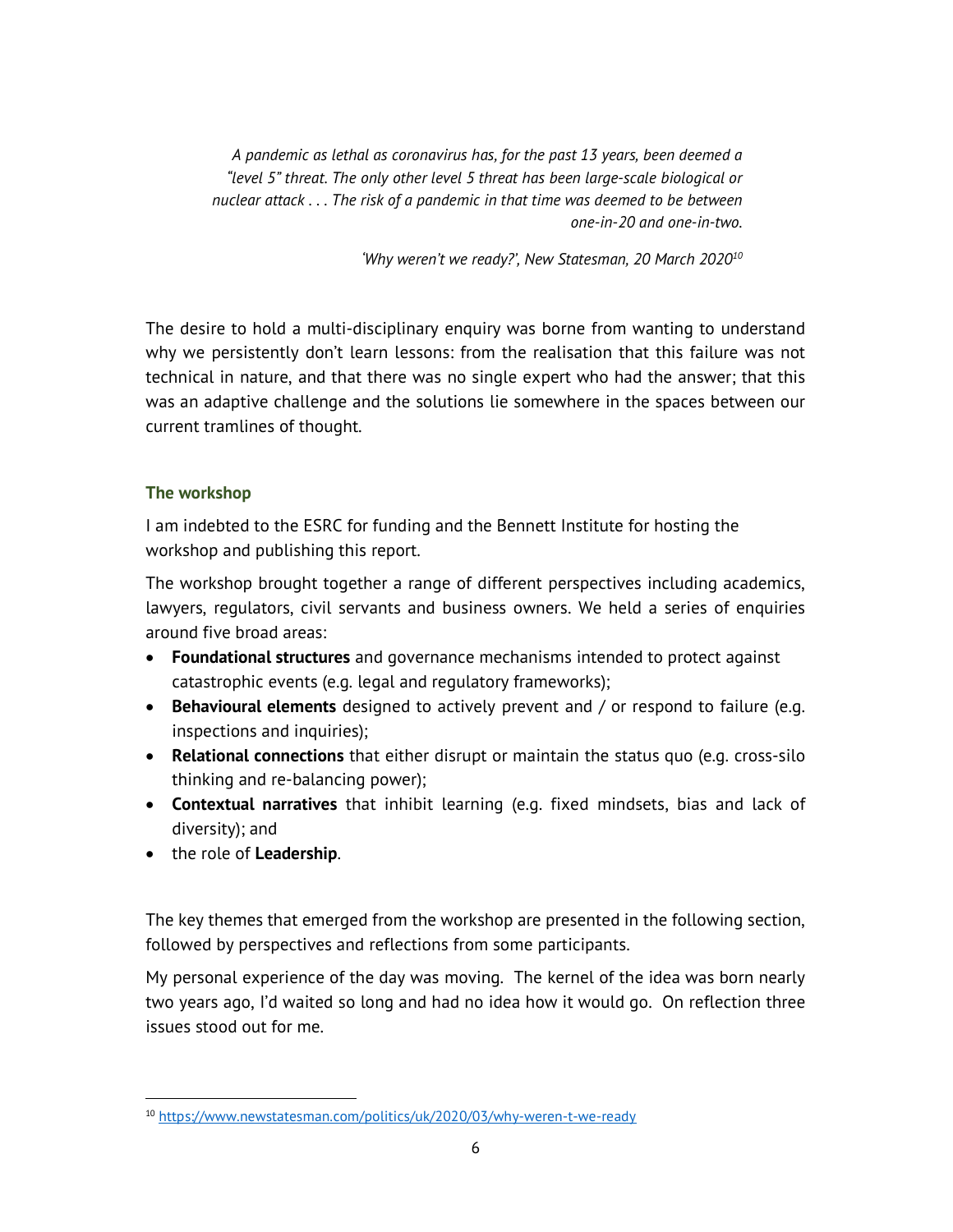First, it was magical watching people engaging with one another, with interest and curiosity. It reaffirmed my belief in the importance of diverse and multi-stakeholder enquiry.

Second, and linked to the first, was the importance of creating safe spaces for these kinds of conversations. We'd worked hard to do this for the workshop, making some tough decisions about not inviting certain 'voices' that are critical to this debate, as we felt it would inhibit conversation. The lack of, and need for, forums for safe, open conversation was raised numerous times during the day.

Finally, I was left hopeful by the breadth of interest and passion for change.

My desire is that the workshop and this report spark further enquiry. Grenfell highlighted the cost of not learning. Watching COVID-19 unfold reaffirms the devastating political, social, economic and human impact of this failure.

> Gill Kernick Master Consultant JMJ Associates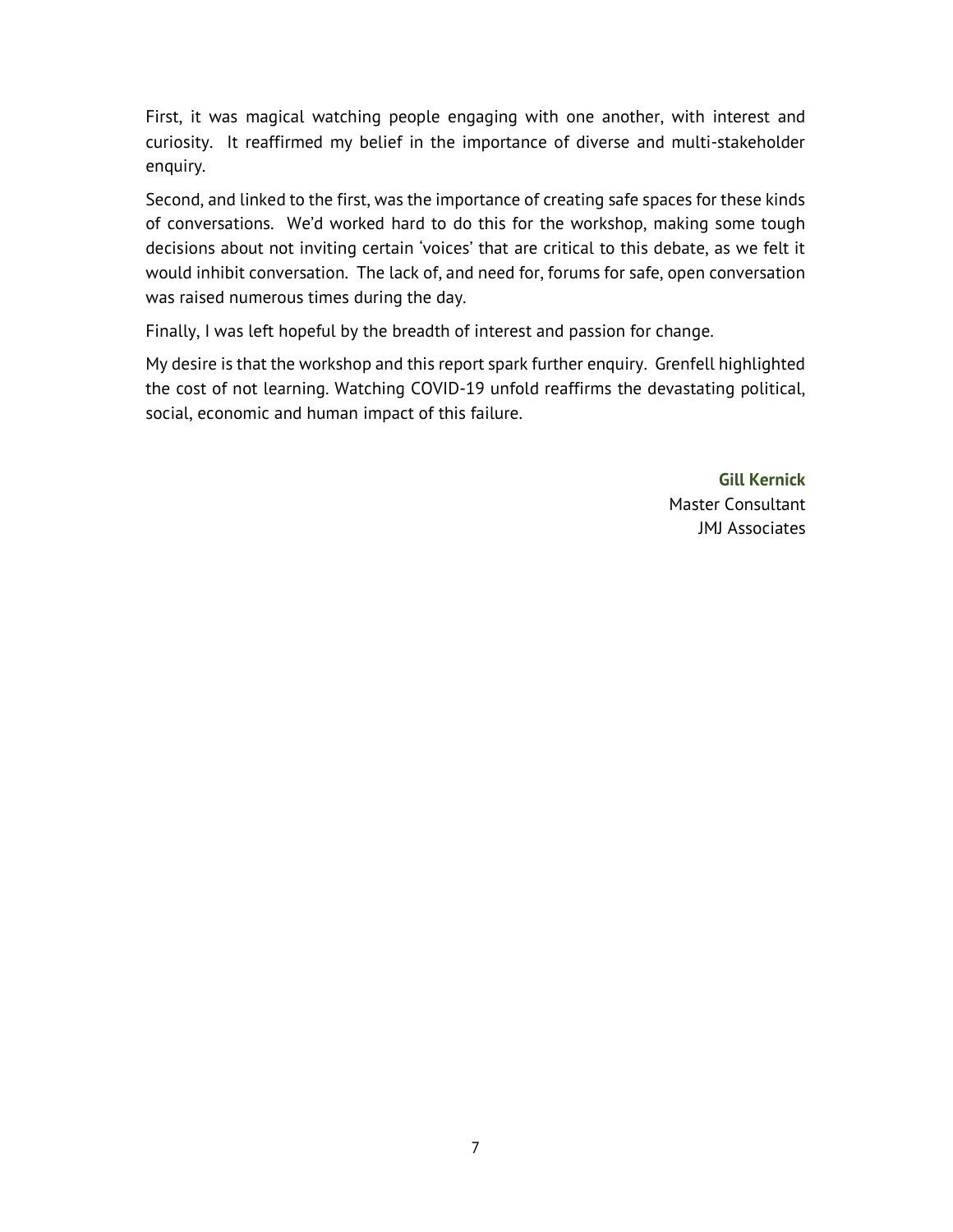# Workshop Overview

The focus of this ESRC-funded workshop in February 2020 was on why it is so difficult for policymakers and public bodies to put into practice the lessons learnt from catastrophic events, in particular the Grenfell Tower fire. On 14 June 2017, this devastating tragedy killed 72 people - the largest loss of life in a residential fire in a century.

The fire highlighted a chronic inability to learn. Eighteen years before Grenfell, on June 11 1999, a fire engulfed eight floors of a 14-storey tower block at Garnock Court in Irvine, North Ayrshire, killing one resident and injuring four others. In 2000, Westminster Council's Environment, Transport and Regional Affairs Committee carried out an inquiry that highlighted the risks of fire spreading through external cladding systems. The 2009 Lakanal House fire in Camberwell, London killed six people. The inquests into their deaths highlighted issues that were factors in Grenfell eight years later.

The multiple failed opportunities to learn, the extent of bad practice and the lack of meaningful change nearly three years on from Grenfell indicate the need to question the traditional policy and practitioner responses to such events.

In February 2020, the Bennett Institute for Public Policy at the University of Cambridge hosted a cross-disciplinary, multi-stakeholder workshop to identify key barriers to effective learning. Conducted under the Chatham House Rule, invitees included civil servants, regulators, emergency responders, academics, industry safety experts, and representatives from policy think tanks.

This report begins by outlining the findings of the workshop and setting out the reasons why we do not learn from catastrophic events, and then proposes some responses that could enable us to learn. The final sections of the report offer some personal reflections on these themes from workshop attendees. We would like to thank the workshop attendees for their contributions at the workshop and notes of the workshop which have subsequently been provided, and on which this section is based.

## Next Steps

The workshop and report have brought together a range of different stakeholders with a common interest in a shared problem. To build on the momentum and connections created, we will continue to

- curate the emerging network of stakeholders, including identifying how the group could contribute to the understanding of the coronavirus crisis.
- create 'safe spaces' for different stakeholders to come together to discuss shared problems. We are keen in future discussions to widen the range of voices involved.
- share the knowledge that is being created.

If you are interested in getting involved, please get in contact with us.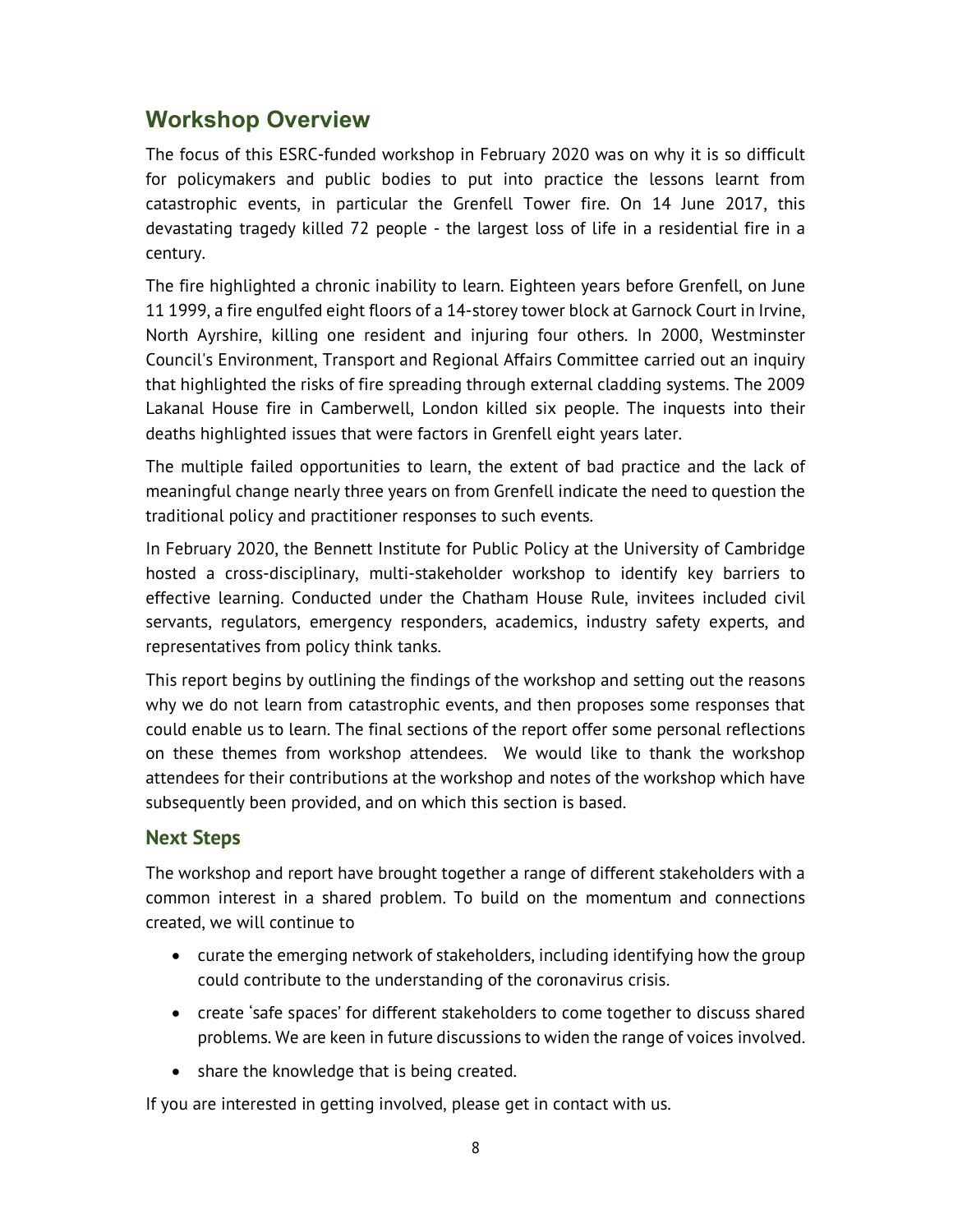# What do we learn from catastrophic events?

# Focus on regulatory requirements rather than doing what is right for people

Workshop attendees agreed that the focus of industry on meeting its formal regulatory requirements was one of the main reasons for not learning from catastrophic events. There needs to be a **culture shift** to a focus on doing the right thing for the people who may be affected. Attendees identified a gap between the regulatory requirements and the wider expectations of members of the public. Members of the public expect that regulations are designed to keep them safe. For example, residents of a tower block may assume that both they and their property would be kept safe in the event of a small kitchen fire (which triggered Grenfell Tower). Likewise, when patients are admitted to hospital, it is in the assumed knowledge that they will be kept from harm.

**Example:** Step Change in Safety was founded in 1997 to help create this culture shift in the oil and gas industry. The initial aim was to reduce the UK offshore injury rate by 50 per cent. Since 2014, Step Change in Safety has become an independent tripartite organisation representing the workforce, regulators and employers with the aim of making the UK the "safest place to work in the worldwide oil and gas industry." $11$ 

Participants questioned the ability of industry to self-regulate and challenge itself if it knows that there are risks in how its members could be operating<sup>12</sup>. They agreed that the construction industry did self-regulate, but that there was always a concern that in a competitive market it would take only one business looking to gain an advantage to undermine any approaches to self-regulation.

The primary focus of businesses on gaining competitive advantage and satisfying their key stakeholders such as shareholders can lead to a lack of empathy with those affected by catastrophic events. Industry needs to show a greater empathy with those who may be affected if things go wrong. It cannot care just about competitive advantage and commercial interests. The ongoing public inquiry into the Grenfell Tower fire is vividly demonstrating what happens if the focus is not on people.

**Example:** The materials testing industry provides several examples of some issues with this focus on regulation rather than people.

• The testing industry is a key part of the regulatory system, but one that could be driven by its own interests following its privatisation in 1997.<sup>13</sup> <sup>14</sup>

- <sup>13</sup> See https://openresearch.lsbu.ac.uk/item/868q4
- <sup>14</sup> https://www.insidehousing.co.uk/news/news/government-culpable-for-lack-of-action-post-lakanalfire-says-mp-59885

<sup>11</sup> https://www.stepchangeinsafety.net/

<sup>12</sup> See, for example, https://www.insurancejournal.com/news/international/2017/06/27/455827.htm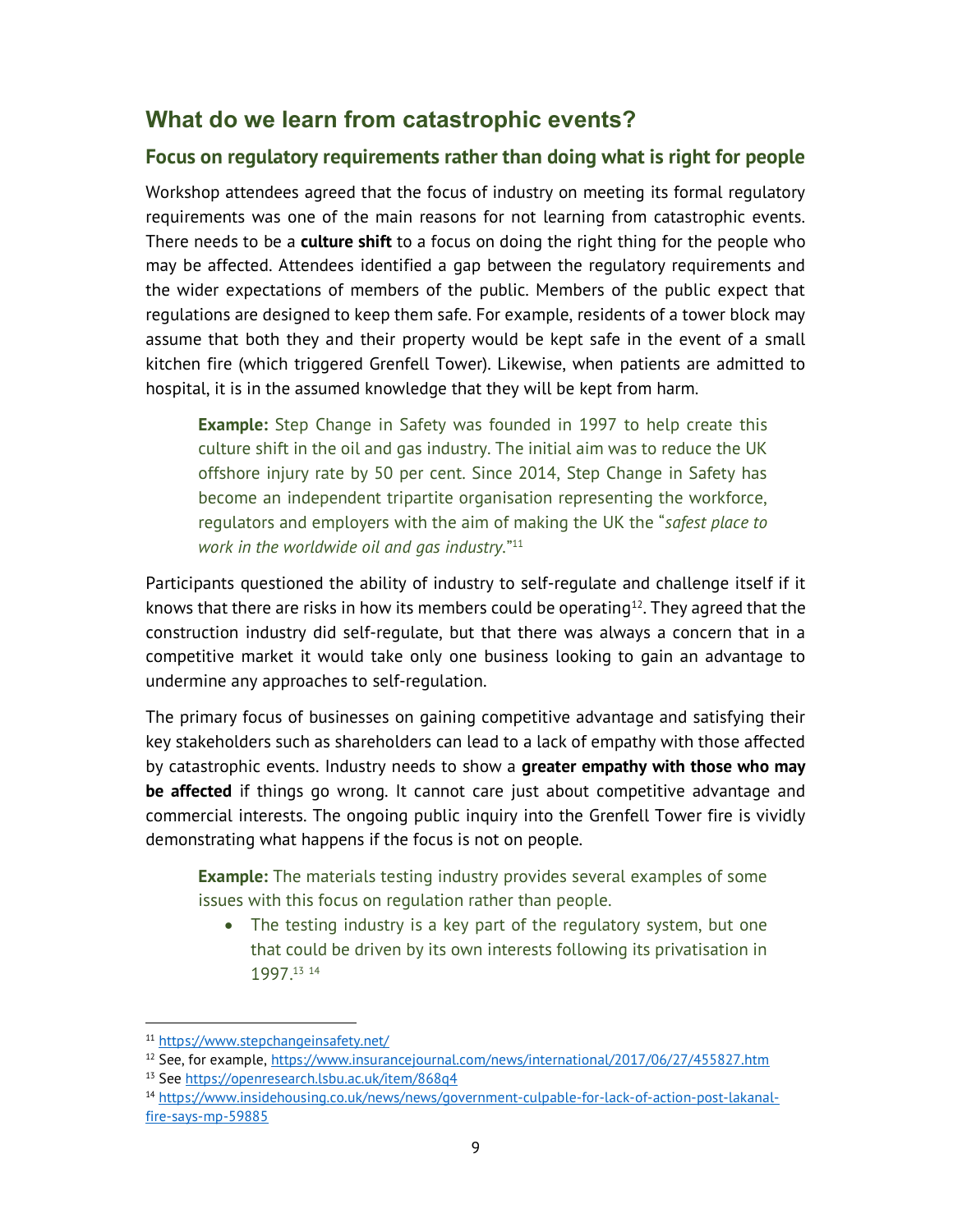- Testing can also take place at too small a scale. For example, tests of cladding materials take place on a scale that does not reflect how the materials are used in practice. Equally 'desktop studies' for insulation and cladding systems are used. $^{15}$
- The costs of testing will proportionately be more of a burden on smaller-scale developments.

# Differing perceptions

A lack of cognitive diversity can reduce the ability to learn from and prevent catastrophic events with 'leaders' often coming from similar social and professional backgrounds. A recent survey by Inside Housing<sup>16</sup> (see table below) found that whilst there had been a slight increase in female and BME board members between 2017 and 2019, there had been only a small change in the number of board members identifying as LGBT or living with a disability. The survey report also noted that this was from a small, self-selecting sample which was not representative of the whole sector.

| <b>Question</b>                                                                | 2018            | 2019            |
|--------------------------------------------------------------------------------|-----------------|-----------------|
| What proportion of your board members are male / female?                       | 63.3%/<br>36.7% | 58.9%/<br>41.1% |
| What proportion of your board members identify as BME?                         | 6.7%            | 13.6%           |
| What proportion of your board members identify as LGBT?                        | 2.5%            | 2.4%            |
| What proportion of your board members identify as living<br>with a disability? | 4.3%            | 4.8%            |

A lack of diversity could lead to 'group-think' and an inbuilt bias towards optimism when identifying and mitigating risks and reduce the **different perceptions of risk** that a more diverse group might bring.<sup>17</sup> The group wondered whether in a male-dominated industry like the construction industry, risks were managed differently from other industries with a more diverse leadership and workforce.<sup>18</sup>

Finally, it is important to understand whether there is an appetite for change. If there is no appetite for change, then it is unlikely that change will ever happen. Attendees

18

<sup>&</sup>lt;sup>15</sup> Judith Hackitt's interim report included a recommendation to significantly restrict the use of these assessments in order to ensure that they are only used in a responsible and appropriate way by competent people. See https://www.gov.uk/government/publications/independent-review-of-buildingregulations-and-fire-safety-interim-report

<sup>16</sup> https://www.insidehousing.co.uk/insight/insight/the-housing-diversity-survey-2019-64195

<sup>&</sup>lt;sup>17</sup> See https://hbr.org/2013/02/do-women-take-as-many-risks-as

https://www.researchgate.net/publication/233614230 Gender race and perceived risk The 'white male' \_effect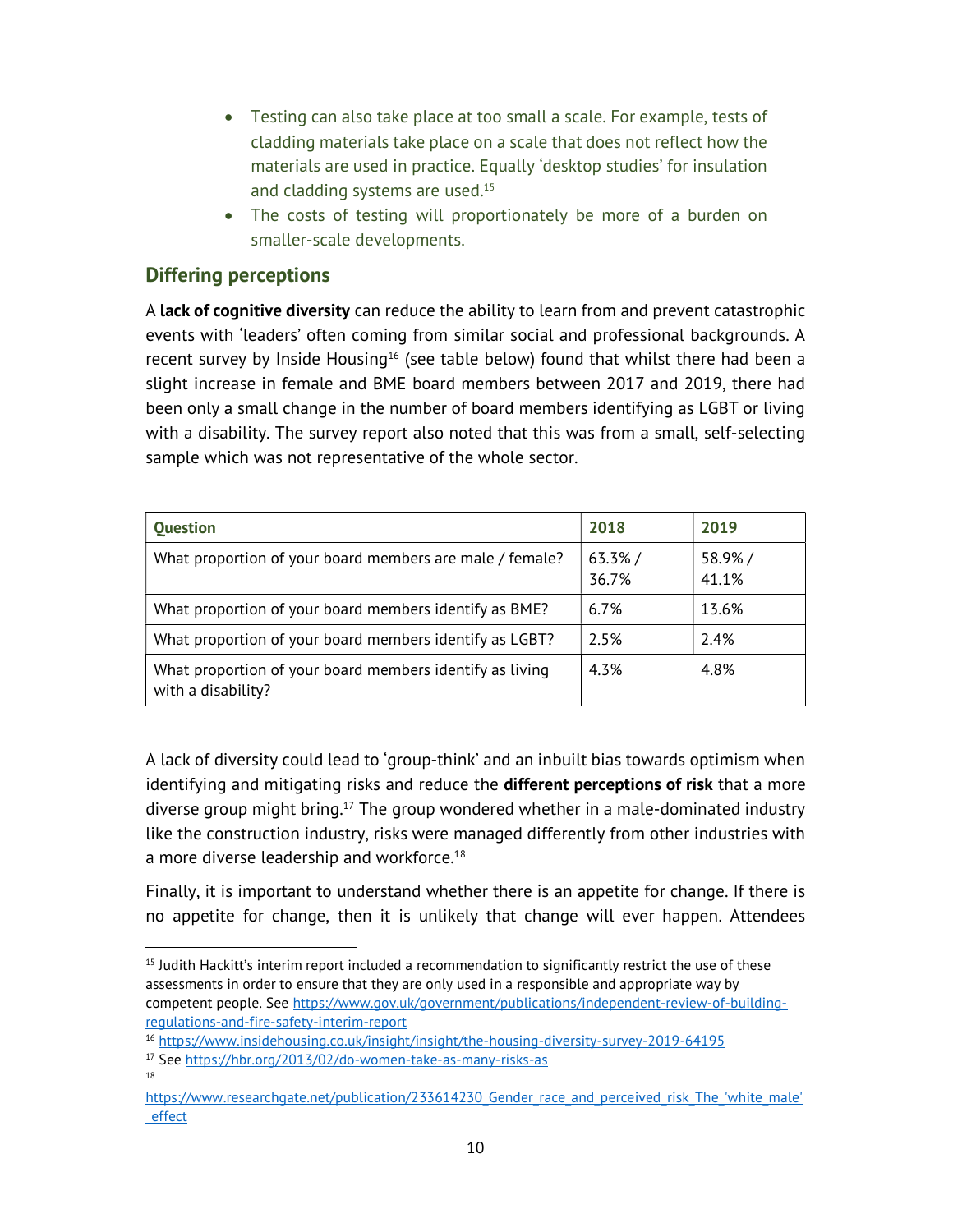suggested that the appetite for change could be understood by considering the different viewpoints of the stakeholders involved in the system. This approach enables us to ask questions about who holds responsibility and power. Deepening our understanding of those with power helps us to understand their motivations and behavioural drivers and to get under the skin of why people act in ways that they do.

# Lack of diverse voices

There was agreement at the workshop that a lack of involvement of frontline staff and users / customers reduced the ability to learn. These groups provide a valuable source of detailed information which goes to waste if ignored by decision-makers.

**Example:** Step Change in Safety involve frontline staff in their Leadership Team meetings. "Since 2011, different members of the group of [elected safety representatives] have attended every Leadership Team meeting and speak on behalf of their colleagues on the issues which generate interest or cause concern. Their presence at these meetings is invaluable and ensures our activities are fully aligned with the workforce."<sup>19</sup>

Before the catastrophe, Grenfell Tower residents' concerns were not listened to.<sup>20</sup> The tacit knowledge of those at the front line is critical for safety. Residents tend to know what the problems are with their building. They are the real experts on how a building works. We lose the opportunity to learn from their lived experience by not listening to them.

Before Grenfell there was no proper connection between community services and the community. After Grenfell the whole social eco-system of the area has changed. The social order has not returned to how it was, and it is still in an environment conducive to change. This shift can be harnessed to drive change rather returning to 'business as usual'.

The opportunity for change can also be seen nationally. For example, the ban on combustible materials brought in by Dominic Raab in December 2018 was driven by a change in national feeling following his appearance on BBC Question Time.<sup>21</sup> It could be argued that this ban has had the biggest impact on the construction industry in 30 years.

<sup>19</sup> https://www.stepchangeinsafety.net/about/

<sup>20</sup> https://www.bbc.co.uk/news/stories-42072477

<sup>21</sup> See https://www.bbc.co.uk/programmes/p067h1sy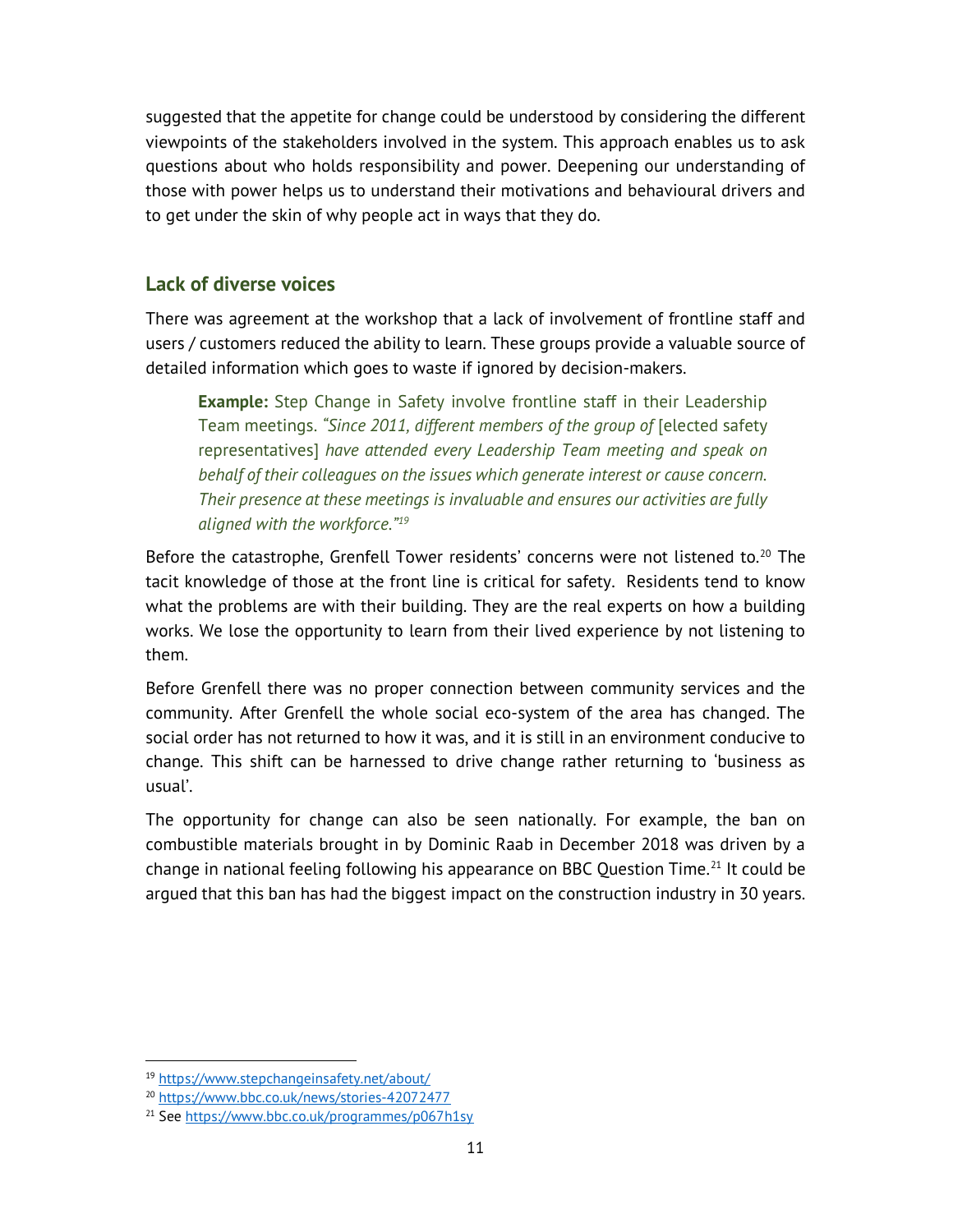## Failure to take opportunities to learn

Despite there being plenty of opportunities to learn from previous events, the group felt that these opportunities were not taken. At the conclusion of the inquests into the deaths following the Lakanal House fire, a Rule  $43$  Letter<sup>22</sup> was sent by the Coroner to the Secretary of State for Communities and Local Government reporting a number of concerns that had been raised during the inquest.<sup>23</sup> However, these recommendations had not been taken forward by successive British governments. $24$ 

This did not need to be the case. Both the Welsh and Scottish devolved governments responded to the recommendations made by the coroner in the inquest into the deaths at Lakanal House by changing regulations. For example, Welsh legislators enacted new regulations which provide that all new and changed use domestic premises must have an automatic fire suppression system installed which controls and extinguishes fires without human intervention.<sup>25</sup>

It was suggested that the failure to change in Britain may have been because 'political leaders' did not want to be put in a position to fail and so they tend to identify seemingly straightforward 'fixes'. The natural response of individuals and organisations was to go into defensive mode and think that the scrutiny and focus of the Inquest was on them rather than the system. The fragmentation and increasingly complex make-up of the construction industry (and other industries) can also mask the fact that things need to change.

Near misses and examples of best practice are opportunities to learn. What constitutes a near miss needs a clear definition and a shared understanding. The Health and Safety Executive's definition of a near miss is "an event not causing harm, but [that] has the potential to cause injury or ill health."<sup>26</sup> In other words, a broad definition. The workshop heard examples of the use of a higher-threshold definition of a near miss, which had led to concerns being ignored. This highlights the importance of a common understanding across all parts of the system.

**Example:** To ensure that the healthcare industry could learn consistently, Healthcare Improvement Scotland have developed a national framework for the reporting of adverse events. The framework "seeks to ensure that no matter where an adverse event occurs in Scotland:

 $^{22}$  Paragraph 7 of Schedule 5, Coroners and Justice Act 2009, provides coroners with the duty to make reports (formerly known as Rule 43 Letters) to a person, organisation, local authority or government department or agency where the coroner believes that action should be taken to prevent future deaths. Recipients have 56 days to respond to the coroner following receipt of a Rule 43 Letter. See https://www.judiciary.uk/related-offices-and-bodies/office-chief-coroner/https-www-judiciary-uksubject-community-health-care-and-emergency-services-related-deaths/

<sup>&</sup>lt;sup>23</sup> https://www.lambeth.gov.uk/elections-and-council/lakanal-house-coroner-inquest

<sup>24</sup> https://fullfact.org/law/fire-safety-regulations-has-government-delayed-reviewing-them/

<sup>25</sup> https://www.newlawjournal.co.uk/content/grenfell-tower-different-perspective

<sup>26</sup> https://www.hse.gov.uk/toolbox/managing/accidents.htm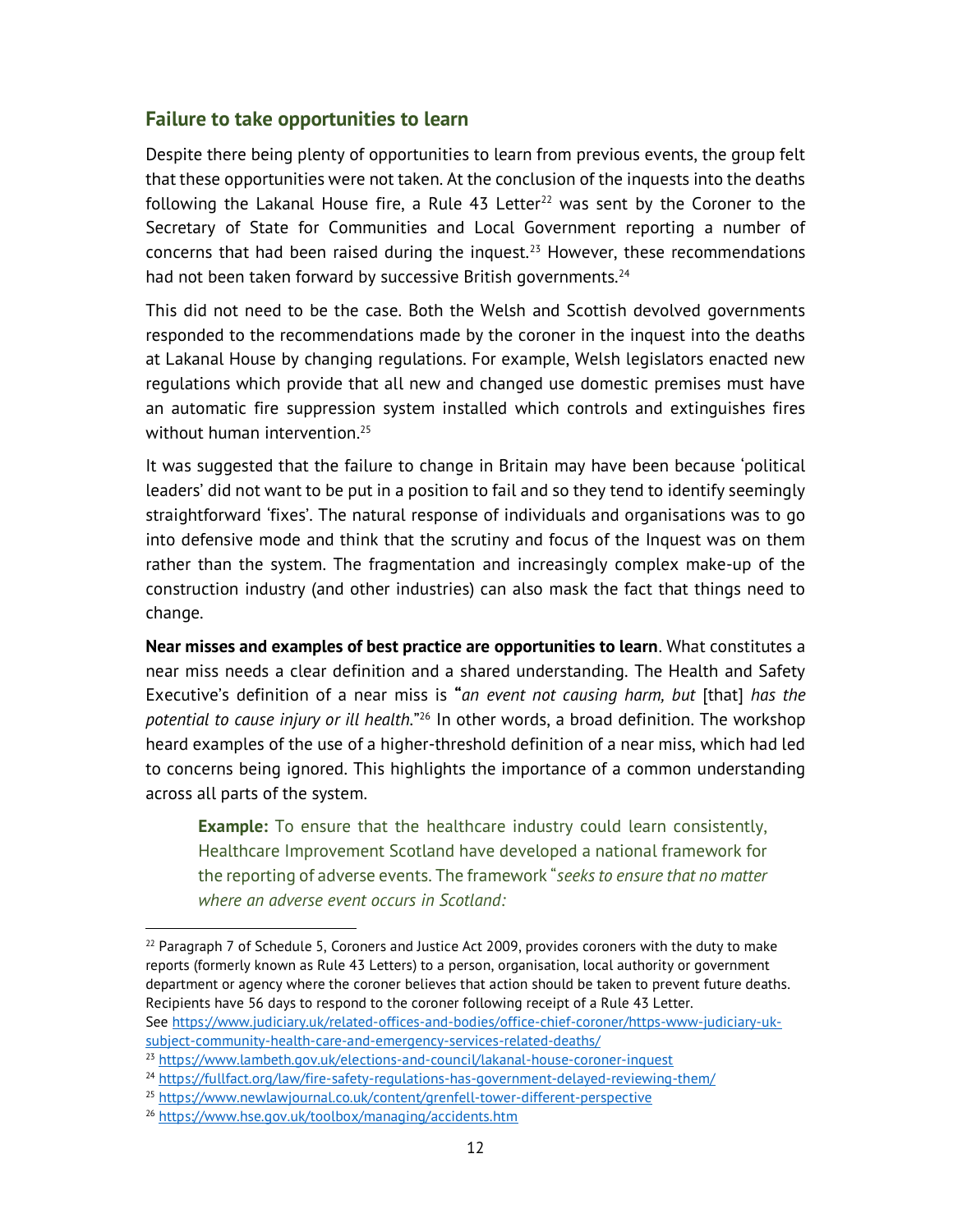- the affected person receives the same high-quality response
- any staff involved are treated in a consistent manner
- the event is reviewed in a similar way, and
- learning is shared and implemented across the organisation and more widely to improve the quality of services." $27$

Attendees shared a concern that lessons learnt were not disseminated, shared or understood by other sectors. The group questioned whether there were appropriate incentives in place to share information across organisations or whether commercial concerns limit our willingness to admit mistakes and share learnings.

# Increasing complexity and a reliance on simple fixes

The construction industry has moved from one using a small number of well understood materials to one using a complex mix of newer materials. The Whole Building Design Guide gives the example of an exterior wall assembly that "contains materials that keep the rain and wind out, thermally insulate the inhabitants from exterior temperatures, structurally support the building and the associated enclosure system, and provide desired interior and exterior finishes. In addition, windows, doors, vents, and other apertures connect to the interior and exterior of the building."<sup>28</sup> To manage this complex mix, the industry has become increasingly fragmented with specialist firms involved in specific aspects of the construction process.

This increase in complexity can also be seen in how policy is developed and managed, with responsibility for different policy areas falling across different layers of government authority. A lack of join-up between these different layers has also been a contributory factor.

The workshop identified several related consequences of an increase in complexity:

- A complex operating environment leads to a complex regulatory environment with different materials and stages of the construction process governed by different regulations. This can lead to the layering of regulations on top of one another.
- There is an increased risk that the complicated interdependencies between the different elements of the construction process will lead to accountability and responsibility falling between the cracks.
- Changes in the construction industry and the fast-paced development of new building materials can also lead to knowledge asymmetries between the regulator and industry, with regulators struggling to keep up with changes in the industry.

<sup>27</sup> http://www.healthcareimprovementscotland.org/his/idoc.ashx?docid=968c1d9d-7439-41d7-83d5-

<sup>531</sup>afebaebcc&version=-1

<sup>28</sup> https://www.wbdg.org/resources/materials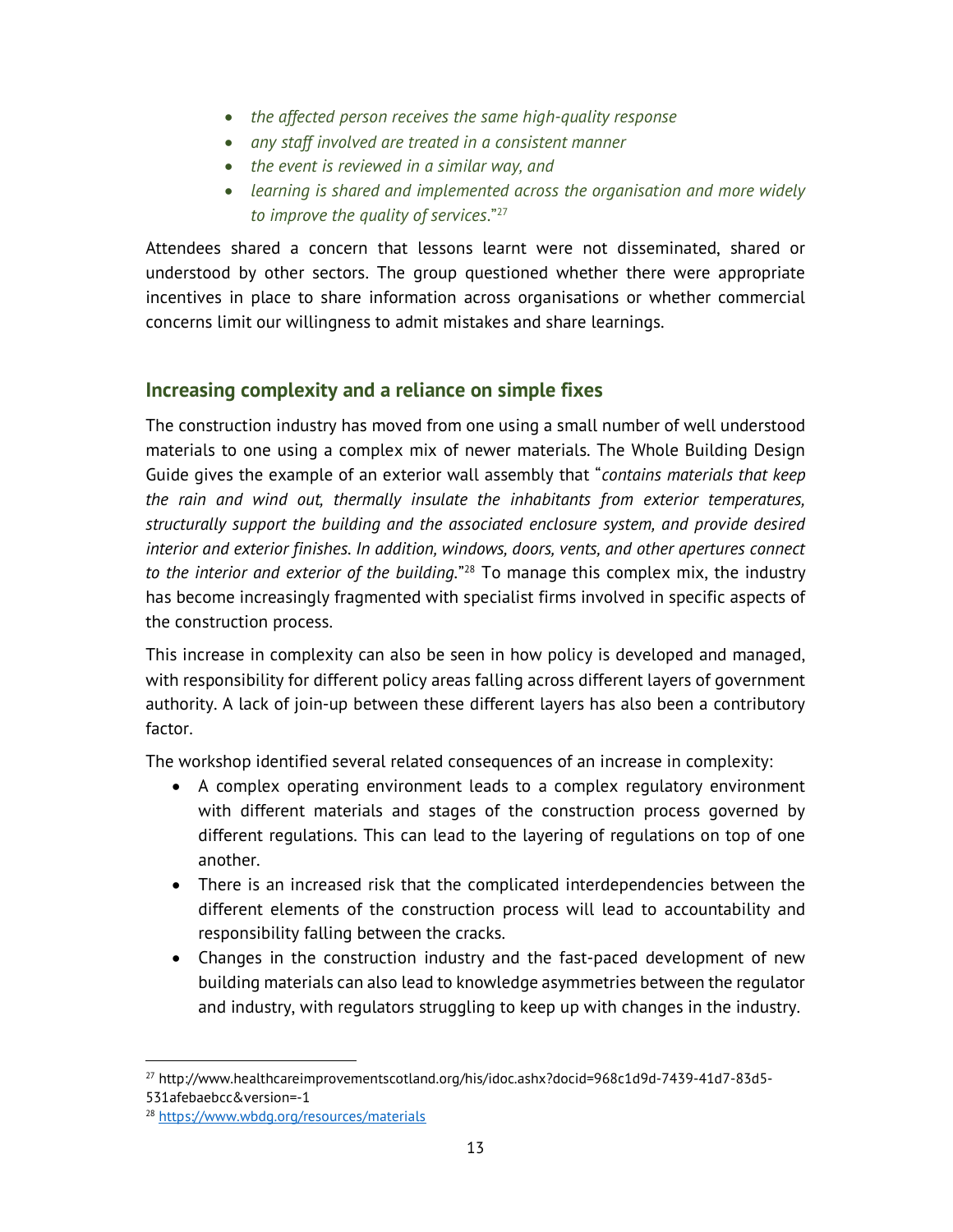Finally, a complex operating environment also leads to a high turnover of businesses.<sup>29</sup> For example, cladding companies, on average, have a lifespan of only seven years. This high turnover of businesses will also lead to a loss of organisational (and sectoral) knowledge.

Coupled with the increase in complexity, the belief in 'simple fixes' and 'silver bullet' solutions can also hinder the ability to learn. In the aftermath of events there is often a call for a simple fix to be prioritised so that progress is seen to be being made. These simple fixes can have unintended consequences, including masking other more systemic problems that remain unresolved.<sup>30</sup>

## Organisational systems, processes and cultures

In the aftermath of catastrophic events and following any subsequent inquiries, the group considered that there can be a lack of accountability or follow through on the implementation of any recommendations made. In 2017, the Institute for Government found that of the 68 inquiries that had taken place since 1990, only six had received a full follow-up by a select committee to ensure that government has acted.  $31$ 

There is no independent process of accountability for ensuring recommendations are implemented and effective. In addition, there is a high turnover of government ministers responsible for the implementation of actions arising from inquiries. For example, in the almost three years since the Grenfell Fire there have been five different housing ministers in post.  $32$ 

| <b>Housing Ministers since Grenfell</b> |                           |  |
|-----------------------------------------|---------------------------|--|
| Alok Sharma                             | June 2017 - January 2018  |  |
| Dominic Raab                            | January 2018 - July 2018  |  |
| <b>Kit Malthouse</b>                    | July 2018 - July 2019     |  |
| <b>Esther McVey</b>                     | July 2019 - February 2020 |  |
| Christopher Pincher                     | February 2020 - present   |  |

<sup>&</sup>lt;sup>29</sup> See, for example https://www.building.co.uk/focus/cladding-sector-think-youve-got-it-

covered/5090763.article, published in November 2017 (ie five months after the Grenfell Tower fire) <sup>30</sup> See, for example https://www.luxreview.com/2019/05/20/grenfell-spotlight-on-cladding-obscuresemergency-lighting/ and https://inews.co.uk/news/uk/grenfell-tower-fire-inquiry-focus-individualfighters-821716

<sup>&</sup>lt;sup>31</sup> https://www.instituteforgovernment.org.uk/publications/how-public-inquiries-can-lead-change <sup>32</sup> https://www.bigissue.com/latest/we-looked-at-the-records-of-the-housing-ministers-in-office-since-2010/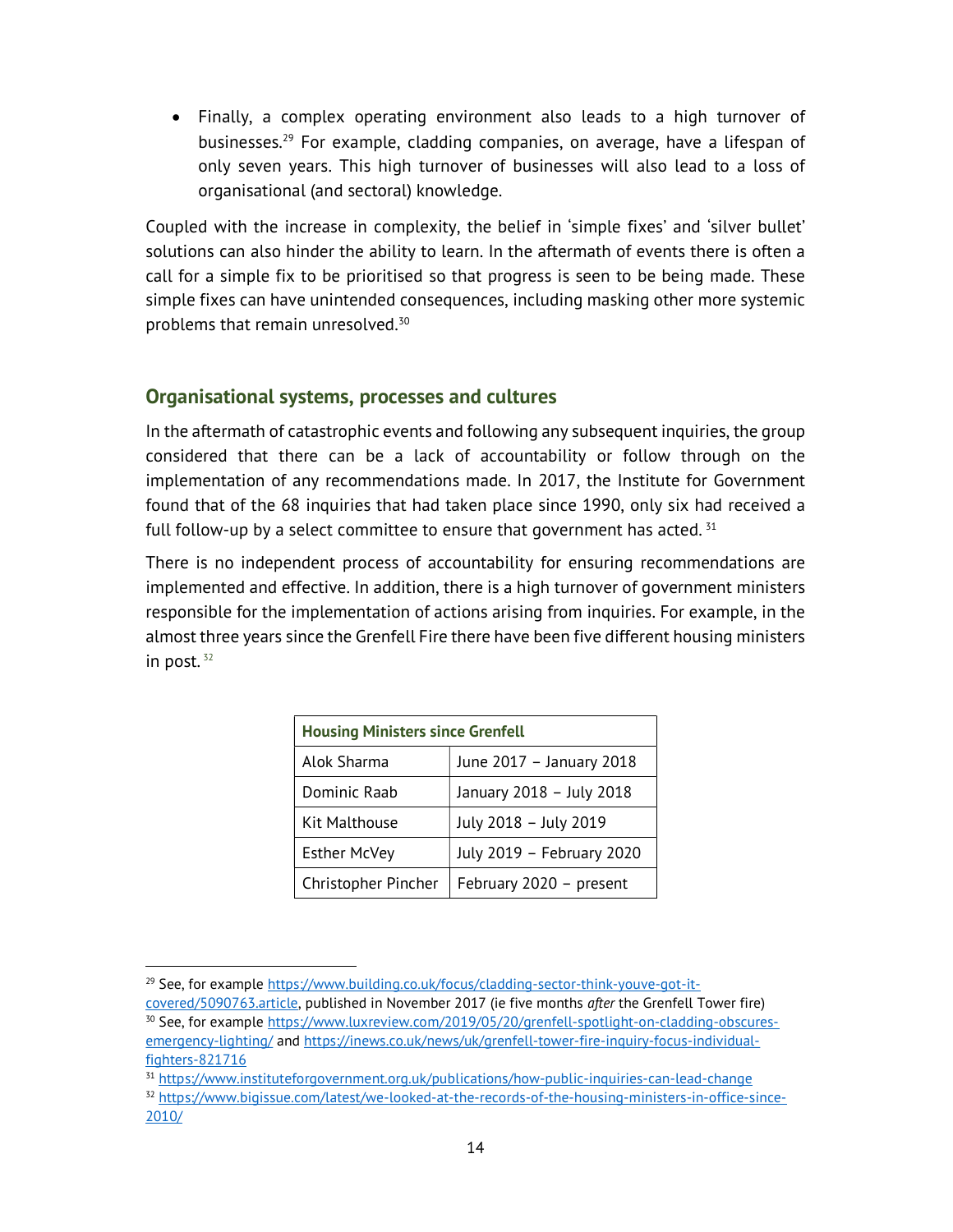The **political revolving door** can lead to trusted relationships that have been developed being lost when ministers move on. As Housing Minister, Alok Sharma MP listened to social housing tenants as part of the consultation for the Green Paper on Social Housing. Almost 1,000 tenants were able to share their views with ministers at 14 events across the country.<sup>33</sup> However, following a ministerial re-shuffle, these relationships were lost.<sup>34</sup>

The workshop attendees identified organisational culture and knowledge as barriers to learning. Threat and blame cultures can stifle innovation and change. Poorly designed target cultures can also contribute to the development of threat and blame cultures. When things do go wrong it can lead to a lack of trust rather than a commitment to learn from what went wrong.

**Turnover of staff in key roles**, or reductions in staffing levels, can lead to the loss of organisational knowledge. This is particularly relevant in the case of the institutional knowledge of checks and balances. These structures and processes can continue operating without a clear understanding of why they exist, which can lead to a lack or avoidance of responsibility.

Finally, the processes in place to plan, such as **economic and financial appraisals,** also contribute to the difficulty to learn. Often the focus of appraisals was purely on shortterm economic value rather than taking a longer-term, more person-centred approach and a wider view of value. Decisions taken in isolation in organisational silos reduce the opportunities to take a more systemic view of their intended and unintended consequences.

<sup>33</sup> https://www.gov.uk/government/news/social-housing-green-paper-a-new-deal-for-social-housing

<sup>34</sup> See https://www.insidehousing.co.uk/insight/insight/what-alok-sharma-was-really-told-by-tenants-54149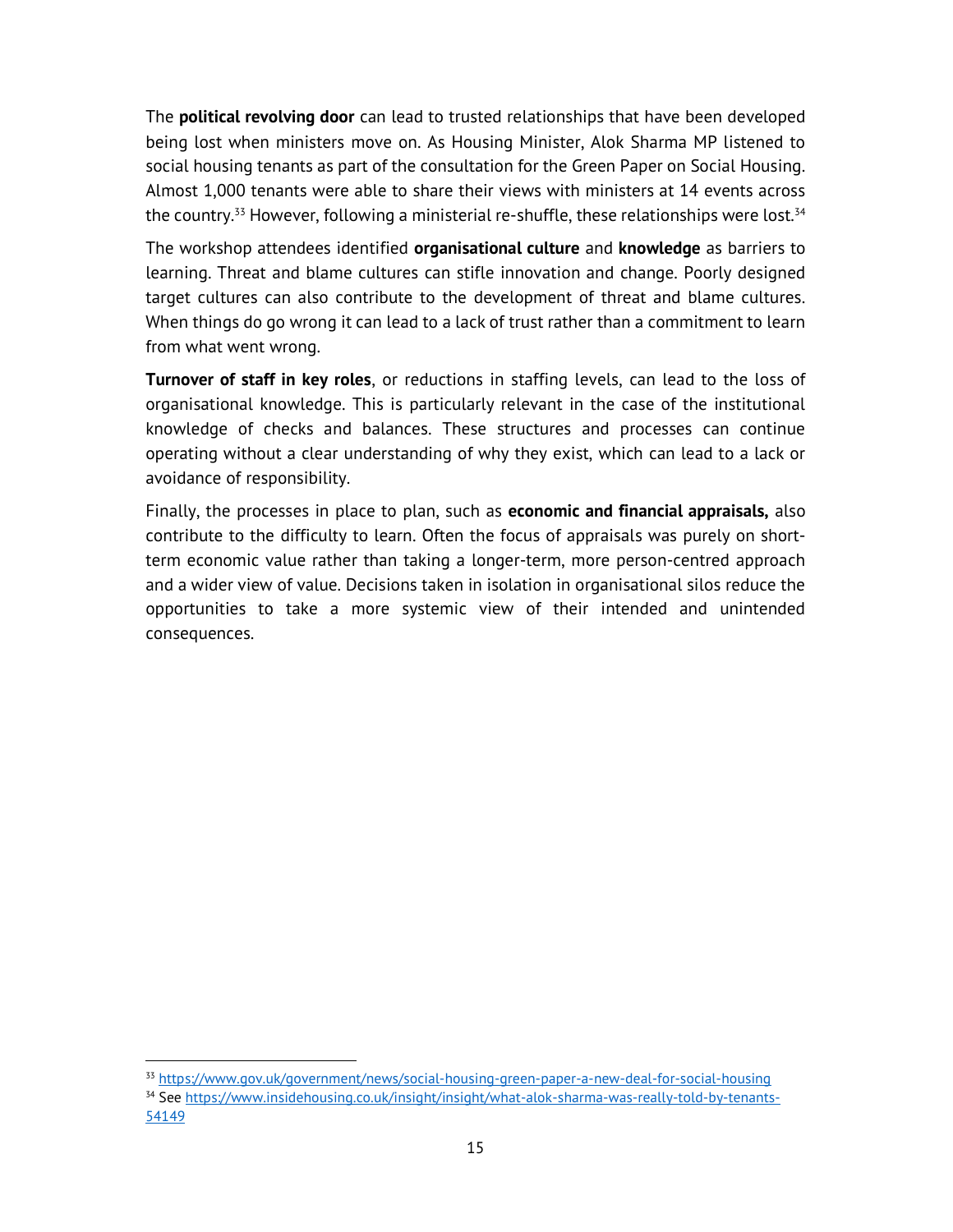# What can be done?

#### Ensure clarity of purpose

Ensuring that there is a clarity of purpose and shared sense of endeavour will provide a focus for the many different agents involved. There was a consensus that the key question that organisations need to ask is 'have we made things safe for people?' To support this, regulations should focus more on the needs of the public rather than on regulating the individual elements of what is an increasingly complex system. Monitoring and inspection systems should also focus on these broader questions rather than just ensuring compliance with individual parts of the whole. The group felt that increasing complexity and fragmentation mean no person or organisation holds an understanding of the whole end-to-end experience, with perhaps the exception of the 'user'. The use of human-centred design (HCD) approaches<sup>35</sup>  $36$  in developing regulations could ensure that the perspective of the user was considered in all stages.

**Example:** The New Zealand Building Code "states how a building must perform in its intended use rather than describing how the building must be designed and constructed. In other words, it is a performance-based Building Code."<sup>37</sup> The building code sits alongside a Construction Sector Accord which sets out a shared commitment between government and industry to transform the construction sector.<sup>38</sup>

As well as setting out a series of shared goals, the Accord also outlines the outcomes for New Zealanders and states that: "Achieving our shared goals will deliver benefits across the sector and for all New Zealanders" including "safe, healthy and durable homes, [and] buildings and infrastructure that support the wellbeing of our communities." 39

## Develop a culture and processes for learning

There needs to be a **focus on learning not blame**.<sup>40</sup> As Gill Kernick has argued in a blog for the Bennett Institute, "a blame narrative considers who's at fault, is highly personal and assumes that removing the individual(s) will solve the problems. However, simply replacing someone with another person operating in the same context will likely lead to little change or learning.

<sup>35</sup> See https://www.designkit.org/human-centered-design

<sup>36</sup> https://www.bennettinstitute.cam.ac.uk/blog/centering-human-design/

<sup>37</sup> https://www.building.govt.nz/building-code-compliance/how-the-building-code-works/

<sup>38</sup> https://www.constructionaccord.nz/

<sup>39</sup> https://www.constructionaccord.nz/the-accord/

<sup>&</sup>lt;sup>40</sup> See also: Hood, C. 2010 The Blame Game: Spin, Bureaucracy, and Self-Preservation in Government. Princeton University Press. 2010.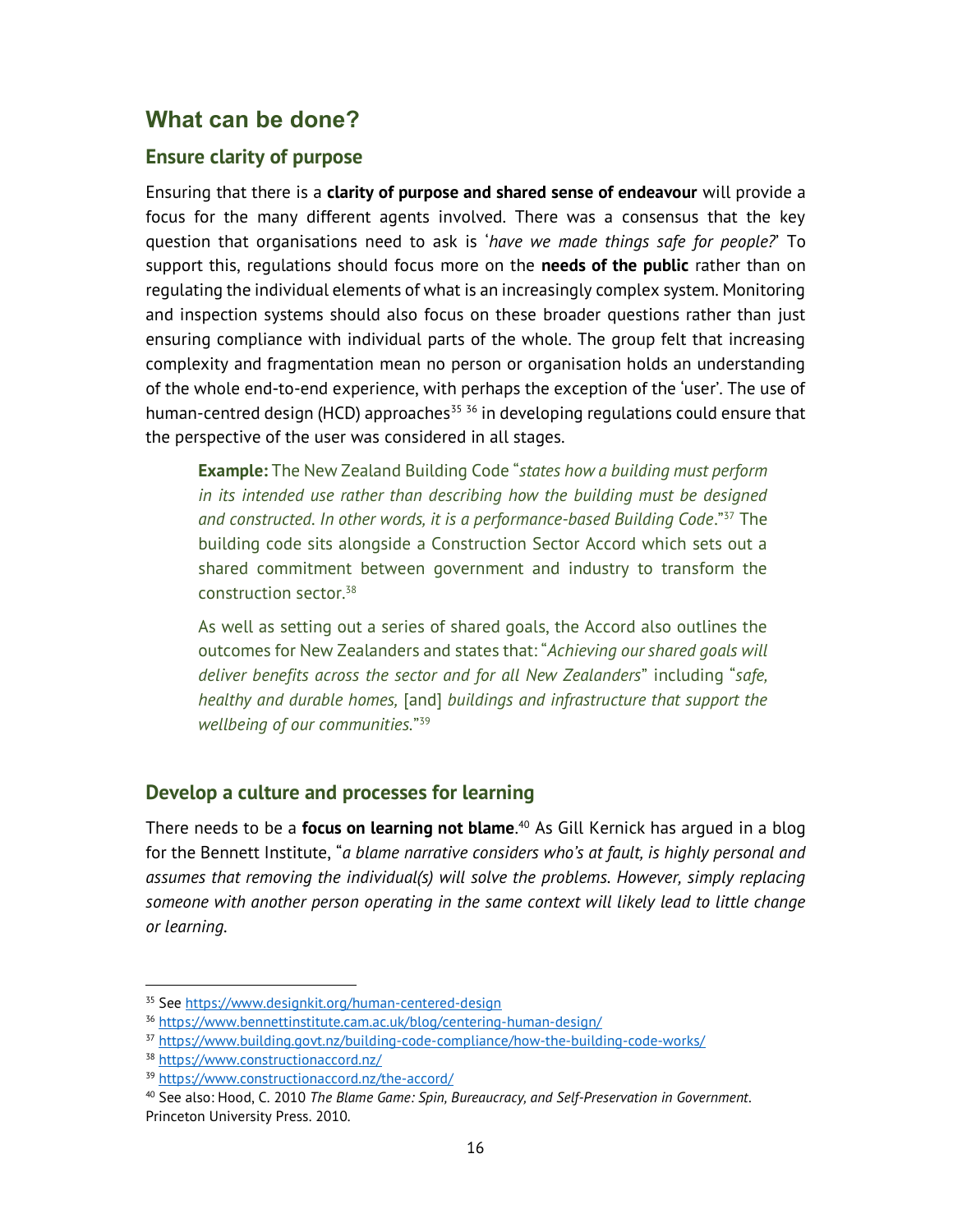An accountability narrative instead considers what structures (e.g. job roles and assurance mechanisms) were in place and how these were fulfilled or not."<sup>41</sup>

**Example:** The investigation of air accidents has seen a learning culture supported through safety recommendations being made "with the intention of preventing accidents or incidents and which in no case has the purpose of creating presumption of blame or liability for an accident or incident." $42$ 

Developing **proper systems for investigating near misses** will help us all to learn where things could go wrong. Industries can learn lessons from the medical profession which has developed a best practice approach to investigations. This approach ensures that there is a consistent approach to investigations and avoids the development of a blame culture.

**Example:** The NHS Just Culture Guide<sup>43</sup> notes that: The fair treatment of staff supports a culture of fairness, openness and learning in the NHS by making staff feel confident to speak up when things go wrong, rather than fearing blame.

Supporting staff to be open about mistakes allows valuable lessons to be learnt so the same errors can be prevented from being repeated. In any organisations or teams where a blame culture is still prevalent, this guide will be a powerful tool in promoting cultural change."

Often our processes for learning focus on what has gone wrong or what could go wrong. Our focus is on risk management. However, the workshop considered that learning can also come from reflecting on what has gone right and through celebrating good practice. Learning cultures need to develop a balance between studying what went right ('safety') as well as what went wrong ('not safety').

# Ensure recommendations are not lost<sup>44</sup>

Members of the workshop felt that public inquiries should have a life beyond the publication of a final report. This could be by running a series of seminars or

<sup>41</sup> https://www.bennettinstitute.cam.ac.uk/blog/heroes-villains-narratives-displacing-our-ability-/

<sup>42</sup> https://www.gov.uk/government/publications/what-is-a-safety-recommendation/what-is-a-safetyrecommendation

<sup>43</sup> https://improvement.nhs.uk/resources/just-culture-guide/

<sup>&</sup>lt;sup>44</sup> These suggestions echo the recommendations made by the Institute for Government, which were for:

"government to systematically explain how it is responding to inquiry recommendations

<sup>•</sup> select committees to examine annual progress updates from government on the state of implementation

public inquiries to publish interim reports in the months, rather than years, after events expert witnesses to be involved in developing the recommendations of inquiries."

See https://www.instituteforgovernment.org.uk/publications/how-public-inquiries-can-lead-change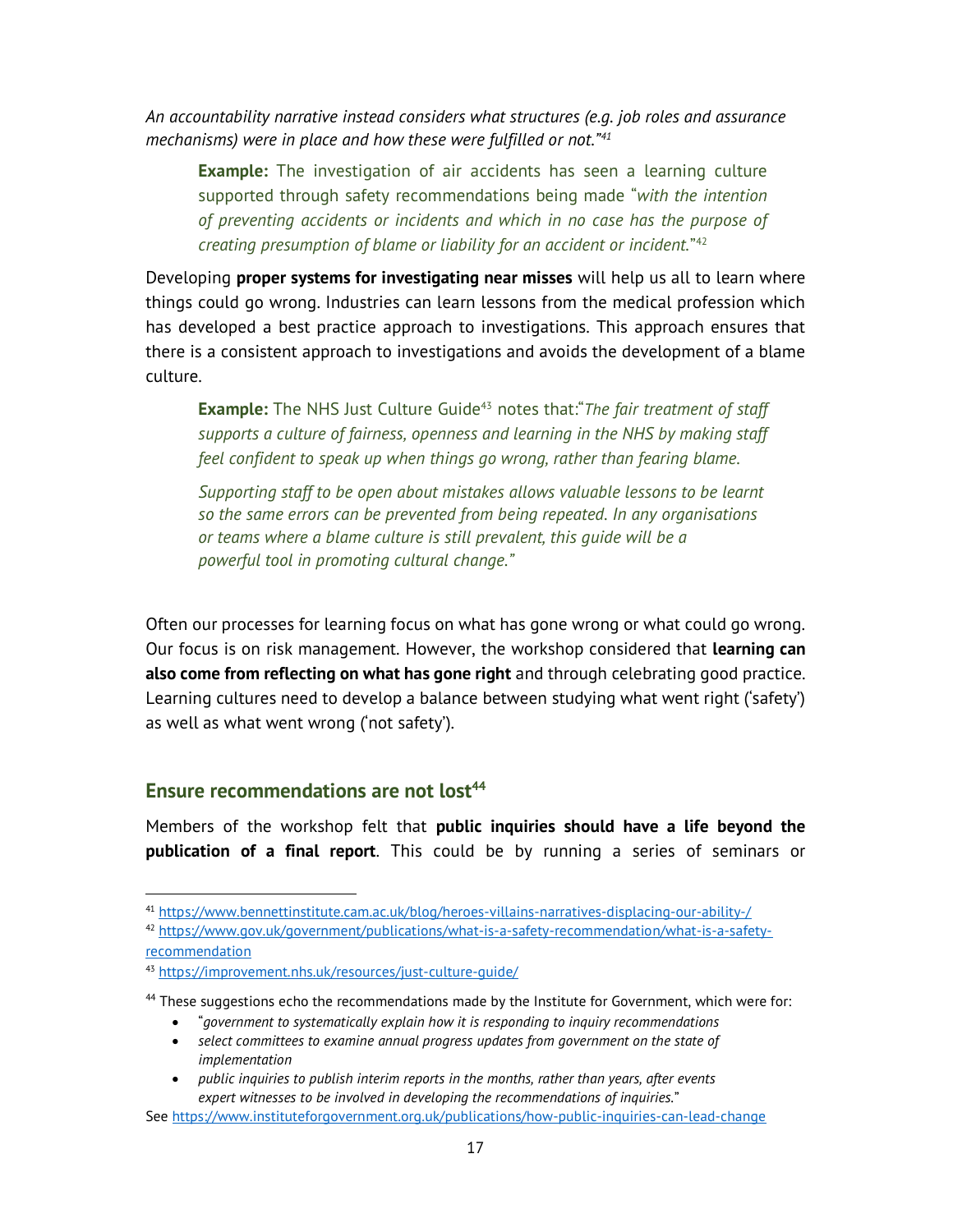consultations to gain feedback on implementation, through to providing select committee chairs with the powers to re-convene inquiries so that those responsible for implementing recommendations are held accountable.

**Example:** In the final report of his Inquiry, Sir Michael Bichard announced "that I shall reconvene the Inquiry in six months' time to review publicly the progress that has been made against these various recommendations. I am aware that because of the speed with which we have worked, some of the recommendations need further detailed work, but I am confident that all those who have a part to play will respond urgently."<sup>45</sup>

The US National Transportation Safety Board (NTSB) was given as a possible model for a new body to provide ongoing support to inquiries. In taking a fact-based approach to investigations, the NTSB has been able to investigate accidents and issue safety recommendations aimed at preventing future accidents.<sup>46</sup> The NTSB model has also been proposed as a model for regulation in other industries, including the financial sector. $47$ 

# Create Safe Spaces

The **creation of safe spaces or forums** to share and experience learning, and effective practice could make a difference. To ensure that they did not replicate existing silos any safe spaces should be led as a cross-disciplinary forum involving a range of different stakeholders.

Attendees at the workshop see a role for leaders to hold a space where people can bring their concerns, provide advice and empower individuals. A safe space could also be a mechanism to develop a new shared narrative along with a more compassionate leadership approach.<sup>48</sup>

A possible issue with this approach is that it relies on voluntary participation. You cannot force someone to create safe spaces. For example, the construction sector as a whole might not want to engage in creating safe forums for learning and sharing. If a sector or industry-wide approach is not agreed, you could start simply, for example, by sharing learnings.

SSRN: https://ssrn.com/abstract=1695781 or http://dx.doi.org/10.2139/ssrn.1695781

<sup>45</sup> https://dera.ioe.ac.uk/6394/1/report.pdf

<sup>46</sup> https://www.ntsb.gov/Pages/default.aspx

<sup>47</sup> See Fielding, Eric and Lo, Andrew W. and Yang, Jian Helen, The National Transportation Safety Board: A Model for Systemic Risk Management (November 14, 2010). Available at

<sup>&</sup>lt;sup>48</sup> Compassionate leadership in practice means "leaders listening with fascination to those they lead, arriving at a shared (rather than imposed) understanding of the challenges they face, empathising with and caring for them, and then taking action to help or support them." See https://www.kingsfund.org.uk/blog/2019/05/five-myths-compassionate-leadership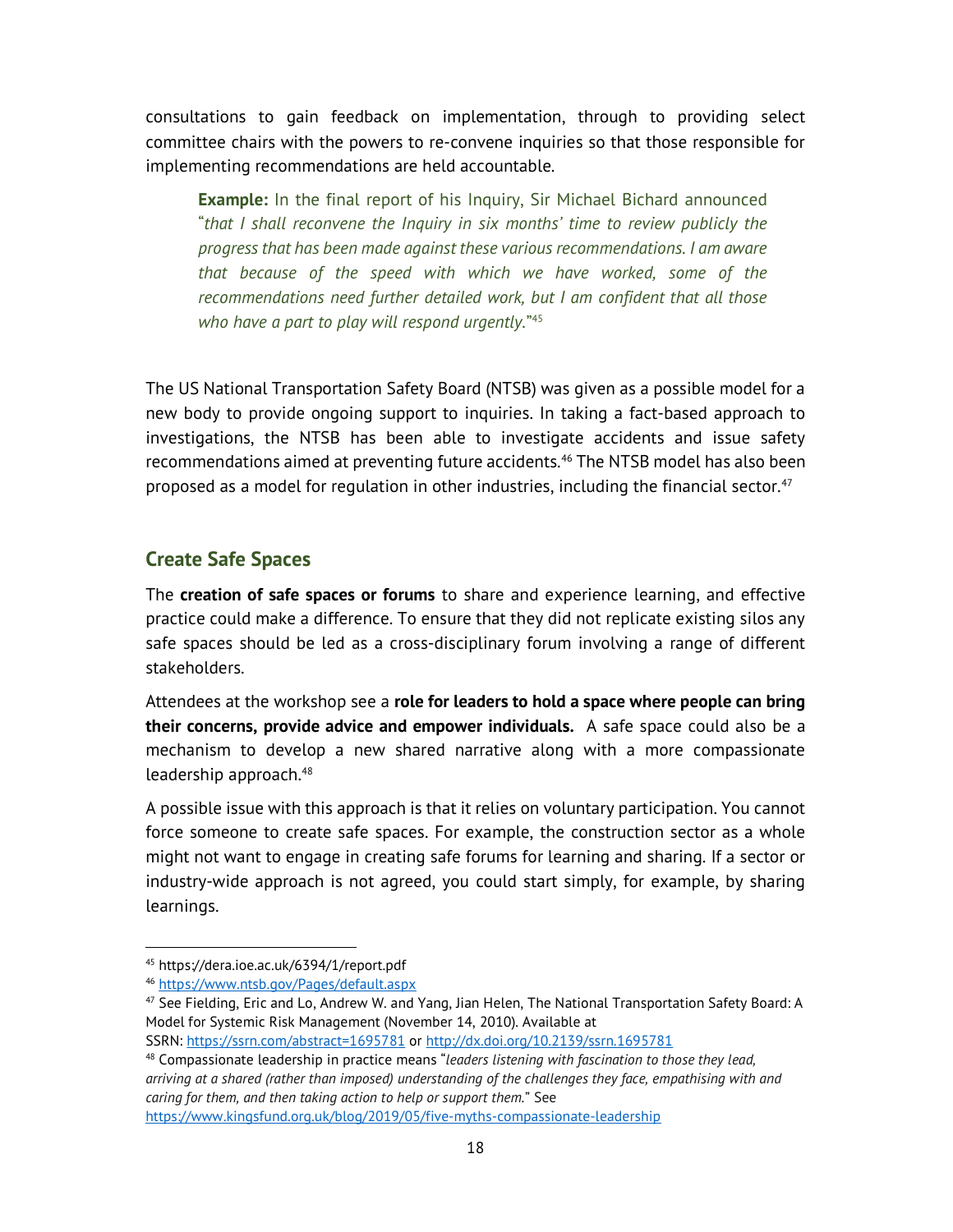## Develop a complexity-informed view

In acknowledging the increasing complexity of the world, attendees agreed that a whole **system view** needs developing. This view will need to include a range of different viewpoints including frontline staff and those members of the public who are affected. Those people holding power in the system need to trust members of the public to come up with solutions to problems. It is likely that 'users' are the only group who will experience, and therefore truly understand, the consequences of how the system operates.

There also needs to be a shift in power and governance arrangements as they are not keeping up with the ever-changing complexity of the world. A function of this changing complexity is that we can no longer rely on government to drive change. Issues are no longer simple and hierarchical, and the old frames of leadership no longer fit.

To support this approach there needs to be an investment in customer service approaches. Properly listening to people and what services mean to them makes it very difficult to accept the norm and avoid the desire to change. This can create groundswell. Alongside this, mechanisms for reporting that enable everyone to engage are important.

# Developing a sense of chronic unease and understanding the risks associated with low probability, high impact events

The expression **'chronic unease**' is used by industries such as the oil and gas industry to describe the state of mind required to "*avoid complacency about major accidents* . . . [that]  $\ldots$  rarely happen.<sup>"49</sup> Chronic unease is generated by asking the question "How would it look if a serious incident happened?".<sup>50</sup> For any circumstances where there may be a risk of low probability, high impact incidents happening, stakeholders need to develop a sense of chronic unease. Leaders who practice chronic unease in their work learn to think flexibly, not jump to conclusions, encourage employees to speak up, listen to others, be receptive to bad news and show a commitment to safety. $51$ 

There needs to be clarity around who decides what levels of risk are tolerable. Risks have a personal impact rather than being purely technical. As well as thinking about the risks of events happening, risk management approaches need to also consider consequential risks, including human consequences. These often have longer-term and further reaching

<sup>49</sup> https://www.risktec.tuv.com/risktec-knowledge-bank/culture-and-behavioural-safety/chronic-uneasethe-hidden-ingredient-in-successful-safety-leadership/

<sup>50</sup> https://www.thechemicalengineer.com/features/maintaining-chronic-unease/

<sup>51</sup> https://www.risktec.tuv.com/risktec-knowledge-bank/culture-and-behavioural-safety/chronic-uneasethe-hidden-ingredient-in-successful-safety-leadership/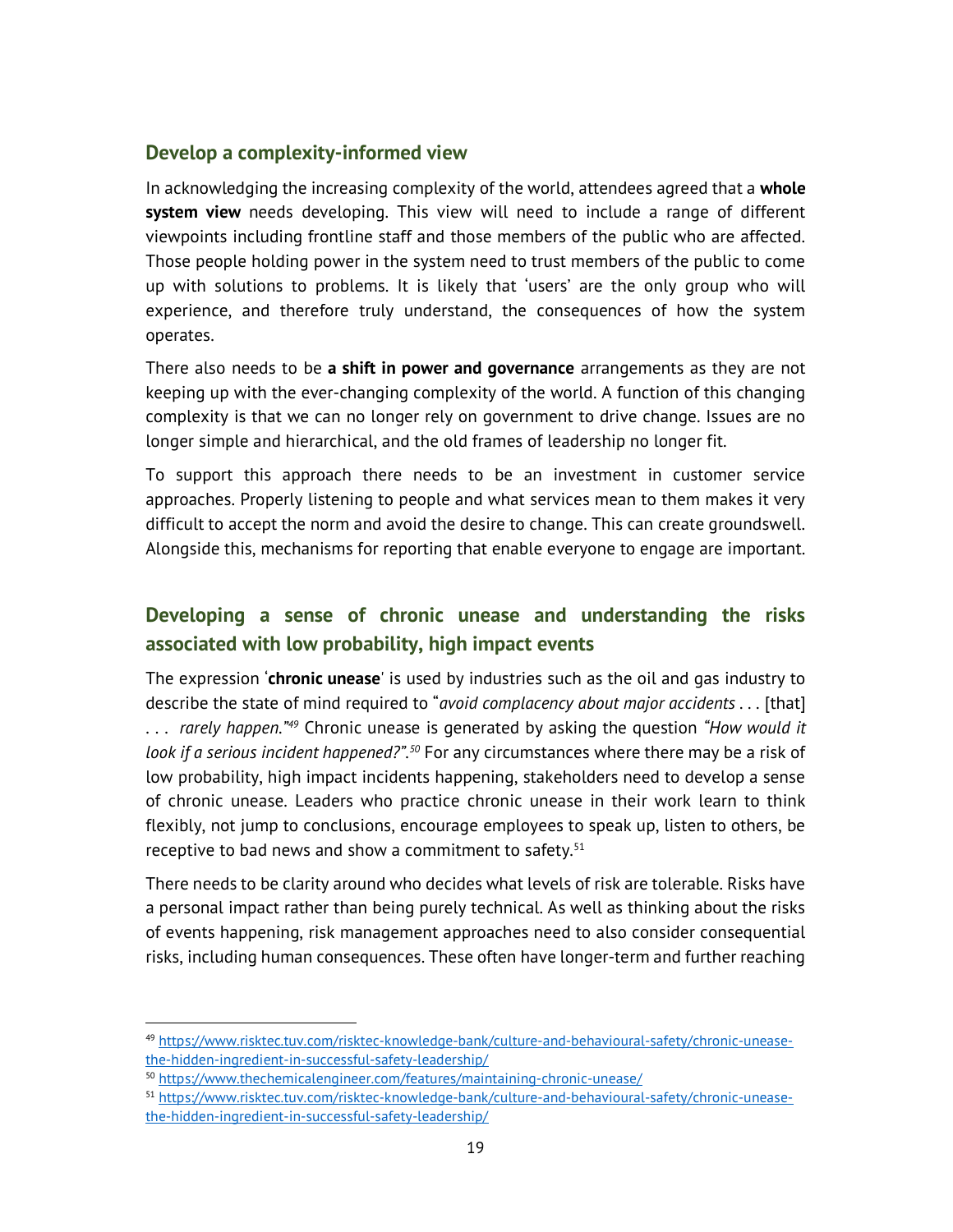$impacts.<sup>52</sup>$  A particular area of focus could be on how impact assessments could capture these. Another approach discussed was whether an organisation's compliance with minor issues can be used as a key indicator of overall compliance.

# Use data and behavioural insights

The group discussed whether a more **data-driven** approach to regulation would help. The Hackitt Report noted "almost unanimous concern surrounding the ineffective operation of the current rules around the creation, maintenance and handover of building and fire safety information<sup>"53</sup> and made a number of recommendations in relation to the creation of a digital record, or 'golden thread' for both new build and existing higher risk residential buildings.

Whilst the introduction of a 'golden thread' is a positive development, it was felt that more could be done now, rather than waiting to develop the perfect system. For example, is there an opportunity to use crowdsourcing as a way of gathering information about buildings and filling in the gaps in the information record. Alternatively, the cladding industry could be involved in mapping where buildings with cladding are located. Finally, data from different sources could be pulled together into one location.

Where data was gathered centrally – for example through the RIDDOR process<sup>54</sup> – the ways in which it is disseminated could be improved to increase the visibility of the data. Further work could be done looking at how best to engage with different industry sectors.

Simple changes or use of behavioural insights could help to change behaviour. For example, the introduction of a statutory or voluntary system of displaying safety certification in buildings. This could make a difference to both perceptions of safety and the completion of these documents.<sup>55</sup> The impact of this approach was likened to the introduction of the display of hygiene ratings in food establishments. It is interesting to

 $52$  One model that could be adapted is that set out by the Health and Safety Executive in developing process safety indicators. The quidance states "most systems and procedures deteriorate over time, and system failures discovered following a major incident frequently surprise senior managers, who sincerely believed that the controls were functioning as designed. Used effectively, process safety indicators can provide an early warning, before catastrophic failure, that critical controls have deteriorated to an unacceptable level." This leading and lag indicator approach could form the basis of a more system-focused way of managing risks.

See https://www.hse.gov.uk/pubns/books/hsg254.htm

<sup>53</sup> https://www.gov.uk/government/publications/independent-review-of-building-regulations-and-firesafety-final-report

<sup>&</sup>lt;sup>54</sup> "RIDDOR puts duties on employers, the self-employed and people in control of work premises (the Responsible Person) to report certain serious workplace accidents, occupational diseases and specified dangerous occurrences (near misses)" https://www.hse.gov.uk/riddor/

<sup>&</sup>lt;sup>55</sup> One of the recommendations made by the Coroner after the Inquest into the Lakanal House fire was that the "Government give consideration to requiring high rise residential building owners or occupiers to provide relevant information on or near the premises, such as premises information boxes or plates." See https://www.lambeth.gov.uk/elections-and-council/lakanal-house-coroner-inquest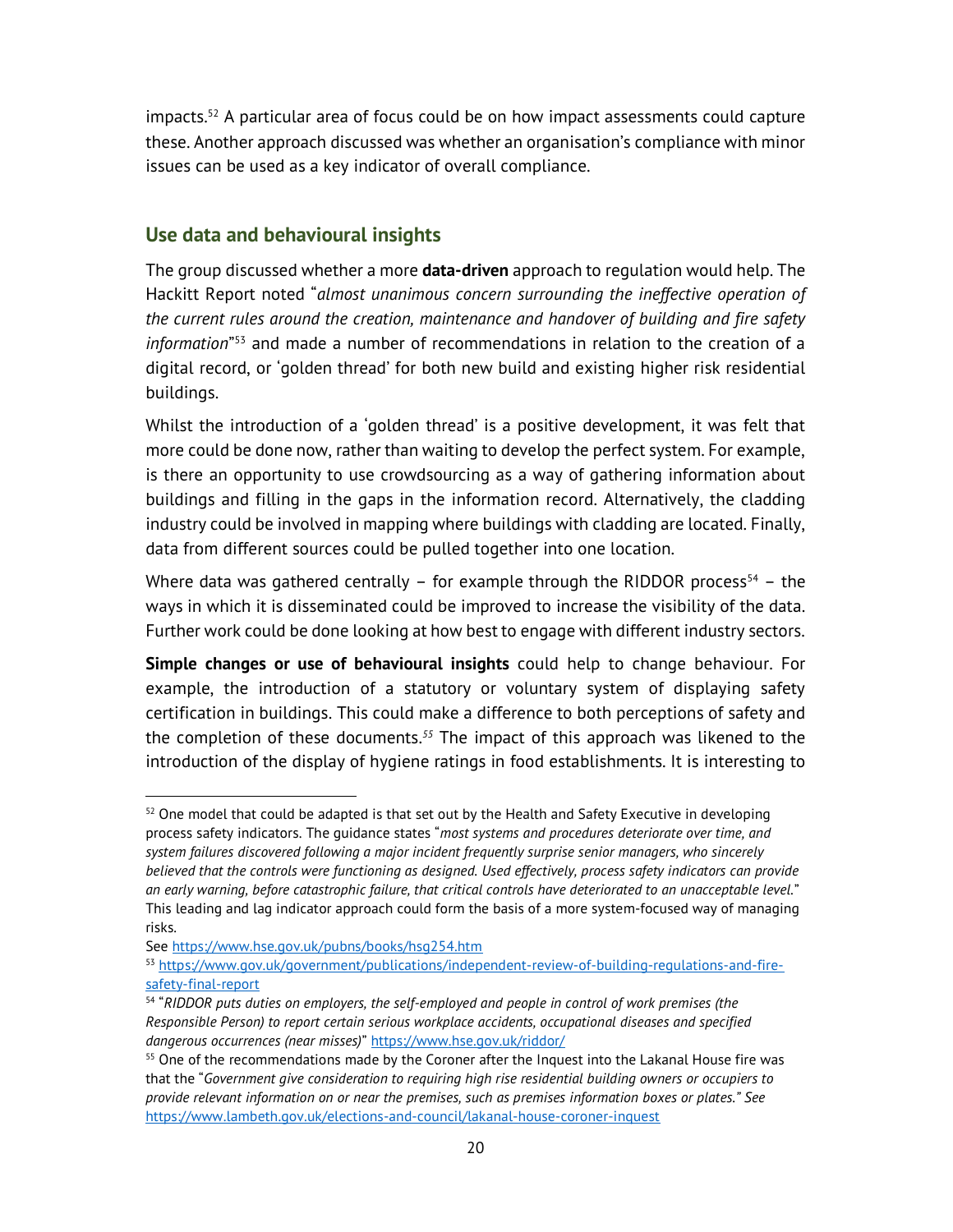note that research into the display of hygiene ratings found that: "around a third of establishments . . . say that displaying their rating has had a positive impact upon their business . . . [and] . . . customer assurance continues to be the main motivation for display in England followed by being proud of their rating."<sup>56</sup>

Finally, the current mortgage crisis faced by people living in properties with external cladding $57$  could be the beginning of a movement to engage people differently. For example, homeowners who have been affected by the presence of cladding have taken time to learn about fire safety and have self-organised and are acting as a pressure group.<sup>58</sup> As these groups continue to develop, their role in relation to the regulator and their relationships with managing agents are both areas of interest.

<sup>56</sup> https://www.food.gov.uk/research/research-projects/display-of-food-hygiene-ratings-in-englandwales-and-northern-ireland-2017-wave-of-research

<sup>57</sup> See https://www.theguardian.com/society/2020/feb/24/half-a-million-people-in-uk-live-in-flats-withunsafe-cladding-report

<sup>58</sup> See https://twitter.com/ukcag?lang=en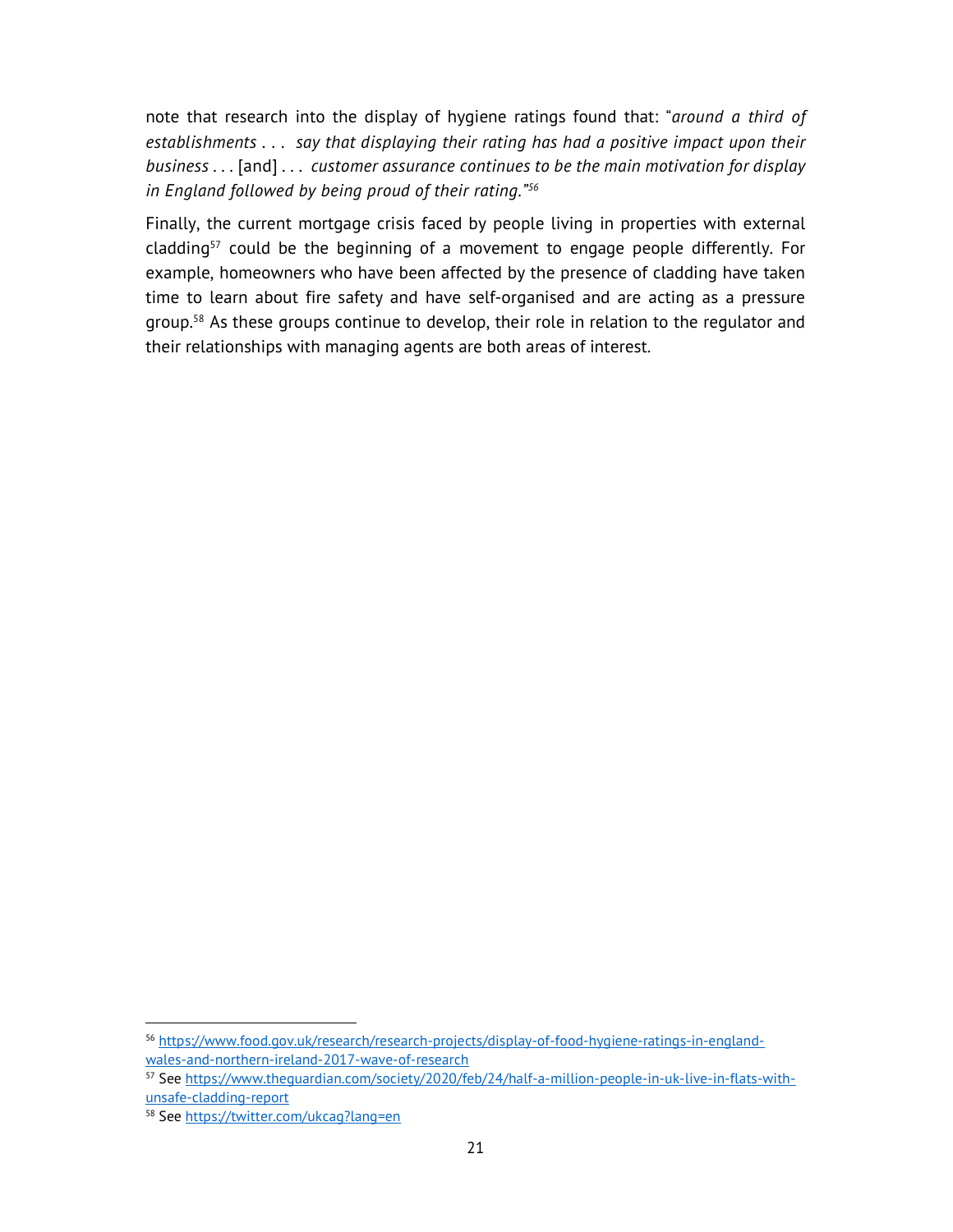# Power – Gill Kernick

In this piece, Gill Kernick focuses on issues of power and accountability after a catastrophic event.

If we were as obsessed with accountability before a disaster happened, we'd prevent more of them. What was the process of accountability for stockpiling PPE as recommended in the 2019 National Security Risk Assessment?<sup>59</sup> What was the process of accountability for ensuring that known issues with building regulations were addressed prior to Grenfell?<sup>60</sup>

Accountability should not be threatening. It is best used proactively to ensure those in positions of power think hard about decisions and their consequences and consider the range of decisions available, and the fairness, appropriateness and proportionality of each possibility. Concepts such as exploratory thought<sup>61</sup> and chronic unease<sup>62</sup> emphasise the importance of understanding multiple viewpoints, ensuring cognitive diversity and considering potential unintended consequences.

The Institute for Government expressed concern about current failures to address "fundamental gaps in accountability" and ensure it keeps "pace with the increasing complexity of modern government" so that accountability has become a reactive blame game, rather than a proactive means of ensuring good governance. $63$  This piece accordingly focuses on the effectiveness (or otherwise) of accountability *after* a catastrophic event.

Current responses tend to fall short in the public's eye. Based on my own experience after the Grenfell Tower fire, I argue that leading politicians should accept accountability for the psychological contract with citizens, and that this would improve the quality and impact of responses to catastrophic events.

I consider the psychological contract, its key elements, and the barriers to accepting accountability for it.

<sup>59</sup> https://www.theguardian.com/world/2020/apr/24/revealed-uk-ministers-were-warned-last-year-ofrisks-of-coronavirus-pandemic

<sup>60</sup> https://social.shorthand.com/insidehousing/3CWytp9tQj/the-paper-trail-the-failure-of-buildingregulations

<sup>&</sup>lt;sup>61</sup> https://civilservant.org.uk/the\_westminster\_model-accountability.html

<sup>62</sup> https://www.newcivilengineer.com/latest/hackitt-engineers-must-feel-chronic-uneasiness-to-improvesafety-22-04-2020/ 63

https://www.instituteforgovernment.org.uk/sites/default/files/publications/IfG%20accountability%20disc ussion%20paper%20april%202018.pdf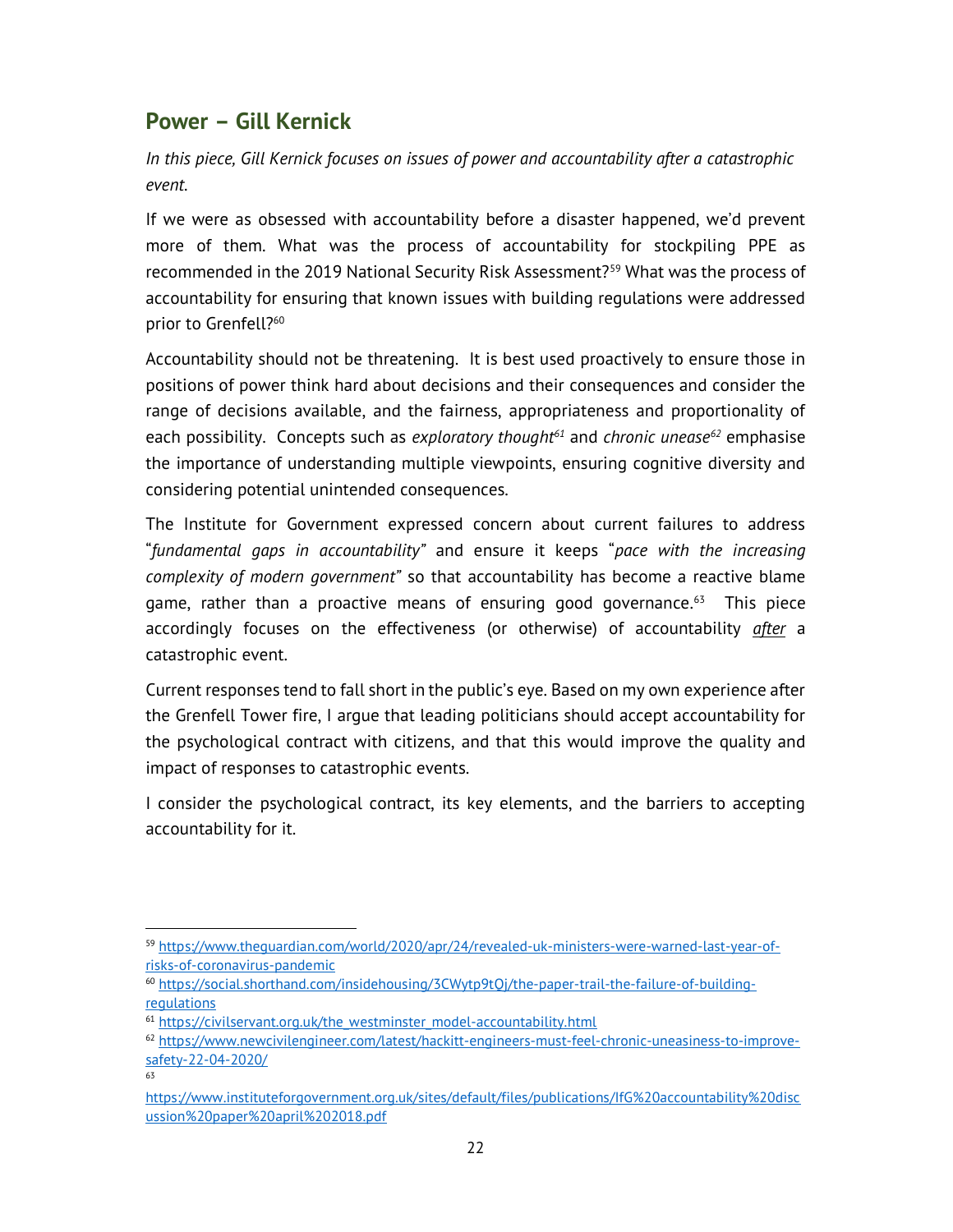# The psychological contract

69

We have a 'psychological contract' with those in power. Typically applied in employment relationships, although intangible, such contracts can be more influential than formal rules.<sup>64</sup>

We expect that the police will treat the dead and bereaved with respect, that councils will listen to tenants about safety concerns, that both the regulators and supply chains involved in refurbishing a tower block will put the safety of residents above profit, and that the government will ensure that key workers at the front line of a pandemic will have enough PPE.

After a catastrophic event those in positions of power have an accountability to attend to and restore this psychological contract.

And yet, many leaders' response is sadly lacking. Examples include Theresa May's private visit to Grenfell the day after the fire, when she failed to meet Grenfell survivors or bereaved;<sup>65</sup> or Robert Black, Chief Executive of the company that managed Grenfell who, while watching the tower burn, wrote a memo to colleagues saying, "We need to pull some of this together pretty fast in terms of health and safety compliance;<sup>"66</sup> or Health Minister Matt Hancock's warning to the NHS to not overuse PPE.<sup>67</sup>

By contrast, leaders who understand that they are accountable for this psychological contract with citizens respond to crises in a way that builds trust. The outstanding example is New Zealand Prime Minister Jacinda Ardern, both in her response to COVID and the 2019 Christchurch terrorist attack.<sup>68</sup>

I recently re-read the 'The patronising disposition of unaccountable power<sup>'69</sup>, a report commissioned by Teresa May when she was home secretary to ensure the perspective of the Hillsborough families is not lost. It highlights how reputation is prioritised over "the citizen's right to expect people to be held to account for their actions'' and concludes that what is needed is a cultural condition, and "*a change in attitude, culture, heart and mind*".<sup>70</sup>

<sup>70</sup>https://assets.publishing.service.gov.uk/government/uploads/system/uploads/attachment\_data/file/656 130/6 3860 HO\_Hillsborough\_Report\_2017\_FINAL\_updated.pdf , page 6, para 4 and 5

<sup>64</sup> https://www.cipd.co.uk/knowledge/fundamentals/relations/employees/psychological-factsheet

<sup>65</sup> https://www.independent.co.uk/news/theresa-may-grenfell-fire-victims-no-visit-security-concernstobias-ellwood-a7792686.html

<sup>66</sup> https://www.theguardian.com/uk-news/2018/nov/15/grenfell-tower-management-company-chiefsent-warning-memo-during-fire

<sup>67</sup> https://www.theguardian.com/society/2020/apr/10/matt-hancock-urges-public-not-to-overuse-ppe

<sup>68</sup> https://www.washingtonpost.com/world/2020/04/20/female-world-leaders-hailed-voices-reason-amidcoronavirus-chaos/

https://assets.publishing.service.gov.uk/government/uploads/system/uploads/attachment\_data/file/6558 92/6 3860 HO\_Hillsborough\_Report\_2017\_FINAL\_WEB\_updated.pdf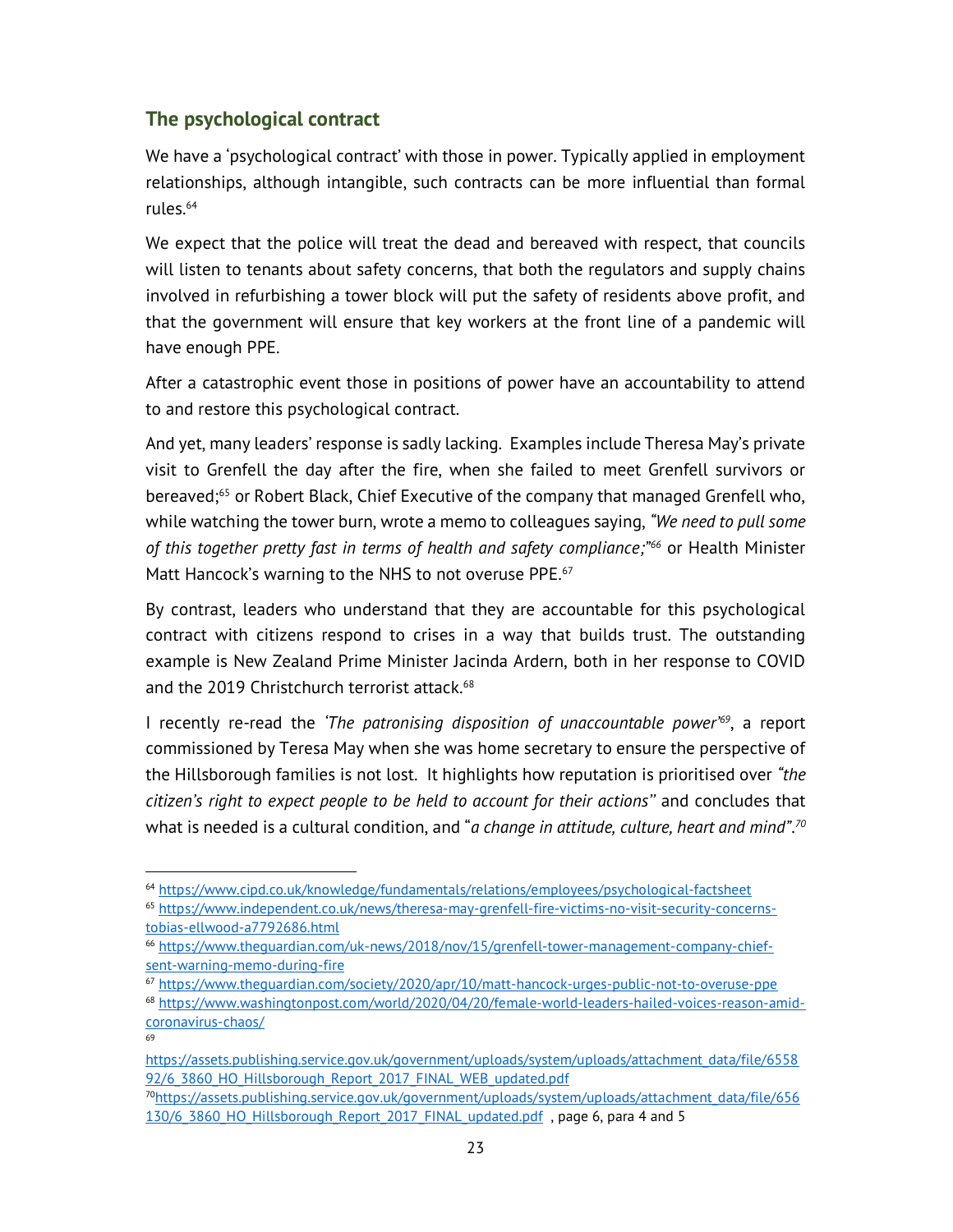Accepting accountability for tending to and restoring the psychological contract with citizens after a catastrophic event would go a long way to shifting this patronising disposition and would require:

- transparency
- immediate acceptance of responsibility
- swift correction of issues
- appropriately borne consequences and
- timely and effective learning

## Key elements

Whilst viewing accountability in this way may fly in the face of how career politicians view their job, it could change how we respond to and learn from tragedies. It would require a fundamental shift in the role of politicians in responding to catastrophic events.

#### **Transparency**

Attempts to spin the narrative do little more than inflate already heightened emotions and increase distrust. It might seem counterintuitive, but practising radical transparency is what is required.

The government's reporting of COVID19 deaths is a good example. There was little transparency when initial figures only included those who died in hospital after testing positive, and deaths in care homes or in the community were not included.<sup>71</sup> Likewise, the government spending time and energy during the pandemic to defend itself against criticism in a Sunday Times article, $72$  73 and the lack of transparency in what counted as a 'test', have done little to build trust.<sup>74</sup>

While bold promises may make sense, when these are ungrounded they damage trust. This was clearly illustrated by Theresa May's promise that those left homeless by Grenfell would be re-housed in 3 weeks.<sup>75</sup> Nearly three years after the fire not everyone has yet been re-housed.<sup>76</sup>

<sup>71</sup> https://www.independent.co.uk/voices/coronavirus-uk-cases-death-toll-statistics-hospital-nhsa9472036.html

<sup>72</sup> https://www.thetimes.co.uk/article/coronavirus-38-days-when-britain-sleepwalked-into-disasterhq3b9tlgh

<sup>73</sup> https://healthmedia.blog.gov.uk/2020/04/19/response-to-sunday-times-insight-article/

<sup>74</sup> https://www.bbc.co.uk/news/uk-52508836

<sup>75</sup> https://www.bbc.co.uk/news/uk-40496029

<sup>76</sup> https://www.rbkc.gov.uk/grenfell-response-and-recovery/grenfell-tower-and-grenfell-walk-housingpolicy-and-progress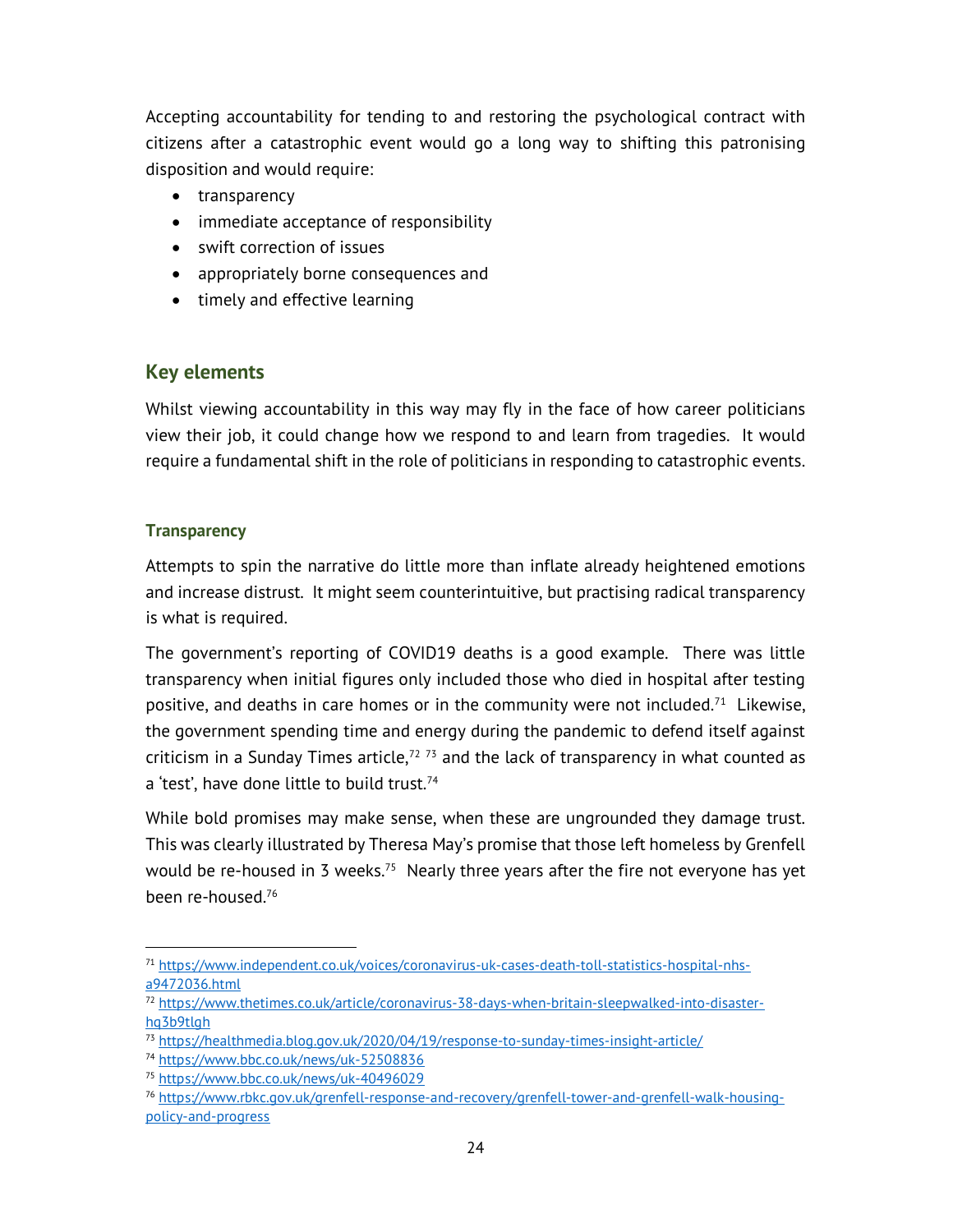Being transparent, no matter how bad the news, is critical to the psychological contract.

#### Immediate Acceptance of Responsibility

After a catastrophic event, there are inherent tensions between the desire by those most impacted for 'heads to roll', the time formal processes take to reach conclusions and the need to ensure systemic versus individual failings are identified. A willingness by both politicians and heads of key organisations to accept responsibility because 'this happened on my watch' versus 'it's my fault' would go some way to easing these tensions.

Those most impacted by a catastrophic event understandably want there to be consequences for those in power. Justice, at an emotional level, is often equated with 'heads rolling'. But, formal processes (such as Public Inquiries and civil and criminal investigations) can take years to play out and the outcomes are not guaranteed to equate to justice in the eyes of those most impacted.

A focus on blaming individuals is also problematic and it hides deeper systemic issues and does not lead to significant change or learning.

Doing nothing whilst waiting for formal processes to reach conclusions further damages the psychological contract. Watching those in power continue as usual is untenable and contributes to both suffering and increasing calls for retribution.

Accepting responsibility, because it happened on my watch, and implementing actions consistent with this, give those in power access to restoring the psychological contract. There is a perfectly correlated dance of the symbolic resonance or dissonance of actions with either restoring or further damaging the psychological contract.

For example, Benita Mehra's appointment to the Grenfell Inquiry Panel when she had run an organisation that received a grant from the charitable arm of Arconic, the manufacturer of the Aluminium Composite Material (ACM) panels used on Grenfell, was a symbolically dissonant action. Her subsequent resignation was resonant. $77$ 

Or, former Housing Minister Gavin Barwell's appointment to the board of the country's largest housing association, Clarion. Barwell, the Housing minister in 2016 and 2017 failed to act on seven letters from a group of MPs responsible for scrutinising fire safety rules. Warning of the risk of a deadly fire, they called for the promised review of building regulations to be carried out. He is expected to appear as a witness in Phase II of the

<sup>77</sup> https://www.bbc.co.uk/news/uk-51252297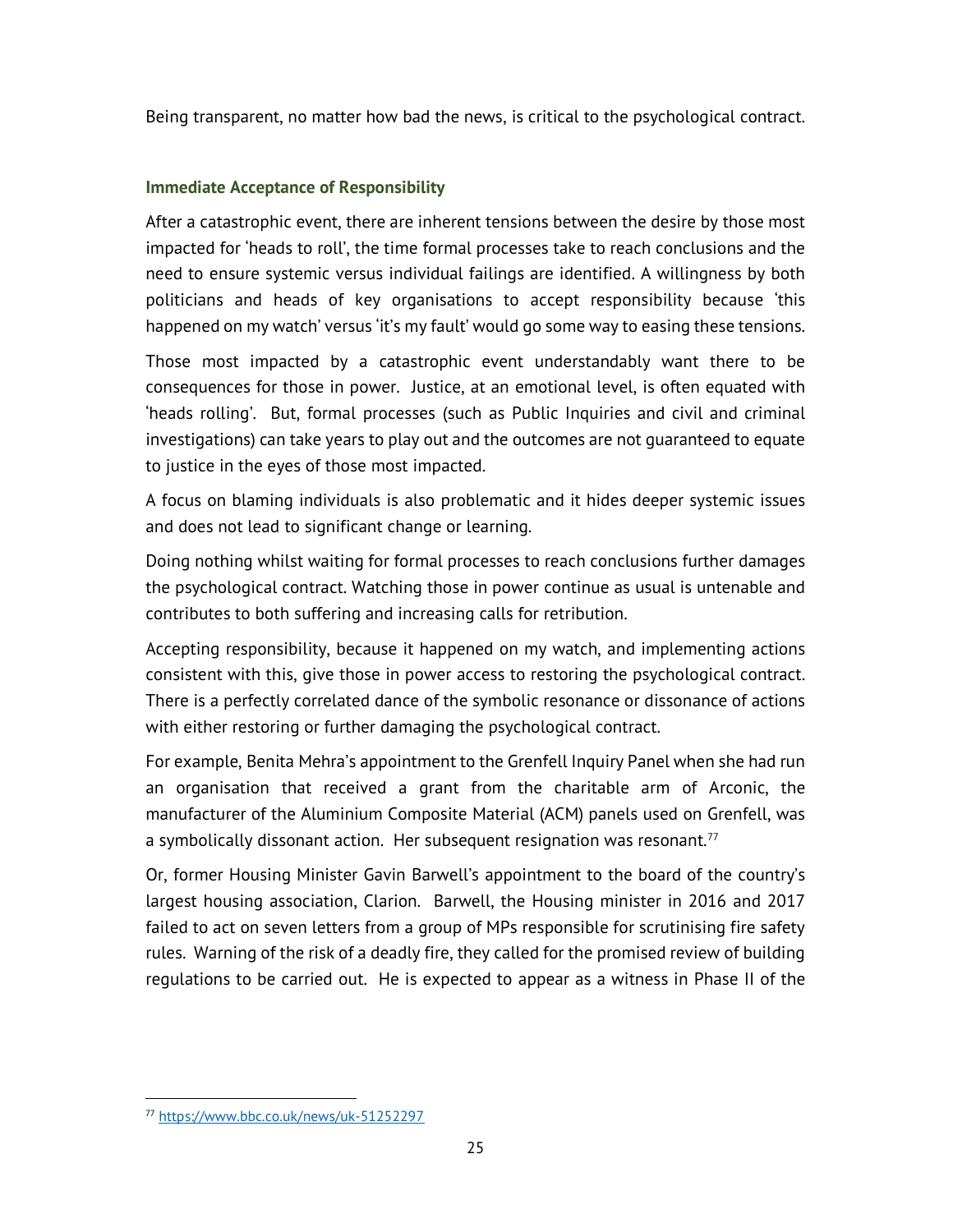Inquiry.78 The issue is not whether he is guilty or not but about the symbolic dissonance of this action and how it impacts the psychological contract.

#### Swift Correction

Grenfell revealed systemic issues with the UK's building stock.

Hundreds of high-rise residential buildings have ACM cladding similar to that on Grenfell. Thousands are clad in other flammable façades. Post-Grenfell fire safety inspections revealed systemic issues such as non-compliant fire doors and missing or incorrectly fitted cavity barriers which can compromise compartmentation. Social housing landlords estimate that the cost of making their buildings safe will exceed 10 billion pounds.<sup>79</sup>

The Ministry of Housing, Communities and Local Government (MHCLG) has said all highrise residential buildings with ACM cladding similar to Grenfell must be remediated. It released funding for this for public (in October 2018) and private (in May 2019) sector buildings. As of March 2020, 144 (32 per cent) of the 457 buildings had completed remediation. 150 (33 per cent) had not started work. $^{80}$ 

The construction industry itself has so far shown little ability to correct the faulty building practices that contributed to the Grenfell disaster. Eighteen months after conducting an Independent Review of Building Rgulations, its author Judith Hackitt criticised the slow pace of change, saying the industry lacked the leadership to make the necessary changes to make itself safe and describing common practices as "jaw dropping."<sup>81</sup>

Failing to make buildings safe promptly is a gross violation of the psychological contract that citizens should be safe in their homes.

<sup>78</sup> https://www.insidehousing.co.uk/news/pms-chief-of-staff-did-not-act-on-multiple-warnings-aboutfire-safety-in-months-before-grenfell-new-letters-show-61883

<sup>79</sup> <sup>79</sup> https://www.theguardian.com/society/2020/mar/02/social-landlords-face-10bn-bill-to-fix-firesafety-problems

<sup>80</sup>https://assets.publishing.service.gov.uk/government/uploads/system/uploads/attachment\_data/file/879 610/Building\_Safety\_Data\_Release\_March\_2020.pdf

<sup>81</sup> https://www.bdonline.co.uk/news/hackitt-attacks-industry-for-excuses-she-hears-over-slow-pace-ofchange/5104389.article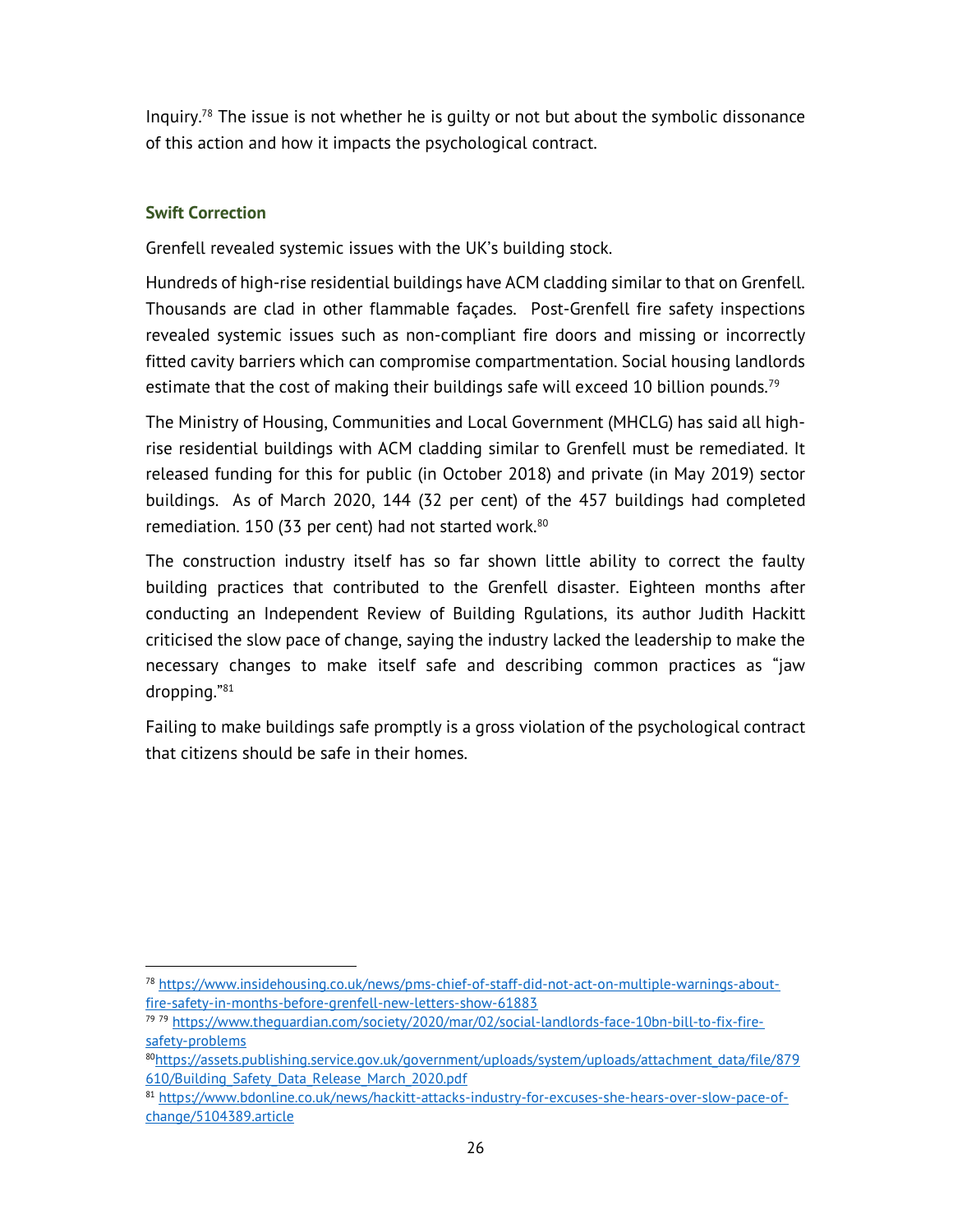#### Appropriately borne consequences

Linked to the issue of correction is where consequences are borne.

This cannot be more tragically evidenced than the consequences being borne by those at the front line of care for government failings to stock appropriate PPE in preparation for a pandemic.

Redressing such imbalances in consequences is key to restoring the psychological contract. This is not a legal argument, but a moral one.

In the wake of Grenfell, thousands of leaseholders, who bought apartments in good faith, are being asked to pay to make their buildings safe. Estimates are that 500,000 people are caught in flats that are unsellable while work is carried out to identify cladding and other fire safety issues.<sup>82</sup>

The government could have worked with industry to create a fund for making buildings safe. They could have diverted money away from the law courts and toward ensuring people are safe in their homes.

When there is a divide between who caused and who bears the consequences for events, the psychological contract gets further broken. It leads to those most impacted having to campaign tirelessly to 'fight for justice'. Nearly three years after Grenfell, the government in its 2020 budget assigned £1bn to the removal of cladding, taking to £1.6bn what it had allocated to the removal of cladding. In the same budget £2.5bn was allocated to fixing potholes.<sup>83</sup>

28 years after Hillsborough when the ruling of 'accidental death' was changed to 'unlawful killing by gross negligence' one mother said "Grief is just beginning as we have been fighting to get to the truth."  $84$ 

#### Timely and Effective Learning

The ineffectiveness of current systems for learning, such as public inquiries, has long been identified.<sup>85</sup> There is no process for ensuring that recommendations from public inquiries are either implemented or effective.

84

<sup>82</sup> https://twitter.com/gillkernick/status/1235635493955448833/photo/1

<sup>83</sup> https://www.independent.co.uk/news/uk/politics/budget-2020-potholes-chancellor-rishi-sunakcouncil-spending-a9392816.html

https://assets.publishing.service.gov.uk/government/uploads/system/uploads/attachment\_data/file/6558 92/6 3860 HO\_Hillsborough\_Report\_2017\_FINAL\_WEB\_updated.pdf p.2.

<sup>85</sup> https://www.instituteforgovernment.org.uk/summary-how-public-inquiries-can-lead-change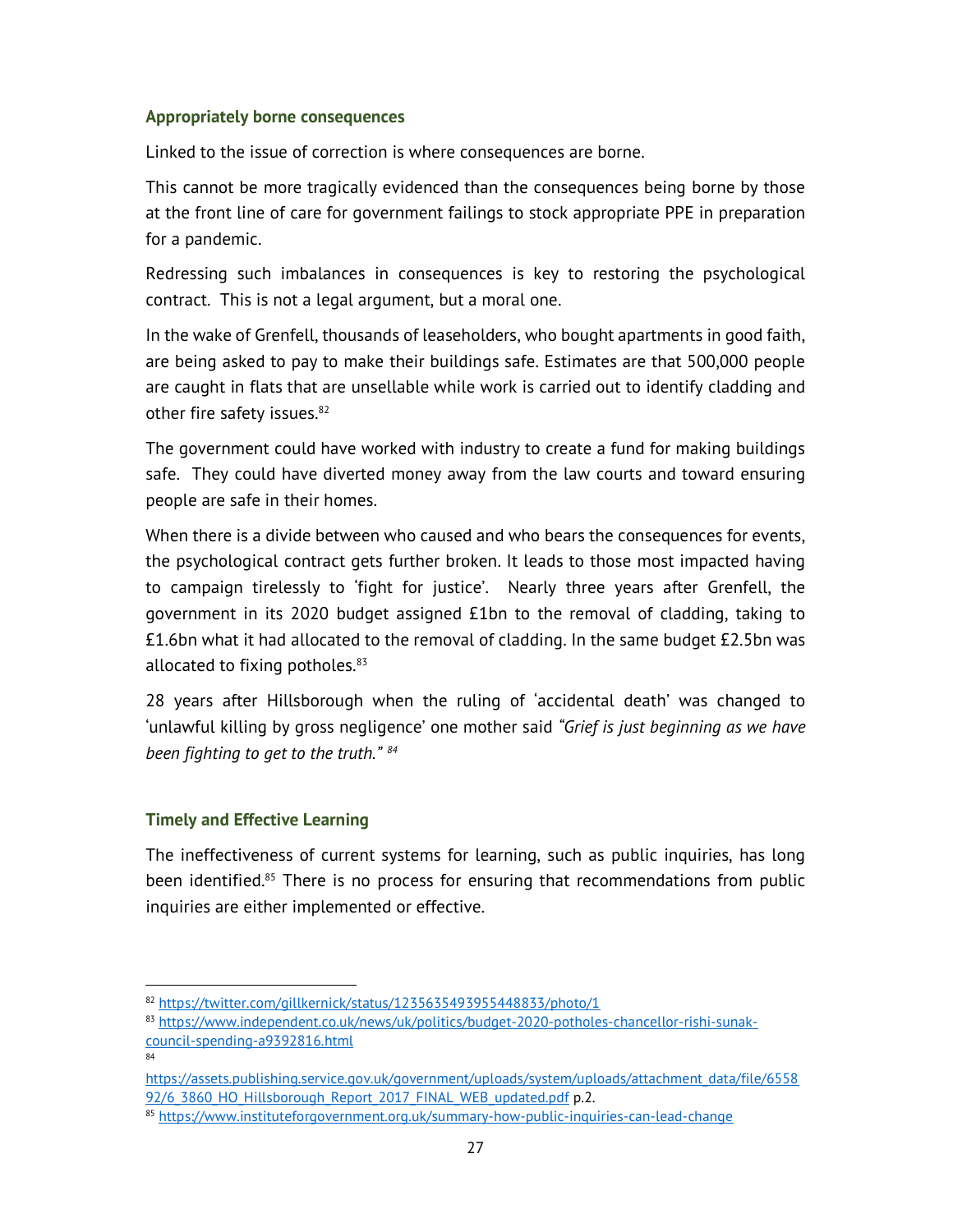As much as they want some form of justice, those closely impacted by catastrophic events want to prevent similar tragedies. They want to prevent others from experiencing the loss and grief they have endured.

Until those in power take learning from previous events seriously, they will fail to restore the psychological contract with citizens. Justifying inaction 'until the Inquiry is over' creates a narrative that these formal systems are designed to effectively sustain the status quo.

Until those in power accept accountability for ensuring lessons from catastrophic events are identified, implemented and effective in a timely manner, the psychological contract with citizens can't be fully restored.

# **Barriers**

Behaviour is context dependent. To understand systemic issues rather than look for what people did wrong or ascribe failings to a few bad apples we need to understand why decisions made sense.

Politicians and others in power are navigating complex trade-offs between irreconcilable goals.<sup>86</sup> Four barriers to those in power accepting accountability for the psychological contract are:

- Blame versus learning
- Power versus transparency
- High probability versus low probability, and
- Blunt versus sharp end voices

Whilst presented as dichotomies, they present a network of tensions that frame the context inside which decisions get made and actions taken.

Critically, we collectively create this space and it is incumbent on us all to create a context that pulls for those in power to be accountable for our psychological contract.

#### Blame versus learning<sup>87</sup>

As a society we are fixated on blame. We seek out bad apples and remove them.. This does not equate to learning.

We operate from an old view that complex systems are inherently safe, and failures result from human error. You make things safer by controlling human behaviour through tighter

<sup>86</sup>Dekker, S. 2014. The Field Guide to Understanding Human Error, Ashgate. page 6

 $87$  Dekker, S. 2014. The Field Guide to Understanding Human Error, Ashgate. page 6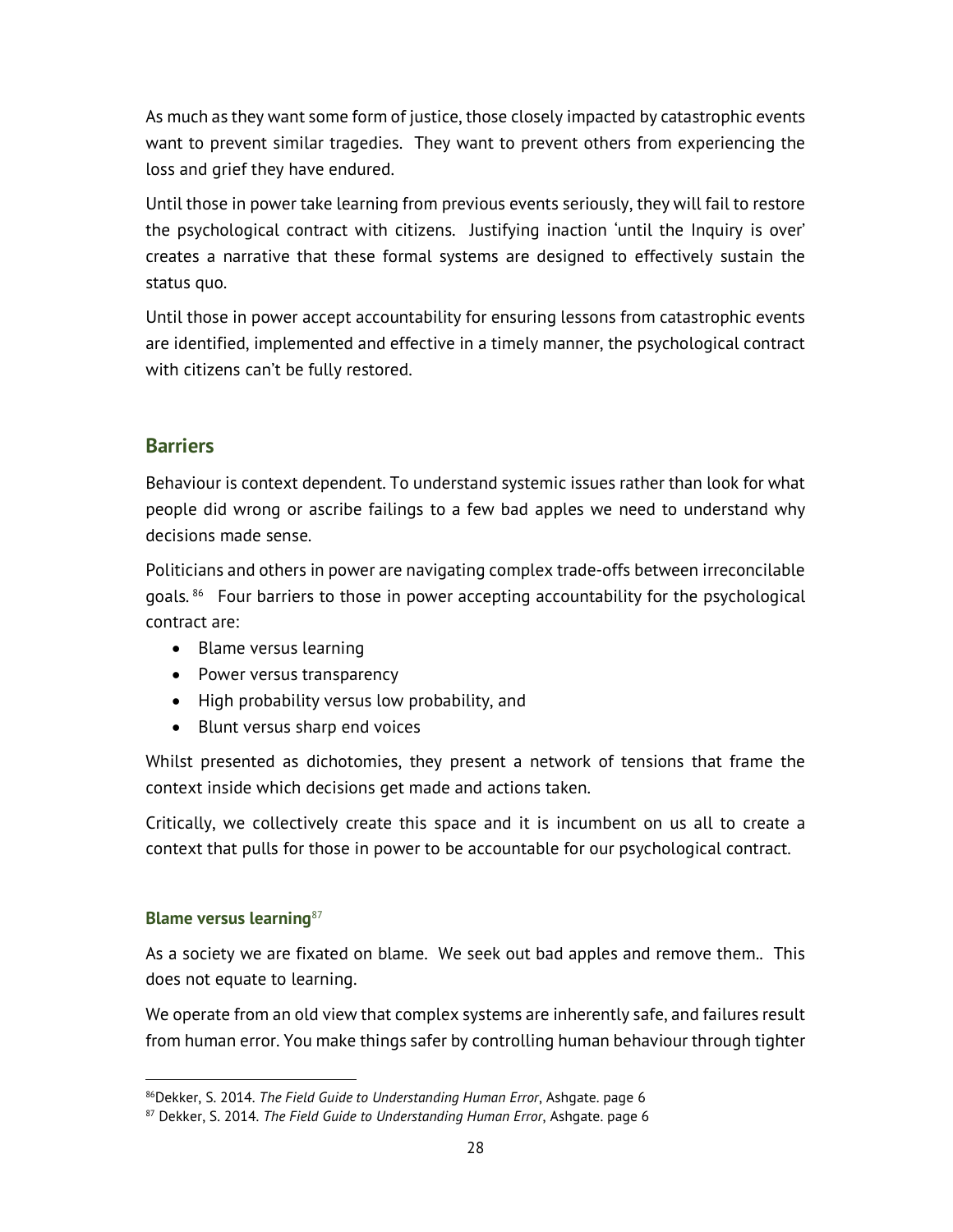procedures, automation and supervision. When something goes wrong, find and remove the bad apple.

A culture of blame can develop because it is often easier, cheaper, and more emotionally satisfying to hold an individual responsible for an accident than to acknowledge more fundamental problems… A culture of blame prevents the identification of other underlying causes. $88$ 

The new view of failure suggests rather than look for what people did wrong you need to understand the context within which they acted. People, rather than being the problem, are needed to create safety by navigating complex trade-offs between irreconcilable goals.

We can either have blame or learning. Not both.

#### Power versus transparency

At the heart of learning is the willingness to admit mistakes and errors. To learn, you must be willing to be transparent about failures. At the heart of politics, whether at an international, national, local or organisational level, is gaining and holding onto power. There is an inherent tension when faced with something that could diminish this power. Whilst truth and transparency are laudable, when the potential consequences include loss of power, choices will be less clear cut.

In an adversarial political context, where honour and value driven leadership are notably lacking, and the media is obsessed with blame, being transparent about mistakes and failures would take both enormous courage and a willingness to lose power.

## High probability versus low probability

In a world of limited resources and short term, siloed thinking, it is easy to justify ignoring lower probability risks.

In the context of COVID-19, it's easy in hindsight to judge poor decisions about the failures. Resilience to catastrophic events requires an in-built adaptive capacity which is at odds with demands for efficiencies and savings. To be prepared for a low probability, high impact event you must be willing to stand accused of over-reacting.

Until politicians, key stakeholders, the public and the media are educated about and supportive of investing in mitigating low probability events, we will continue to be unprepared. Until we are willing to work collaboratively and invest sufficient resource in

<sup>88</sup> Reason, S. 1991. Human Error, Cambridge University Press.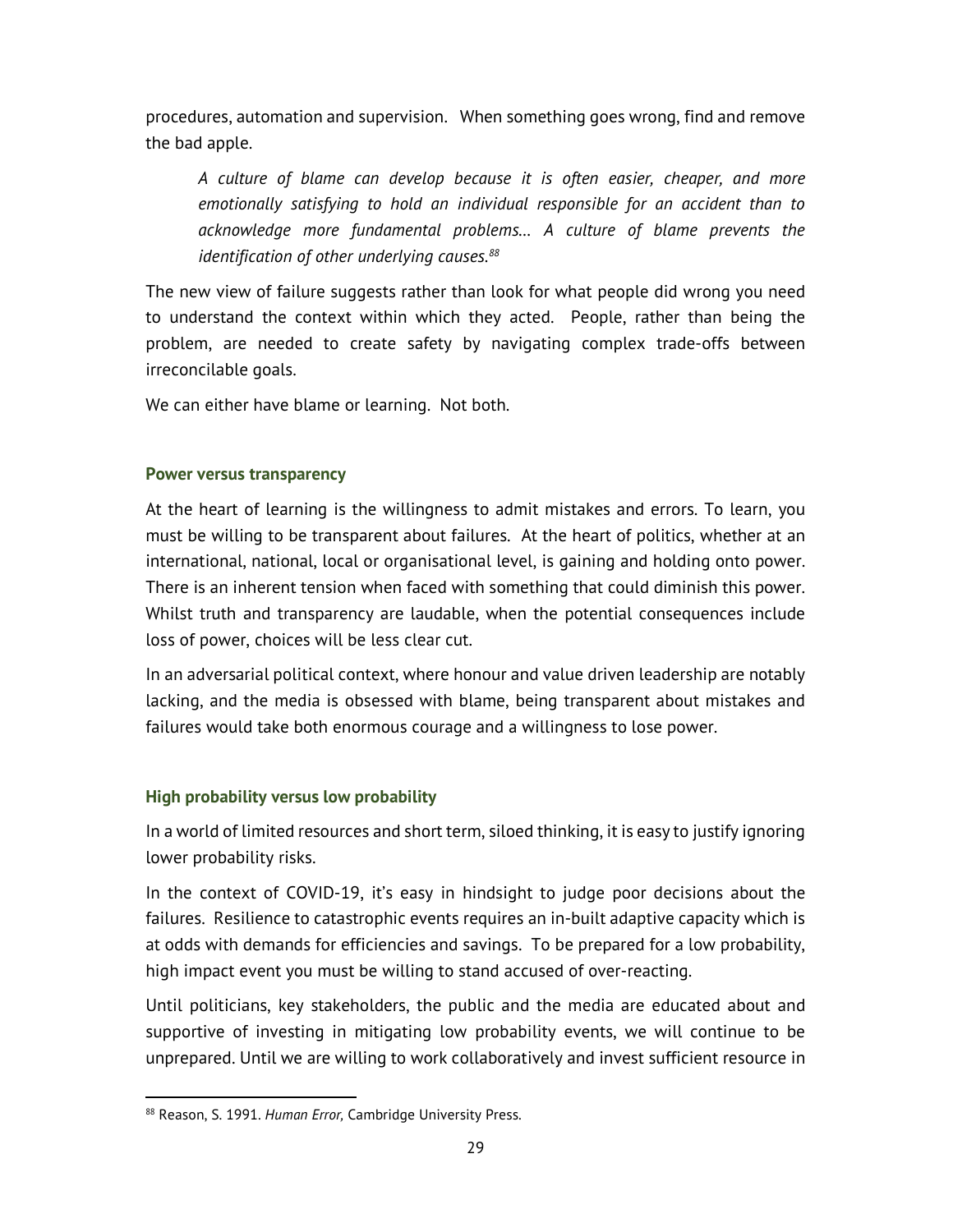understanding, preventing and responding to such events we must be willing to accept the political, economic, social and human cost of them.

#### Blunt versus sharp end voices

History tells us that the interplay between those at the top and bottom of the power ladder is critical to both learning and prevention. Whether it be failing to listen to residents' safety concerns in the lead up to Grenfell; train drivers' reports of the difficulty in seeing signals in the lead up to the Ladbroke Grove Train crash; or frontline health workers' concerns about PPE in the current Covid-19 crisis.

The tacit knowledge of those at the sharp end is critical to preventing catastrophic events. Rules, regulations and experts will not guarantee good outcomes. Old notions of elitist power where the few dictate the rules for the many to follow are not only outdated, they fail to take into account that the knowledge of the 'many' is critical in increasingly complex environments.

We need to create a context in which there is equality of life and equality of voice. All lives matter and all voices count. The job of those in power is to ensure the voices of those with less power are both heard and count. The job of those with less power is to keep speaking until we are heard.

Gill Kernick works with senior executives in high hazard industries to develop the culture and leadership to prevent catastrophic events. She lived on the 21st floor of Grenfell Tower from 2011 to 2014. Seven of her former neighbours died. Gill writes and speaks to bring the thinking of major accident prevention to Grenfell. She edits "The Grenfell Enquirer" dedicated to learning and preventing such events.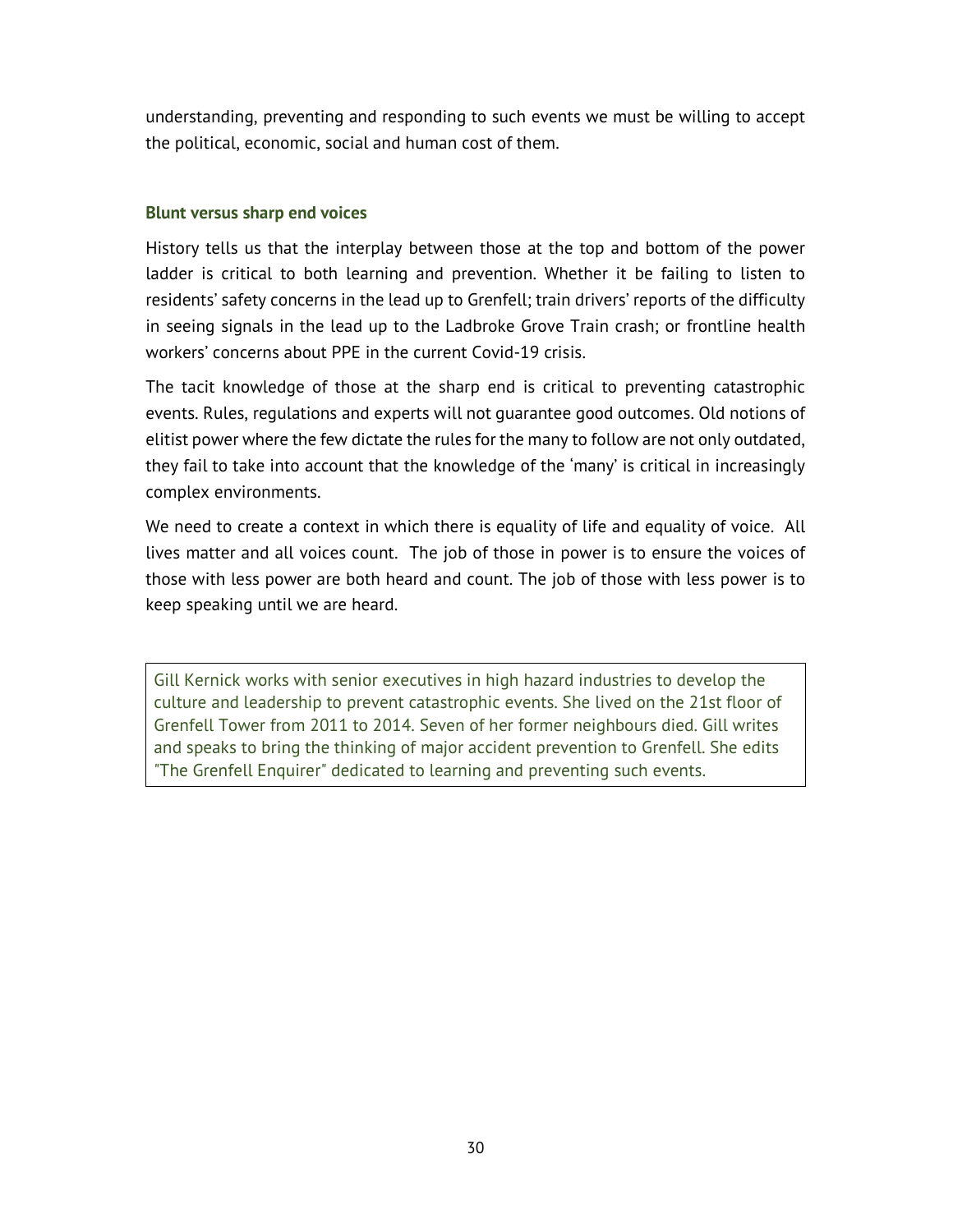# Politicians and regulation – Martin Stanley

In this piece, Martin Stanley sets out some reflections on the way government ministers learn, or fail to learn, from catastrophic events.

Their first reaction of government Ministers to a tragedy will of course be defensive. "We couldn't have foreseen it, and our preparations were anyway sensible and proportionate to the risk." There may then be some responsive regulation, not always wise or well considered. And then . . . progress gets slower and slower, partly for good reasons, and partly because of politicians' incentives and personalities.

# Good Reasons for Delay - Probably

It is generally a mistake to rush to legislate, whatever the reason. The causes of catastrophe are usually many and complex and need to be addressed following sensible consultation and analysis. Here are some of the issues that need to be considered:

- It is often necessary to 'think small, first'. There is no point in introducing new regulations which are incomprehensible to the public or SMEs.
- If regulation is necessary, might it be sensible to put the onus on employers, or an industry, to decide the best way to meet regulatory objectives? Or does the nature of the risk mean that detailed regulations are required, and if so, how soon can we build and fund an inspectorate to enforce them?
- Should any new/expanded regulator be funded by industry? Will that incentivise efficient, targeted regulation? Or will we end up with a tame mouse of a regulator, far too scared to upset its paymasters?

More generally, there is a balance to be struck between under- and over-regulation. The current government requires the cost to business of many (not all) new regulations to be calculated and then existing regulations costing three times as much to be repealed. Crucially, the benefits of the new regulation are not to be taken into account in calculating the net cost. This is a major disincentive to the introduction of worthwhile new regulation and may have led to delays in improving the building regulations before the Grenfell disaster.

More generally still, ministers are never free from pressure to introduce new policies or improve old ones. They can get pretty punch drunk from incessant lobbying, and they would hardly be human if they didn't occasionally get quite sick of their more persistent critics, even if those critics are making very valid points. Sadly, therefore, even the best proposals can come to be regarded as yet another element in a long wish list.

So ... designing and introducing new laws and regulations need not take many years, but it can't be done in months. Unfortunately, even a few months delay can cause the issue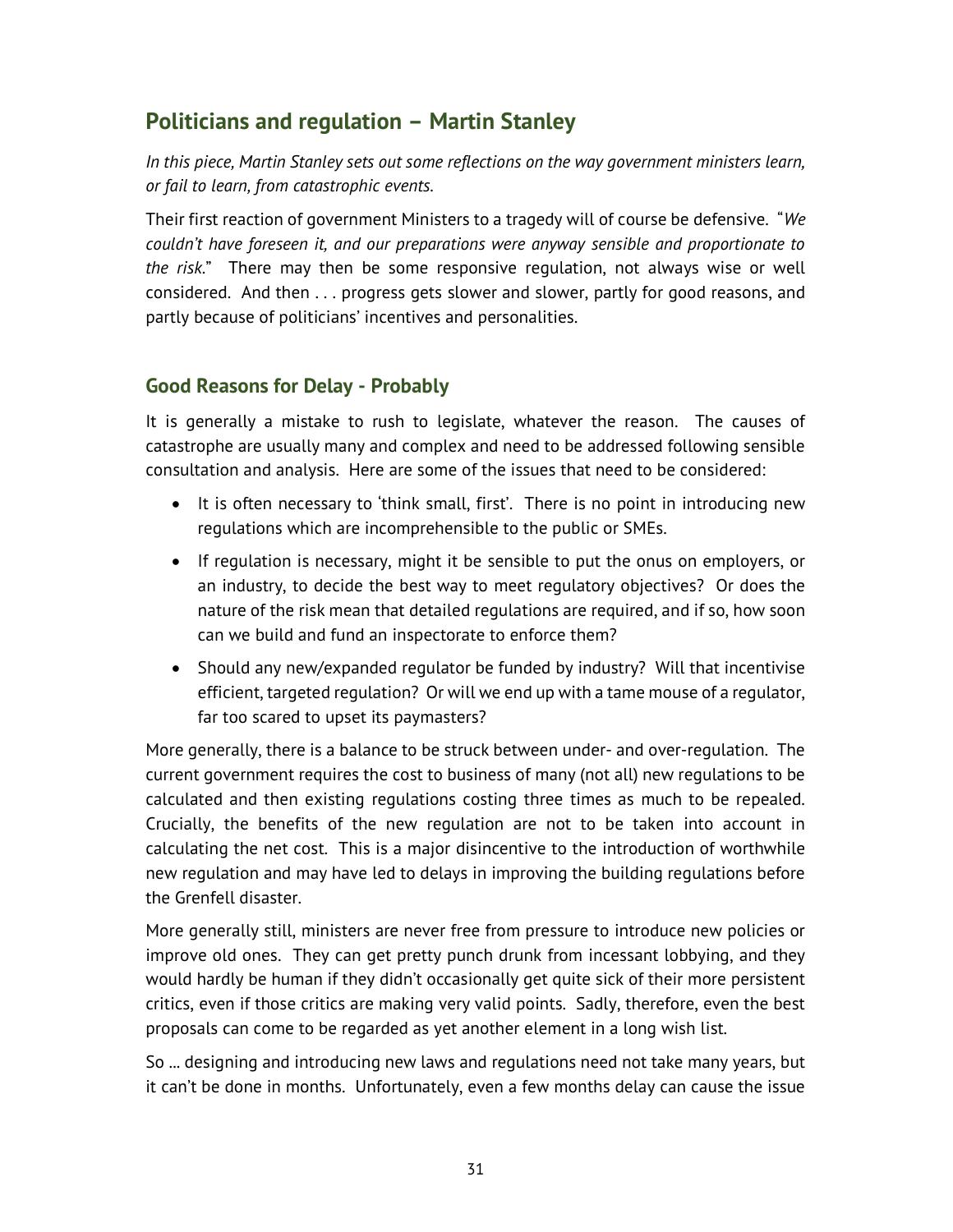to slip a long way down any government's priority list. This has been a particular problem as the UK spotlight has swung from Grenfell Tower to Brexit and Covid-19.

### **Incentives**

None of us are entirely free always to do what we regard as the right thing. We all have to bear in mind the views of our bosses, boards and/or shareholders. Quite properly, by analogy, ministers cannot totally or forever ignore the views of the electorate that appointed them.

And many voters are loss averse. They are generally reluctant to face immediate loss (more taxation), or regulatory constraints on their behaviour even if these will lead to intangible benefits such as safety or a healthier environment.

Voters will also punish ministers whom they suspect of over-reaction to real or perceived threats. Lives would have been saved at Grenfell if there had been fierce enforcement of the rule that doors should slam closed once they were not being used. But who is going to support such intrusive regulation?

One example of more current relevance was the lampooning of French Health Minister Roselyne Bachelot. She was portrayed in cartoons as a fat idiot and accused of waste and scaremongering, and of exaggerating a problem so as to give money to big business. Her crime? Ordering large quantities of (ultimately unused) vaccines and masks in advance of the feared H1N1 pandemic.

Finally, in this section, ministers are all too aware that they are likely to move to a new job – or be sacked – quite soon, and their performance is anyway assessed by voters at least every five years. They therefore have no incentive to consider the long-term costs or benefits of their policies, and their planning is almost inevitably short-term and not strategic. Put more sharply, any deaths arising from their inaction will most likely occur on someone else's watch.

## Ministers' Character

Last, but not least, we need to remember that our highly adversarial system creates politicians who are not at all like the rest of us, and this has consequences for their behaviour in office.

It makes no sense, for instance, for one minister to help a rival minister achieve that minister's objective. All ministers are fierce rivals, whatever they may say. The most immediate victim is the cross-department cooperation that should be tackling the most complex problems.

More insidiously, politicians' precarious career paths mean that most of them are, deep down, true risk takers. Also, once in office, they are inevitably forced to take some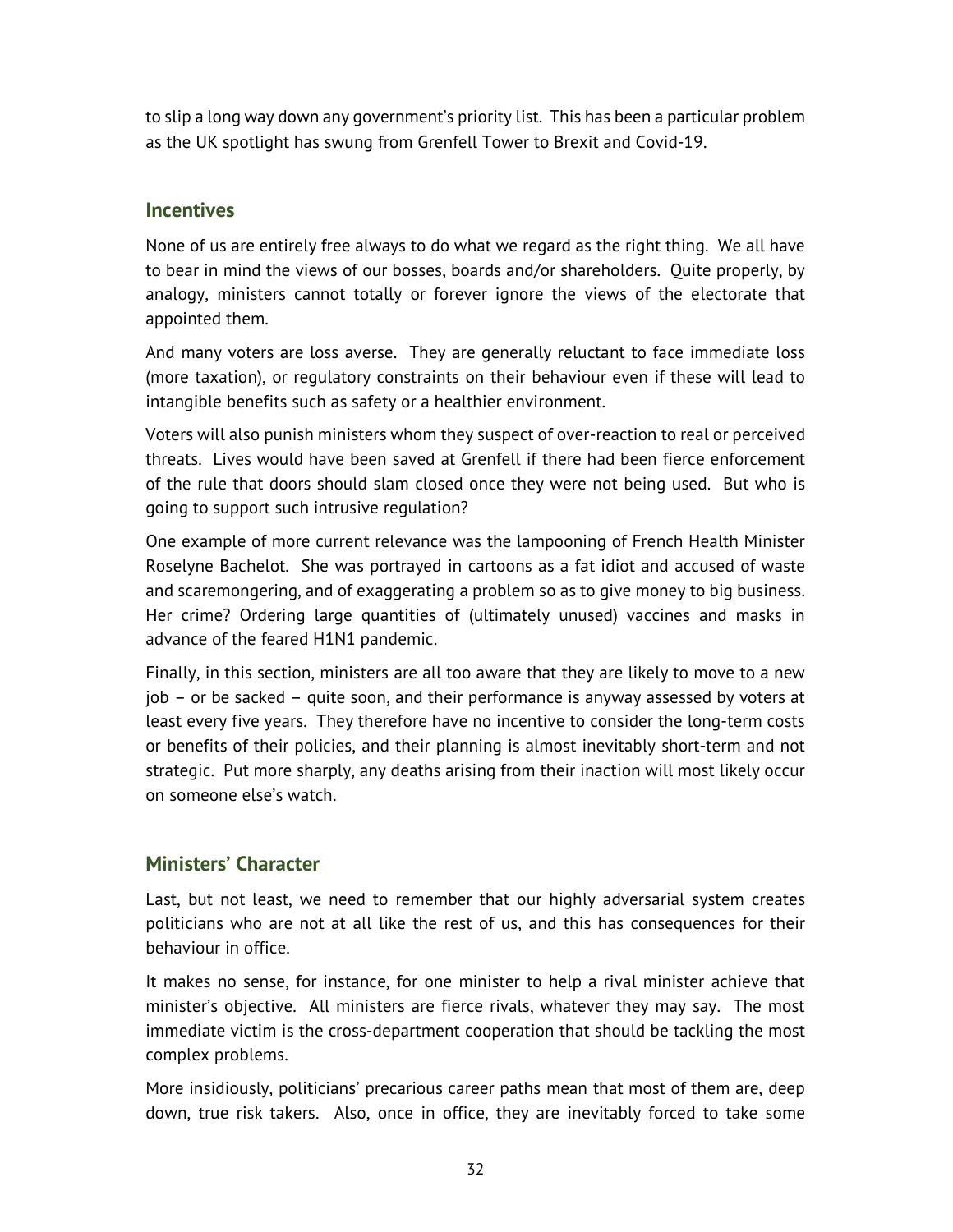unpopular decisions, so they develop a fairly thick skin and are not predisposed to display imagination or 'chronic unease'. This in turn means that they seldom react like the rest of us if asked to imagine a disaster that has yet to take place. Deaths on railways over many decades, for instance, all too often followed debates in which the industry and ministers pointed out that "no-one has died from that yet". Similarly, the authorities seemed unconcerned by the numerous pre-Grenfell cladding fires which had failed to make the headlines.

And then, rightly or wrongly, most politicians hold the following to be true:

- Voters like optimism, positivity and good news. Ministers thus become predisposed to clutch at straws and to suggest that all is going swimmingly when it isn't. Much the same happens to officials who, in a crisis (and without any explicit pressure from above), will quickly report anything that looks promising even if the information or analysis is highly uncertain. But these rose-coloured spectacles reduce the pressure to take action to avoid future calamity.
- Most (not all) voters hate complexity. Black and white is good. This drives even clever ministers to take little interest in complex issues. There is no reward for putting in the time and effort necessary to fully understand expert advice. It is much easier to speak in clichés and soundbites. In the regulatory sphere, this results in ministerial preoccupation with cutting – or making bonfires of – red tape.
- Voters punish mistakes, and mistakes will be loudly trumpeted by the media and the Opposition. Ministers must therefore spend much of their time in defensive mode and certainly cannot publicly entertain the possibility that their preparation for any crisis might have been inadequate, or their previous decisions might have been inadvisable. If they are honest (and foolish) enough to admit error, the media will move on to pursuing their resignation. This impacts the speed at which they learn from disasters, for why should anything change if we already live in the most perfect of worlds?

Finally, most ministers are nowadays career politicians who have never worked within a large organisation. They can't understand why their policy statements do not immediately translate into action on the ground, nor why cuts to the resources of regulatory bodies cannot follow several previous sets of cuts without serious consequences. Eventually, of course, there is another serious regulatory failure, but noone is likely to blame a minister for the later performance of what was, after all, an 'independent' regulator.

Unless, of course, Sir Martin Moore-Bick, the chairman of the Grenfell Tower Inquiry, does just that.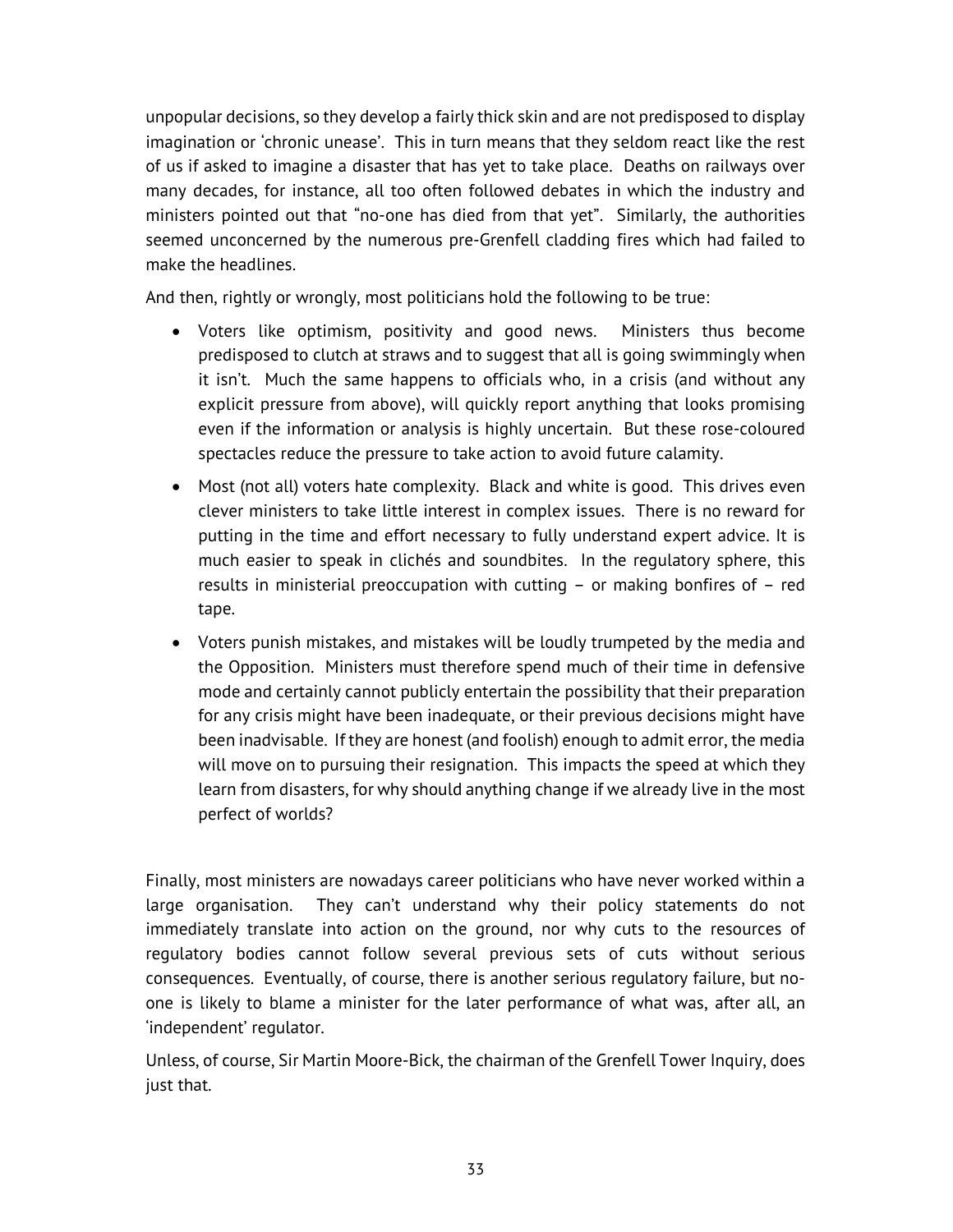Martin Stanley was the Chief Executive of the predecessors of the Better Regulation Executive and the Competition and Markets Authority. He edits the Understanding Government (including Understanding Regulation) website<sup>89</sup> (based on his experience as an adviser to ministers) and has a particular interest in looking at the ways in which failures of regulation may have contributed to the Grenfell Tower tragedy.

<sup>89</sup> https://www.understanding-government.org.uk/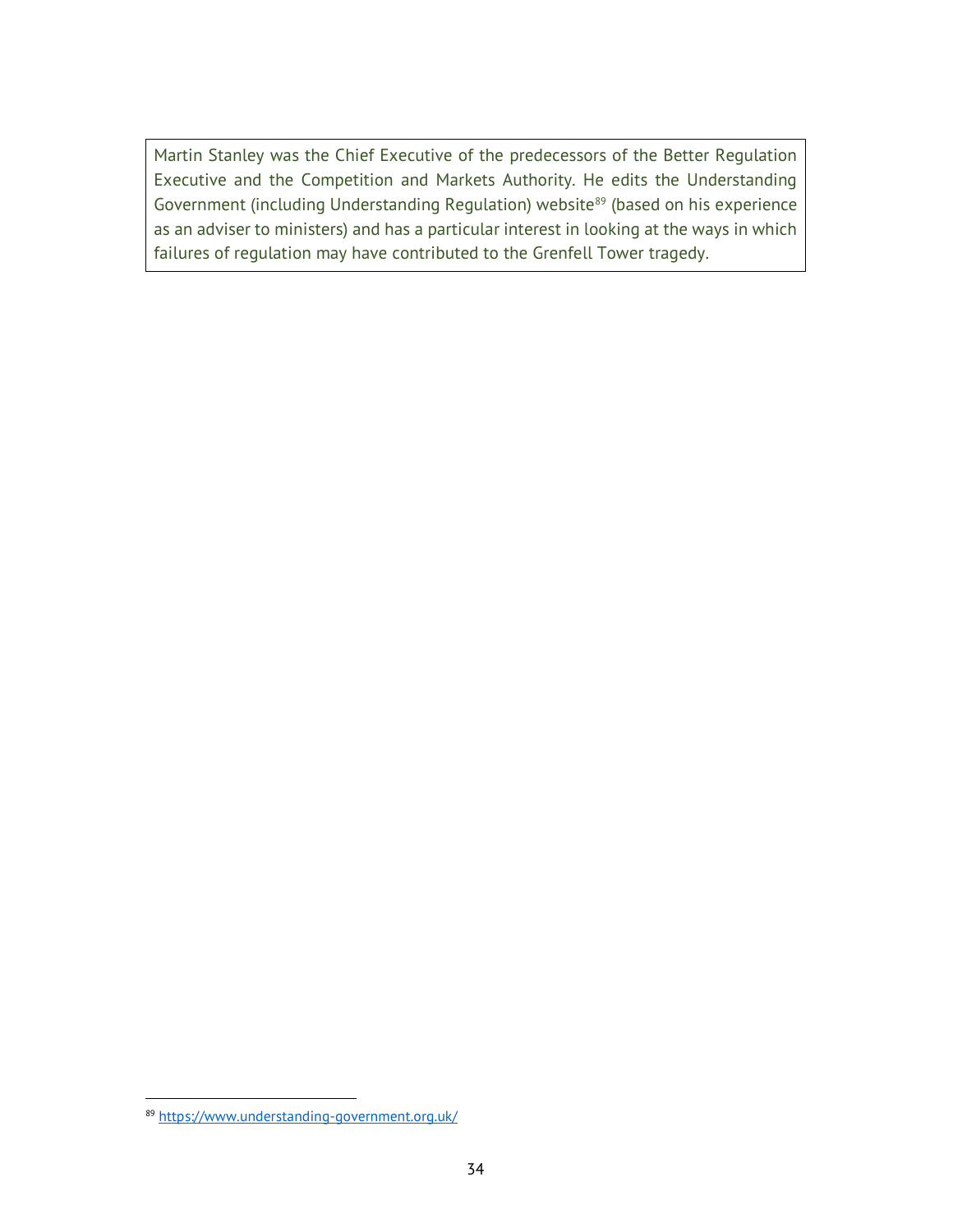# The importance of people's voices – Flora Cornish

One of the key themes to emerge from the workshop was the need to ensure cognitive diversity. In particular that a valuable source of detailed information goes to waste if decision/policymakers ignore users/ people (for example, residents in the case of Grenfell).

In this piece, Dr Flora Cornish answers a series of questions on her work with residents of North Kensington and provides some personal reflections on the workshop.

#### 1. What is your background and why do you have an interest in learning from catastrophic events?

I have been researching, collaborating with, and teaching about community leadership in public health crises since the early 2000s, when I began research in the field of HIV/AIDS. I'm an Associate Professor in the Department of Methodology at the London School of Economics, and my passion is for knowledge exchange and dialogue within and beyond the university, with the intellectuals, activists and practitioners for whom knowledge has material stakes.

In her book A Paradise Built in Hell<sup>90</sup>, Rebecca Solnit celebrates the deep creativity and solidarity of communities ravaged by catastrophe, and the fleeting instantiation of possible societies based on alternative relations of care. Arundhati Roy has written about the COVID-19 pandemic as a 'portal'.<sup>91</sup> There will be a before and an after, and we can choose, she says, to go through the portal with all our heavy baggage or lightly, "ready to imagine another world . . . and fight for it".

We won't learn lessons by interpreting the emergency with the same old frameworks and same established voices that created the situation we need to learn from. Voices are attached to their positions, and denialism after disaster, as people protect their positions, is rife, and antithetical to learning. Learning from one-off events is a methodological challenge. With the idea of 'communicative generalisation', $92$  I have suggested that the lessons we could learn need a plurality of voices and a plurality of audiences.

I am interested in routes to responsible social change. In the case of Grenfell, I have tried to understand the mechanisms through which change happens. After almost three years, however, my view is that the crucial issue is more about how social change or learning is resisted by those in power, who cling to the status quo, rather than how change comes about. To make learning possible, we have to get a handle on how people and systems actively or unconsciously protect themselves from the threat of learning and change.

<sup>90</sup> https://www.penguinrandomhouse.com/books/301070/a-paradise-built-in-hell-by-rebecca-solnit/

<sup>91</sup> https://www.ft.com/content/10d8f5e8-74eb-11ea-95fe-fcd274e920ca

<sup>92</sup> https://journals.sagepub.com/doi/full/10.1177/1354067X19894930#articlePermissionsContainer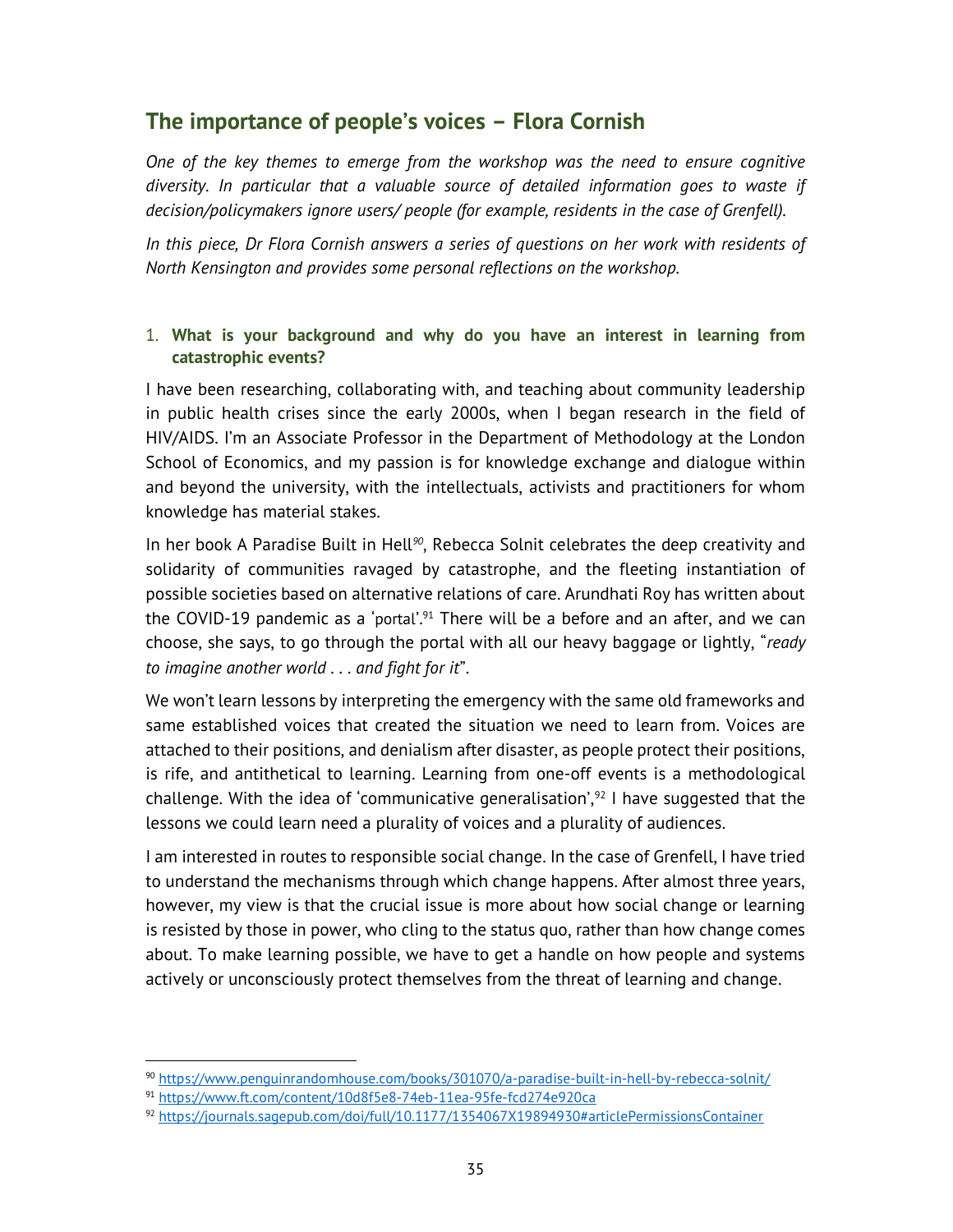#### 2. What stood out for you from the workshop? Did anything surprise you? What interested you the most?

One surprise stood out. On the train journey to Cambridge I had mused over whether my emphasis on resistance to change was going to be too negative or pessimistic for this meeting. But as we started to frame a discussion about learning, colleagues at my table seemed to be uncannily speaking my words. We all shared intense frustration at the apparently senseless lack of urgency or action to make buildings safer, given what was already evident after the 2009 Lakanal House fire, and again, so devastatingly, in the nearly three years since Grenfell. "Why don't they care?" we asked.

Lawyers on our table emphasised that the call to 'learn' lacks any bite in the absence of legal or financial sanctions to enforce the recommendations of inquests or inquiries<sup>93</sup>, and given the murkiness of responsibility for the safety of flats in blocks with complex ownership/management arrangements.<sup>94</sup> Others queried, at a more psychological level, how to get 'under the skin' of those with authority to make changes, suspecting that it matters that they do not themselves – or maybe they don't know anyone who does - live in flats in dangerously-clad buildings. In the aftermath of the fire, Joe Delaney, resident of a block neighbouring Grenfell Tower, used the term 'institutional indifference' to characterise the dysfunctional relationship between authorities and residents of North Kensington. This idea resonated and led us to ask about *individual indifference*. How can demands for safety measures be made to bite? How can 'they' be made to care?

At a more general level, the composition of the group of workshop participants struck me as very important. Here were people across very diverse fields of expertise, with decades of experience, and informed analyses, willing to spend a day with people they didn't know, in an open-ended and uncertain process. People who might otherwise be found on opposing sides of a table, or competing over professional perspectives, engaged substantively and critically together, discovered commonalities, and articulated differences. 'We' seemed to care. And we also have positions of authority. If 'we' all care, what do we do differently that shows it?

#### 3. You have been directly involved with the Grenfell community in the aftermath of the fire.

#### a. Can you share what you've done?

Frustrated by what I saw as a very disconnected official response which repeatedly missed the mark, and seemed unable to hear and respond to what community representatives were saying, and together with community leader colleagues, we have

<sup>93</sup> https://www.instituteforgovernment.org.uk/publications/how-public-inquiries-can-lead-change

<sup>94</sup> https://www.law.ox.ac.uk/housing-after-grenfell/blog/2020/01/reflecting-systemic-failures-illustratedfire-safety-crisis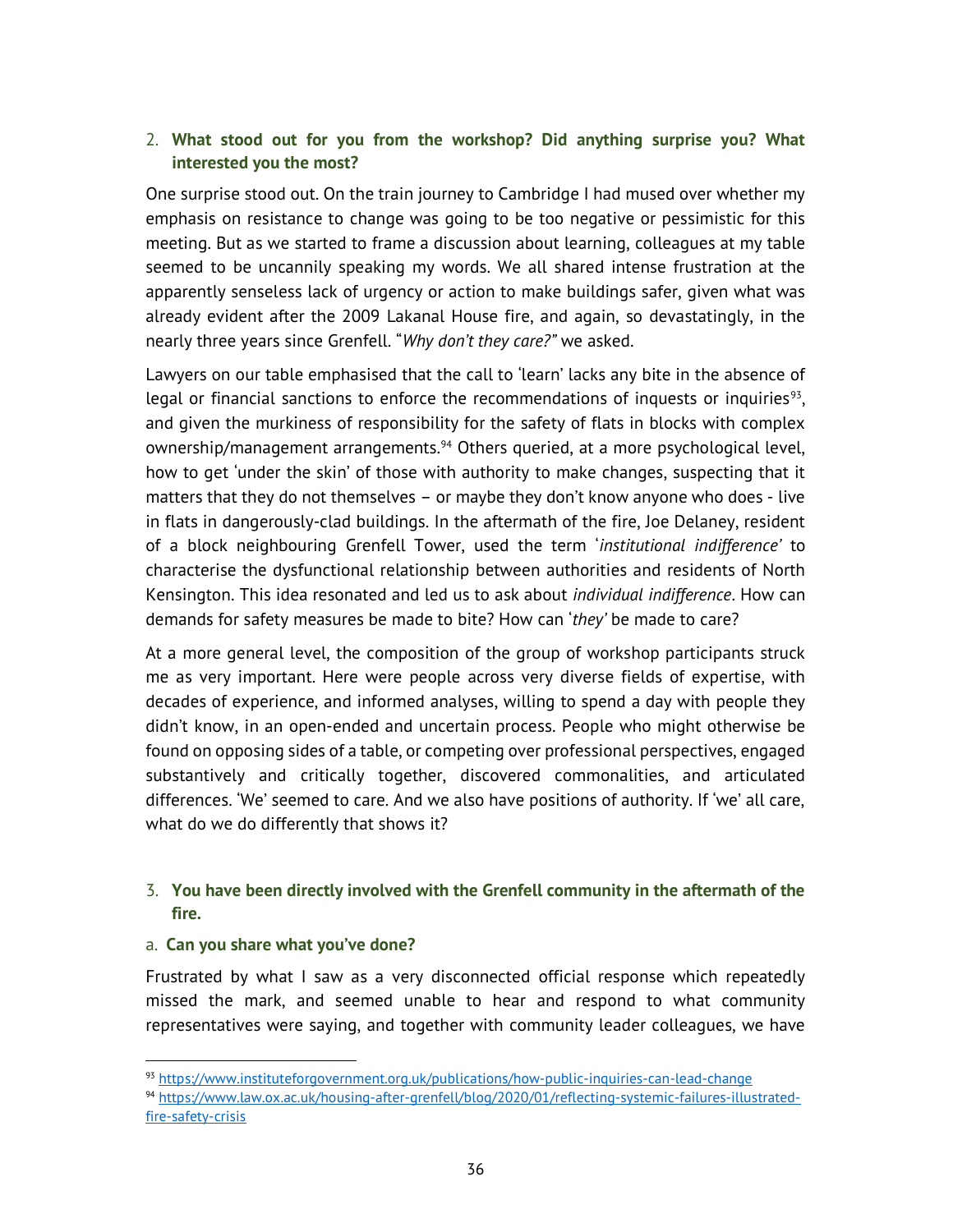worked on a knowledge exchange project documenting the community response after the fire. We do so partly as learning for future emergency responses, so they can coordinate better with local responses, but also to support local sense-making.

To visualise this recent social history, we are constructing 'timelines' of the aftermath. One of these is a digital timeline<sup>95</sup> documenting the long and still unresolved back-andforth controversy over the potential contamination of local air and soil by the fire. We are also working on using timelines as the basis for participatory workshops where people can create their own timelines of the aftermath.

At the same time, we are working on academic publications about 'community resilience', community responses, and how change is cultivated and resisted.

#### b. What did you personally learn from the work with the Grenfell community?

That the big questions, the possible answers, the insightful analyses are all alive and flourishing, in discussions and debates being had among those affected, and others whose lives are interdependent with those most affected. The love and care for their community that was so evident among neighbours after the disaster is a foundation for wisdom about how to respond and recover.

Beginning three weeks after the fire, a series of public meetings brought together representatives of the official response and local people, for updates and questions. I started recording the issues raised at these meetings, with no knowledge or judgement of how significant they would prove to be. What were the issues? The struggle for truth and justice, housing the survivors, the safety and respectful treatment of the Tower, physical and mental health impacts, and questions over authority and governance – all of which became crucial aspects in the response and recovery. I started gathering information about the issue of contamination of air and soil simply because it was raised by residents as an issue. Little did I know that it would become a long-drawn out and complex controversy involving the frontiers of scientific knowledge, citizen science, investigative journalism, numerous senior scientists and many community meetings.

But, from spending time in the community, I knew that the issue was of concern to local residents, and that they were knowledgeable about it. I knew that standard advice being given by health authorities about wiping down surfaces with a damp cloth or peeling home-grown vegetables, was completely incongruent with residents' experience of breathing problems and out-of-the-ordinary dust, and the strength of their concerns. I found it puzzling how they could not seem to hear what residents had been saying loud and clear for months. Listening from a distance is hard.

<sup>95</sup>

https://cdn.knightlab.com/libs/timeline3/latest/embed/index.html?source=11cvlcX885PLew8yZiRACyKPE cgbvuY3iL76xbqrA1Ug&font=Default&lang=en&initial\_zoom=2&height=650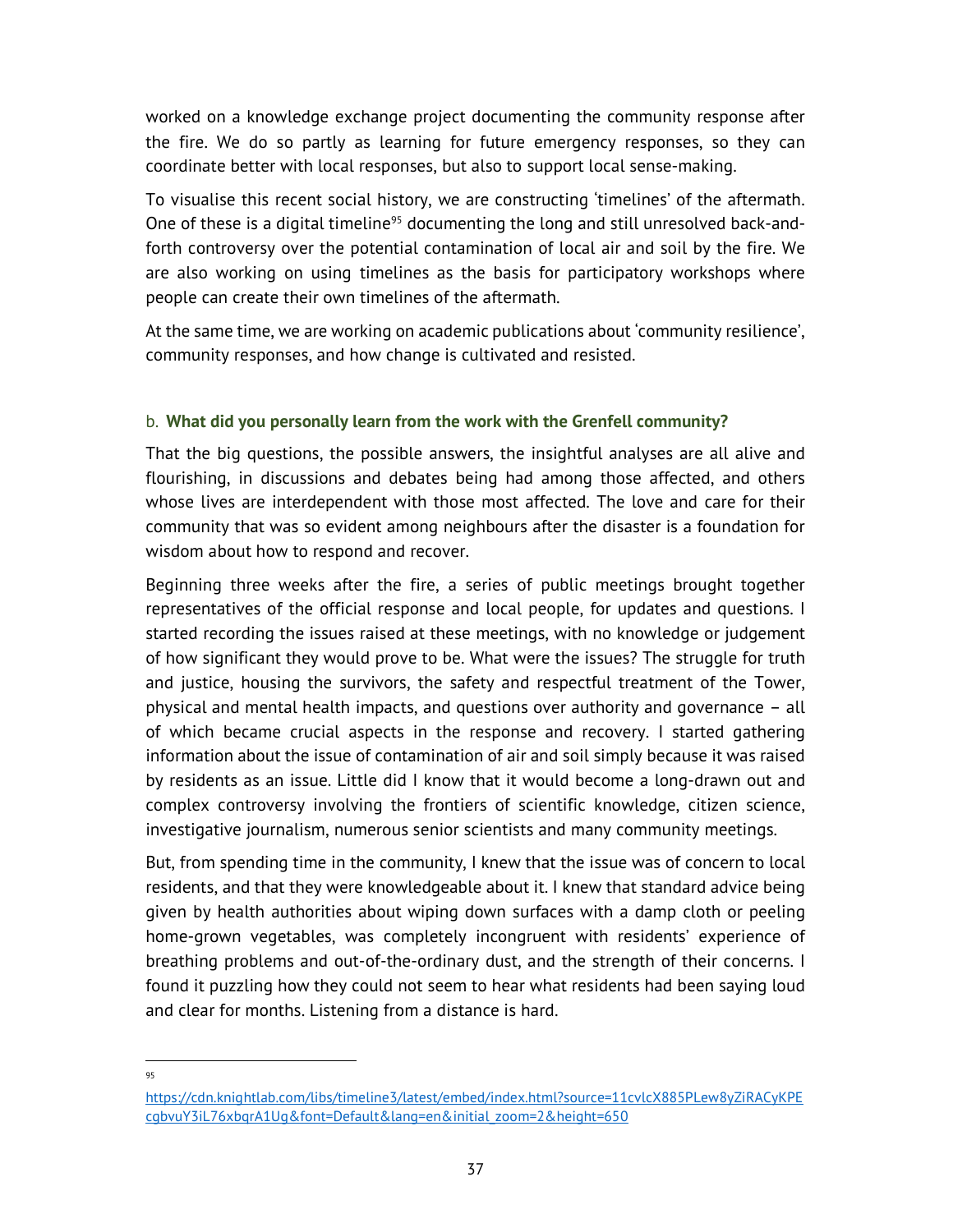- c. What three things do you think policy and decision makers could learn from the Grenfell community?
	- Don't be scared of people. Trust them, listen to their leadership, get out of the way.
	- Leadership involves taking a risk and taking responsibility at a time of crisis.
	- The experiential lives and accountabilities of decision-makers are often too distant from the lives of people affected by their decisions. Boundaries need to be massively crossed and distances shortened.

#### d. In the context of learning from catastrophic events, is there anything else you'd like to say about cognitive diversity and the importance of diverse voices being heard?

I have some uneasiness that the words 'learning' and 'cognitive diversity' are too innocent, or depoliticised. I see voices as embodied, experiential, situated, social, and structural (all things beyond the 'cognitive'). People have materially different experiences and that is what is most important, and what gives them 'cognitive diversity'.

And wise and articulate, situated voices are flourishing, so the question is not so much about allowing voices to be expressed, but about ensuring their legitimacy and power. I keep saying that participation is nothing without power.

Dr Flora Cornish is a community psychologist working on the role of grassroots mobilisation in responding to public health crises, with a particular interest in collaborative knowledge exchange and dialogue. For the last two years, in the aftermath of the Grenfell Tower fire, she has been working closely with residents of North Kensington, documenting and interpreting their role in providing support to their neighbours and in bringing about wider change. She is Associate Professor in Qualitative Research Methodology at the London School of Economics.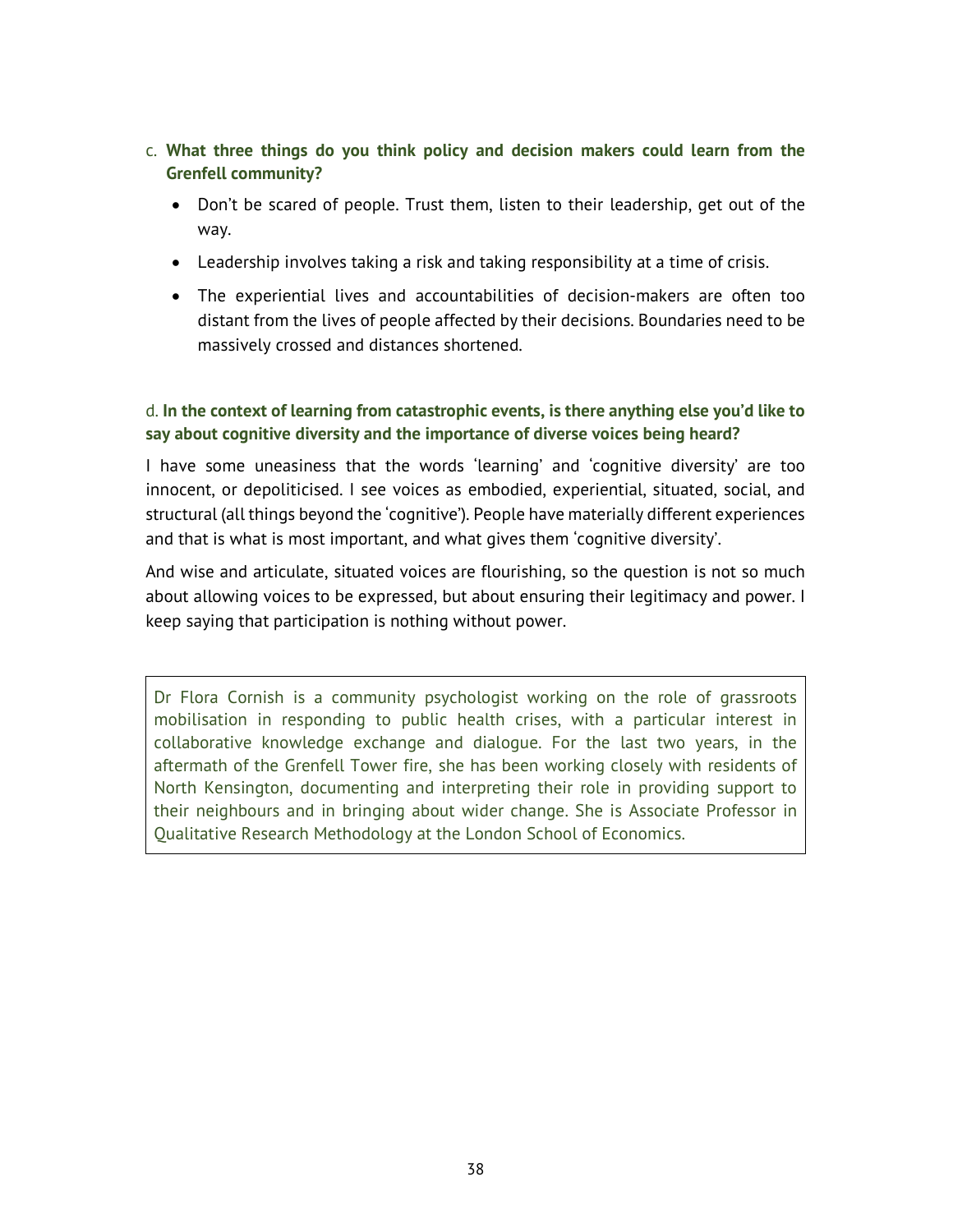# Saving Lives Is Not Enough<sup>96</sup> - David Wales

This piece is an excerpt from a report produced by David Wales and Kristina Stiles – Saving Lives is Not Enough (https://tinyurl.com/SLINE2019). The report sets out 10 proposals for how the Fire and Rescue Service (FRS), the Ambulance Service and the burns sector could develop a more strategic and holistic view of the entire burn survivor journey to improve the level of support that burns victims receive.

# **Introduction**

The research undertaken for [Saving Lives Is Not Enough] was characterised by revealing a sense of differences, gaps and fragmentations, between the emergency and healthcare services and their customers. This appears to be due to:

- i. the absence of a collective multi-agency knowledge of the importance and implications of understanding the event from a casualty perspective.
- ii. single service/sector approaches to service design and planning which do not provide an end-to-end and full agency view of the casualty experience. This leaves the casualty vulnerable to the impact of individual and cumulative assumptions, variations in knowledge and different aims.
- iii. an academic and policy focus on understanding the customer experience of mass casualty or serious emergency events with less attention given to the importance of higher frequency but lower impact incidents.

From a casualty perspective, the experience is often a sum of the parts rather than a cohesive and comprehensive pre-hospital care model. This section considers why that is the case and how this understanding could be relevant to the emergency services more generally.

#### Research methodology

This project was purposefully atypical in the way it was developed. It began conceptually in response to the limited strategic dialogue between the burns and FRS communities despite their obvious common involvement in the casualty pathway and care. Methodologically, it adopted the technique of plotting the end-to-end casualty journey and allowing the evidence (where available) to identify their requirements (clinical and

<sup>96</sup> From https://edition.pagesuite-

professional.co.uk/html5/reader/production/default.aspx?pubname=&pubid=80309ccf-1774-42c8-905ac9cc7badc97b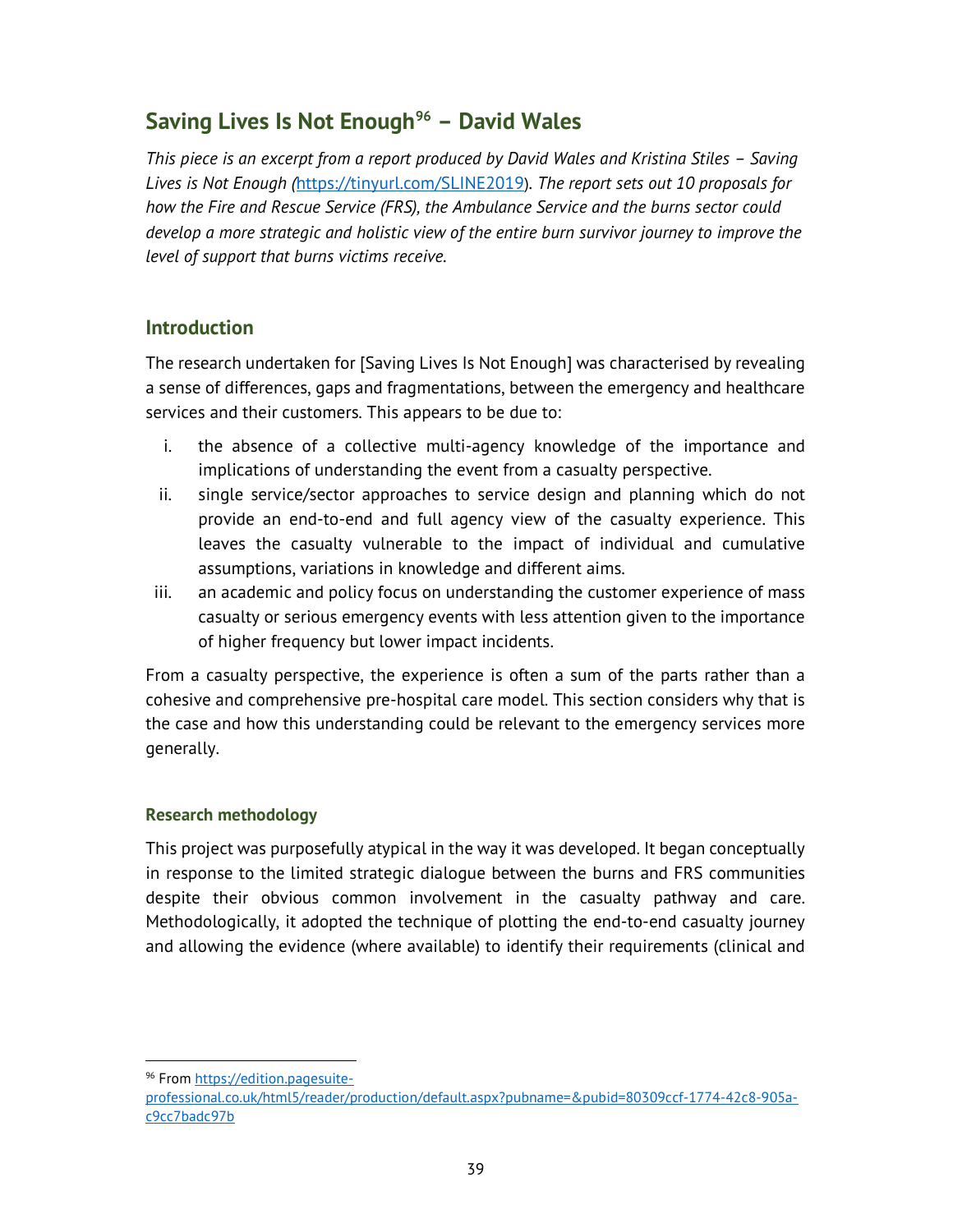non-clinical) along this continuum.<sup>97 98</sup> 99 It was surprising how often this simple change in mindset and methodology revealed insights missed by existing practice and traditional approaches to designing and delivering services.

The current situation of limited cross-service knowledge and dialogue between all stakeholders creates, at worst, the potential to cause harm as well as potentially missing opportunities for achieving a better outcome. Additionally, it can make the experience of a distressing event even worse and more challenging for all involved.

#### The need for a customer focus

In targeted areas, the government has articulated an expectation that emergency services are better at working together, expressing this through legislation and national improvement schemes. $100$   $101$   $102$  The focus of these is on improving inter-agency collaboration including the efficiency and effectiveness of emergency response capability. It achieves this through greater alignment of areas such as operational command, procedures and equipment. Whilst improving the ability to resolve incidents from an operational perspective clearly benefits these initiatives alone are insufficient to optimise their experience and outcome.

Academic literature conveys how emergencies and other events are experienced by those involved, most often in relation to mass casualty or large-scale events.<sup>103 104</sup>These identify a set of needs and expectations, which are quite different to the necessary, but often functional and task-oriented activities, that response organisations tend to focus on. Without awareness of these issues and appropriate support measures, a range of very real and often long-lasting physical, psychological and social effects can result.<sup>105</sup>

2019

<sup>97</sup> Lemon K, Verhoef P. 2016. Understanding customer experience throughout the customer journey. Journal of Marketing 80(6):69-96

<sup>98</sup> Clark M, Harrington T, Myers A. 2016. Promoting excellence in customer management: emerging trends in business. Journal of Emerging Trends in Marketing and Management 1:119-129

<sup>99</sup> Nutley S, Powell A, Davies H. 2013. What counts as good evidence? Alliance for Useful Evidence: London.

<sup>&</sup>lt;sup>100</sup> Her Majesty's Government. 2017. Policing and Crime Act 2017: Chapter 3. [Online]

https://www.legislation.gov.uk/ukpga/2017/3/pdfs/ukpga\_20170003\_en.pdf [Last accessed 18 May 2019 <sup>101</sup> Her Majesty's Government. 2004. Civil contingencies act 2004: Chapter 26. [Online] https://www.legislation.gov.uk/ukpga/2004/36/pdfs/ukpga\_20040036\_en.pdf [Last accessed 18 May

<sup>102</sup> JESIP. 2016. Joint Doctrine: interoperability framework. [Online]

https://www.jesip.org.uk/uploads/media/pdf/JESIP\_Joint\_Doctrine-

The\_Interoperability\_Framework\_%5Bedition\_2-July2016%5D.pdf [Last accessed 18 May 2019].

 $103$  Lindahl C. 2012. Legends of Hurricane Katrina: the right to be wrong, survivor-to-survivor storytelling, and healing. Journal of American Folklore 125(496):139-176

<sup>104</sup> Lindell M. 2013 Disaster Studies. Current Sociology Review 61(5-6):797-825

<sup>105</sup> Fothergill A, Peek L. 2015. Children of Katrina. University of Texas Press: Austin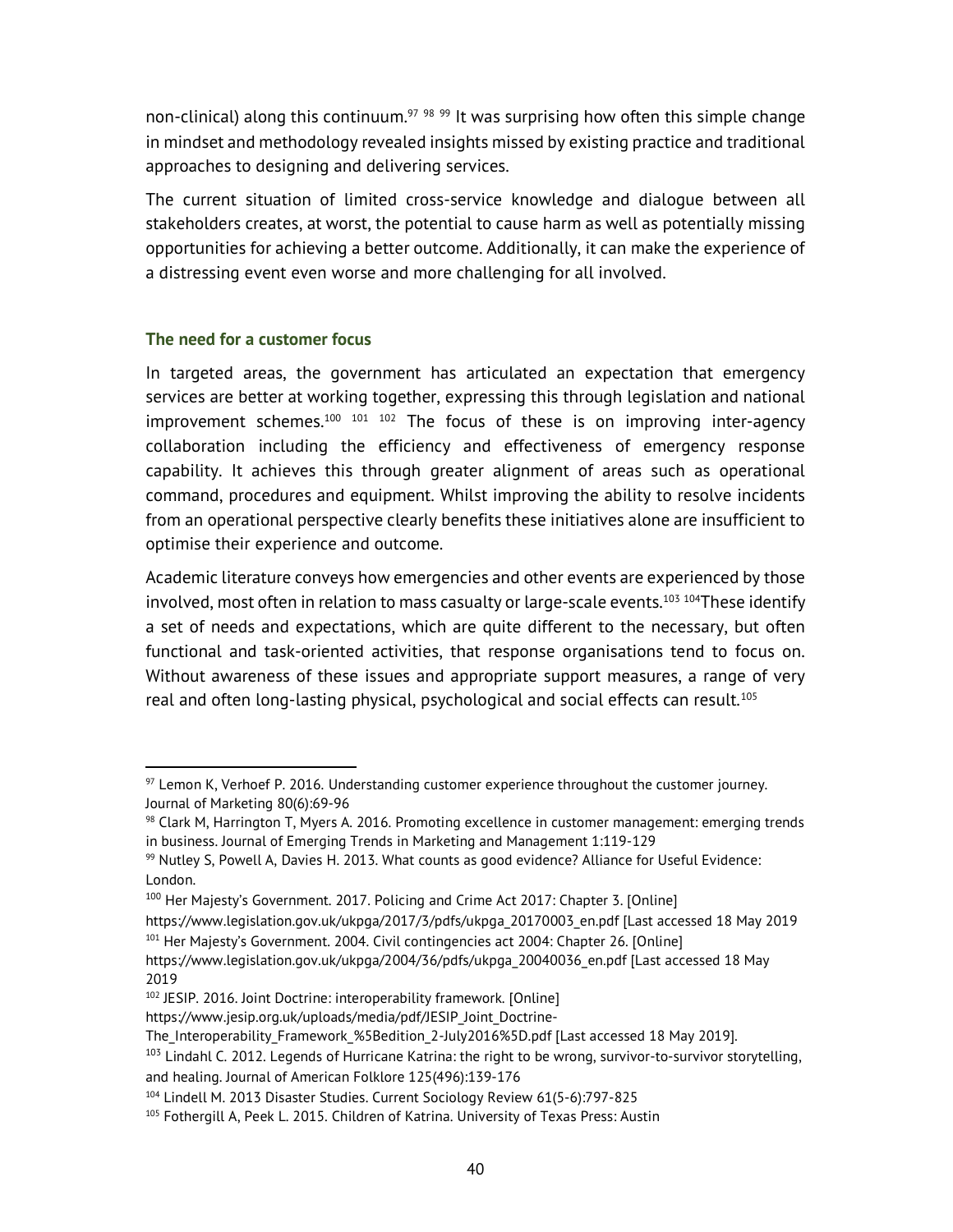However, within the current collaborative initiatives there is not a corresponding multiagency agenda to stimulate service improvements based on the public perspective and experience. Isolated guidance documents, typically for mass casualty events, acknowledge the human aspects to consider.<sup>106 107</sup> This has some commonality with customer experience but is not the same. Government has begun to recognise the concept and practice of customer experience although to date this has primarily been in administrative and finance functions.<sup>108 109</sup> This follows the path of many commercial (and increasingly public sector) organisations who recognise the value to the organisation, employees and customers of understanding and managing the experience as well as their product or services.<sup>110</sup>

#### The current picture

Encouragingly, most of the emergency services have, to different degrees, already recognised the importance of what can be referred to generically as a customer experience strategy, initiating their own in-sector vision and programmes. However, these are developing individually and not as part of a cross-service co-ordinated approach. Ironically, this means different priorities, standards and terminology will continue to be experienced by the customer as they traverse the care of each agency, and a significant improvement opportunity will be lost. Local adaptations of national policies will see further variation, not always justified by customer needs. Below is an indicative assessment of the position, as identified by national publications, of each of the four primary emergency services in relation to customer experience.

 The NHS has for many years advocated the need to put the patient at the centre of its services. Customer experience methodologies and tools have been adapted for the healthcare environment and the principle of public representation in

<sup>&</sup>lt;sup>106</sup> Cabinet Office. 2016. Human aspects in emergency management: guidance on supporting individuals affected by emergencies. [Online]

https://assets.publishing.service.gov.uk/government/uploads/system/uploads/attachment\_data/file/5643 06/human aspects qui dance 2016 final.pdf [Last accessed 18 May 2019].

 $107$  Eyre A. 2006. Literature and best practice review and assessment: identifying people's needs in major emergencies and best practice in humanitarian response. Department for culture, media and sport: London

<sup>108</sup> Department for Business Innovation & Skills. 2013. BIS Research paper no 155: customer journeys in business support services. [Online]

https://assets.publishing.service.gov.uk/government/uploads/system/uploads/attachment\_data/file/2608 91/Customer journeys in business support services.pdf [Last accessed 18 May 2019].

<sup>&</sup>lt;sup>109</sup> Department for Works and Pensions. 2017. Pension Wise service evaluation: full year findings on customer experiences and outcomes of using the Pension Wise service. [Online]

https://assets.publishing.service.gov.uk/government/uploads/system/uploads/attachment\_data/file/6536 21/pension-wiseservice-evaluation-full-year-findings.pdf [Last accessed 18 May 2019].

<sup>110</sup> The Institute of Customer Service. 2019. UKCSI: the state of customer satisfaction in the UK. The Institute of Customer Service: London.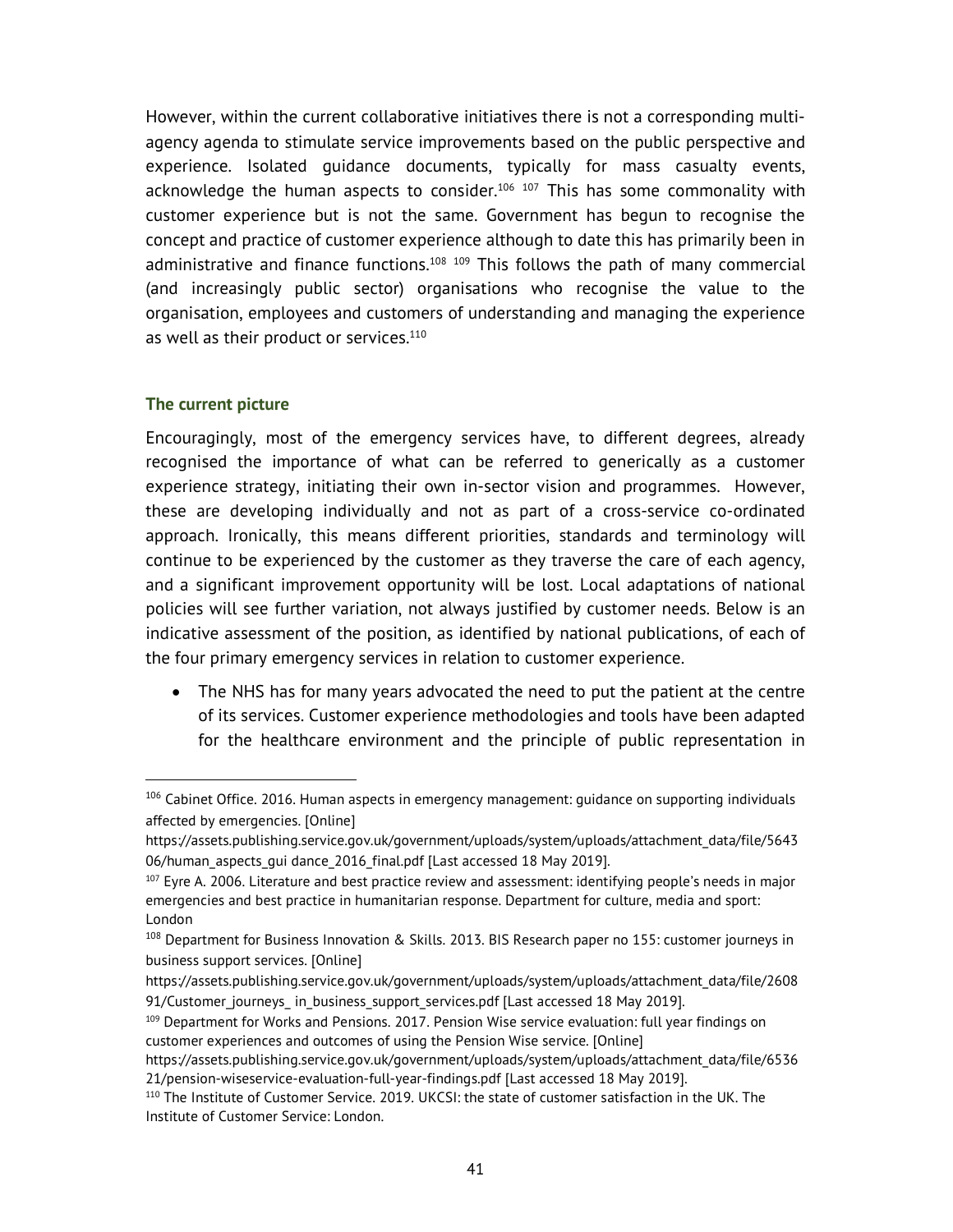decision-making bodies is well established.<sup>111 112 113</sup>There is a strong drive to enable people to take responsibility for their health through technology and initiatives for improving access to information and services.<sup>114115116</sup>

- The Ambulance Service, as part of the NHS, promote a similar vision. It has leadership and strategy committed to delivering patient centred care and involving the public in the service. However, the Ambulance Service does not appear to be as advanced as the wider NHS in the implementation of these aspirations.<sup>117</sup> <sup>118</sup> <sup>119</sup>
- The FRS do not appear to have a customer experience strategy, or any plans to promote public representation on decision making forums.<sup>120</sup> <sup>121</sup> <sup>122</sup>
- The police have a unique and potentially more challenging position within the community. Despite this, recognition of the importance of the customer perspective and experience is acknowledged alongside other priorities and seen

<sup>111</sup> National Institute for Health Research. 2016. Care at the Scene: research for ambulance services. [Online] https://www.dc.nihr.ac.uk/themed-

reviews/Care%20at%20the%20scene%20final%20for%20web.pdf [Last accessed 18 May 2019]

<sup>112</sup> Coulter A, Collins A. 2011. Making shared decision-making a reality. King's Fund: London. <sup>113</sup> NHS England. 2017. NHS England patient and public voice partners policy. [Online] https://www.england.nhs.uk/wpcontent/uploads/2017/08/patient-and-public-voice-partners-policy-july-

<sup>2017.</sup>pdf [Last accessed 18 May 2019].

<sup>&</sup>lt;sup>114</sup> NHS England. 2019. NHS Long Term Plan. [Online] https://www.longtermplan.nhs.uk/wpcontent/uploads/2019/01/nhs-long-termplan.pdf [Last accessed 18 May 2019]

<sup>115</sup> NHS England. 2019. Universal personalised care: implementing the comprehensive model. [Online] https://www.england.nhs.uk/wpcontent/uploads/2019/01/universal-personalised-care.pdf [Last accessed 18 May 2019].

<sup>116</sup> Nesta. 2013. The business case for people powered health. [Online]

https://media.nesta.org.uk/documents/the\_business\_case\_for\_people\_powered\_health.pdf [Last accessed 18 May 2019].

<sup>&</sup>lt;sup>117</sup>NHS England. 2015. Transforming urgent and emergency care services in England. [Online] https://www.england.nhs.uk/wpcontent/uploads/2015/06/trans-uec.pdf [Last accessed 18 May 2019 <sup>118</sup> Allied Health Solutions. 2013. Paramedic evidence based education project (PEEP) end of study report. [Online] https://www.collegeofparamedics.co.uk/downloads/PEEP-Report.pdf [Last accessed 18 May 2019].

<sup>&</sup>lt;sup>119</sup> Association of Ambulance Chief Executives. 2011. Taking Healthcare to the Patient 2. [Online] http://aace.org.uk/wpcontent/uploads/2011/11/Taking-Healthcare-to-the-Patient-2-REPORT.pdf [Last accessed 18 May 2019].

<sup>120</sup> National Fire Chiefs Council. 2018. NFCC strategy 2017-2020. [Online]

https://www.nationalfirechiefs.org.uk/write/MediaUploads/committee%20documents/NFCC\_Strategy\_Fin al\_july\_2018.pdf [Last accessed 18 May 2019].

<sup>121</sup> Local Government Association. 2018. Fire Vision 2024. [Online]

https://www.local.gov.uk/sites/default/files/documents/10.20%20%20Fire%20Vision%202024\_4.pdf [Last accessed 18 May 2019].

<sup>&</sup>lt;sup>122</sup> Home Office. 2018. Fire and Rescue National Framework for England. [Online]

https://assets.publishing.service.gov.uk/government/uploads/system/uploads/attachment\_data/file/7050 60/National Framework - final for web.pdf [Last accessed 18 May 2019].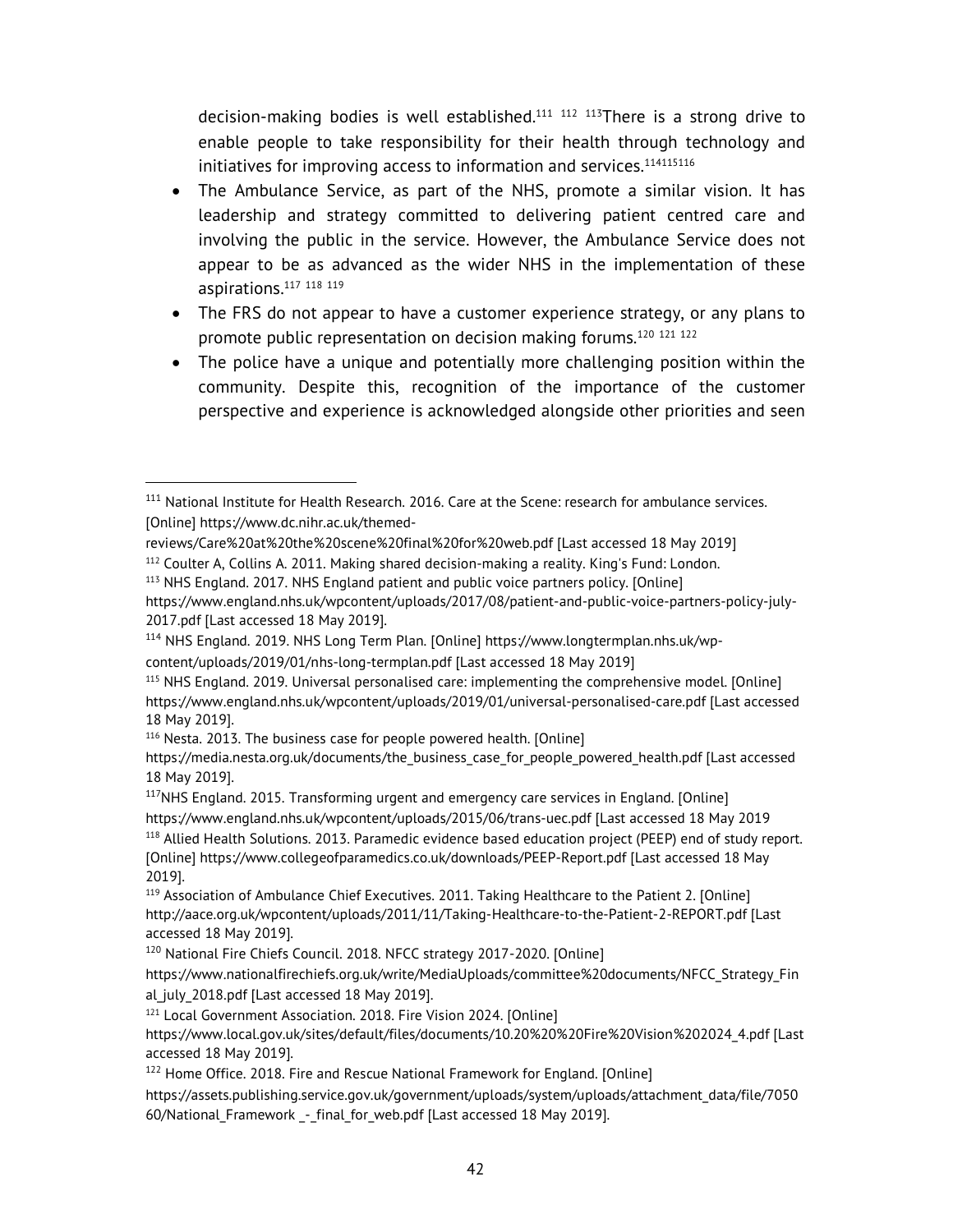in initiatives such as those relating to victims of crime and giving communities a voice in setting policing priorities.<sup>123</sup> 124 125 126

The above suggests that the current situation will see the individual services develop in different ways at different speeds (or not at all). Emergency service customers will continue to experience fragmented and disconnected services and the potential for avoidable harm will also remain present. A lesson from the private sector is a requirement to have the organisational ability to meet the rapid pace of change in terms of customer expectations. What is innovative and desirable today quickly becomes the norm, and failure to deliver it then causes dissatisfaction and complaints. Customer expectations are rapidly changing and increasing in response to the standards set by the best organisations in any sector and there is less acceptance of agencies which do not measure up. This would suggest the need to put in place mechanisms and structures capable of working across the emergency services in order to support delivery of a consistent and effective customer experience programme.

#### Better by design

A silo approach to designing, delivering and evaluating services creates an experience and outcome that can only be as good as its weakest part.<sup>127</sup> As a result, unintended consequences, harm or opportunities for improvement can be left unrecognised.<sup>128</sup> <sup>129</sup> The experience of conceiving and developing this report identified areas where this was

<sup>&</sup>lt;sup>123</sup> Association of Police and Crime Commissioners, National Police Chiefs' Council. 2016. Policing Vision 2025. [Online] https://www.npcc.police.uk/documents/Policing%20Vision.pdf [Last accessed 18 May 2019]

<sup>&</sup>lt;sup>124</sup> Her Majesty's Government. 2011. Police Reform and Social Responsibility Act 2011. [Online] http://www.legislation.gov.uk/ukpga/2011/13/pdfs/ukpga\_20110013\_en.pdf [Last accessed 30 June 2019].

<sup>125</sup> National Police Chiefs' Council. 2018. Delivery Plan 2018-19. [Online]

https://www.npcc.police.uk/Delivery%20Plan/Delivery%20Plan%2018\_19/FINAL%20NPCC%20Delivery% 20plan%202018\_19 \_.pdf [Last accessed 30 June 2019].

<sup>&</sup>lt;sup>126</sup> Her Majesty's Government. 2018. Victims Strategy. [Online]

https://assets.publishing.service.gov.uk/government/uploads/system/uploads/attachment\_data/file/7469 30/victim-strategy.pdf [Last accessed 18 May 2019].

<sup>127</sup> Mock C, Peck M, Peden M et al, eds. 2008. A WHO plan for burn prevention and care. World Health Organization: Geneva. [Online]

https://apps.who.int/iris/bitstream/handle/10665/97852/9789241596299\_eng.pdf;jsessionid=1C46A5E8D 60605A23AE0B598F 5EAEA05?sequence=1 [Last accessed 18 May 2019].

<sup>&</sup>lt;sup>128</sup> World Health Organization. 2011. Burn prevention: success stories and lessons learned. [Online] https://apps.who.int/iris/bitstream/handle/10665/97938/9789241501187\_eng.pdf?sequence=1&isAllowe d=y [Last accessed 18 May 2019].

<sup>&</sup>lt;sup>129</sup> Humanity & Inclusion (Operations Division), F3E. 2018. Incorporating the principle of "Do No Harm": how to take action without causing harm. Reflections on a review of Humanity & Inclusion's Practices. [Online] https://www.alnap.org/system/files/content/resource/files/main/donoharm\_pe07\_synthesis.pdf [Last accessed 18 May 2019].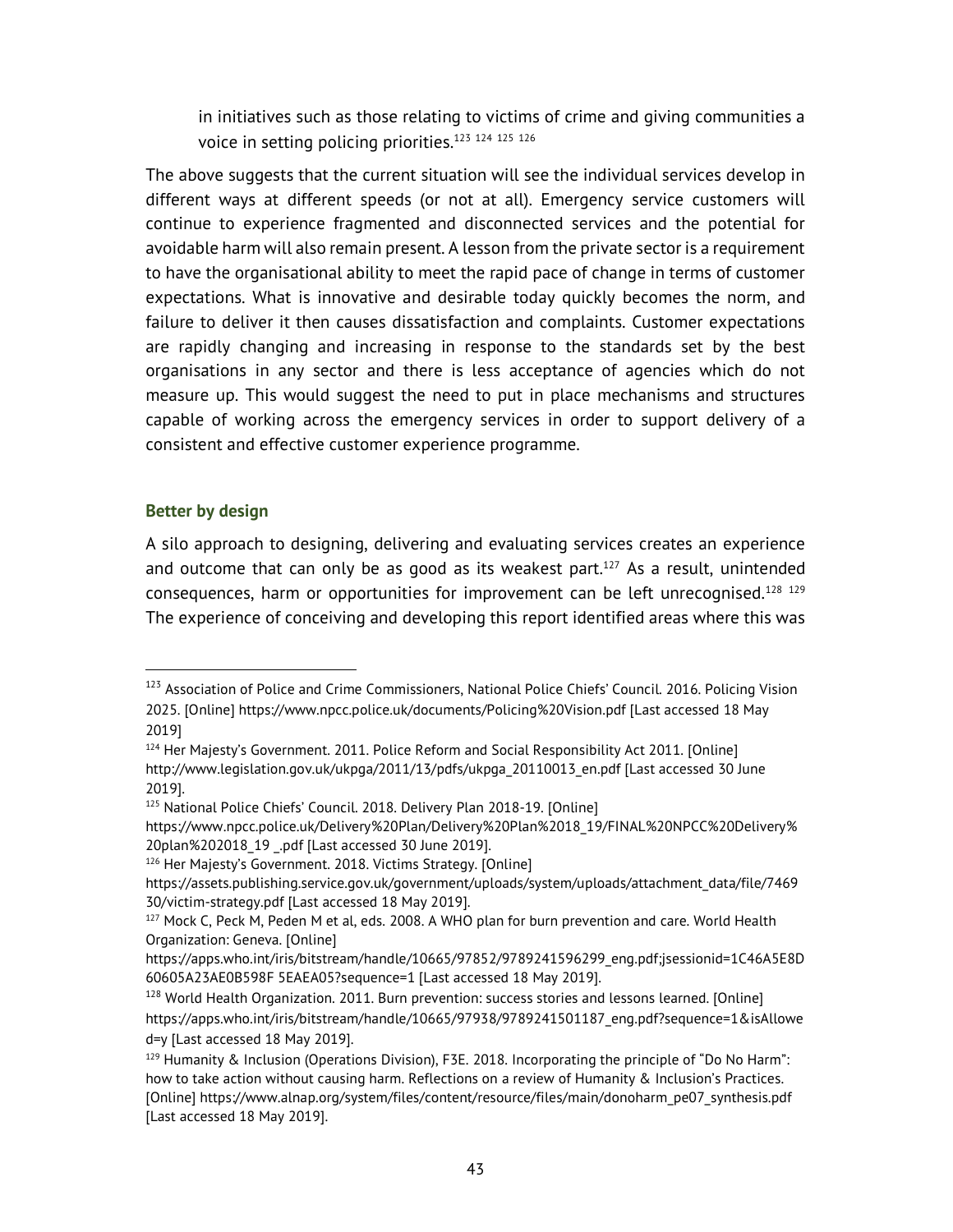the case. Similar conditions may also exist in other emergency service activity or indeed for any activity or event where multiple agencies or organisations are involved.<sup>130</sup>

One way to mitigate this is by using a transparent and evidence-based approach. There are likely to be variations in the levels of maturity regarding use of evidence and research across the emergency services at national, local and even departmental levels. It is important that an approach is agreed to ensure a common or minimum standard of evidence and to understand where the knowledge gaps are. Alongside this, an appropriate decision-making process should be established. Human factors will also be present and effect partnerships, for example, a range of biases, the influence of hierarchies or power structures and how challenge and different views are managed. Openly discussing and managing the options to address these are beneficial in creating the right environment. This is particularly valuable when working with other organisations where the people, data and ways of working may not be familiar to all parties. Tools such as customer journey maps provide a useful means by which to visibly plot a range of factors all the way through the customer journey across each agency, avoiding the potential for many issues raised in this report.<sup>131 132</sup>

The current fragmented and single service approach to the nascent customer experience agenda risks missing the opportunity to collaboratively create a consistent emergency service customer culture and architecture. The cost of doing so retrospectively when each service has made research, personnel, technology and operational investments and developed its own ways of working will be far greater. Developing a standardised set of customer experience measures would underpin cross sector improvement allowing comparison and meaningful sharing of good practice based on how the service is received throughout the full span of an event by the customer, and not just how efficiently and effectively it is delivered as assessed by the service provider. In that respect the measures would provide a personal assessment by the end user of the relevance and impact of emergency services - something not currently fully known.

There is widespread recognition that the impact and acceptability of innovations such as this is enhanced when they are co-designed with meaningful stakeholder engagement involving all stakeholder groups that have a vested interest.

<sup>130</sup> Hitchcock A, Laycock K, Sundorph E. 2017. Work in progress. Towards a leaner, smarter public-sector workforce. [Online] https://reform.uk/sites/default/files/2018-10/Work%20in%20Progress%20Reform.pdf [Last accessed 18 May 2019].

 $131$  Institute for Government. 2015. Evidence transparency framework. [Online]

https://www.alliance4usefulevidence.org/assets/IfGEvidence-Transparency-framework-v6.pdf [Last accessed 18 May 2019].

<sup>&</sup>lt;sup>132</sup> McCarthy S, O'Raghallaigh P, Woodworth S et al. 2016. An integrated patient journey mapping tool for embedding quality in healthcare service reform. Journal of Decision Systems 25(sup1):354-368.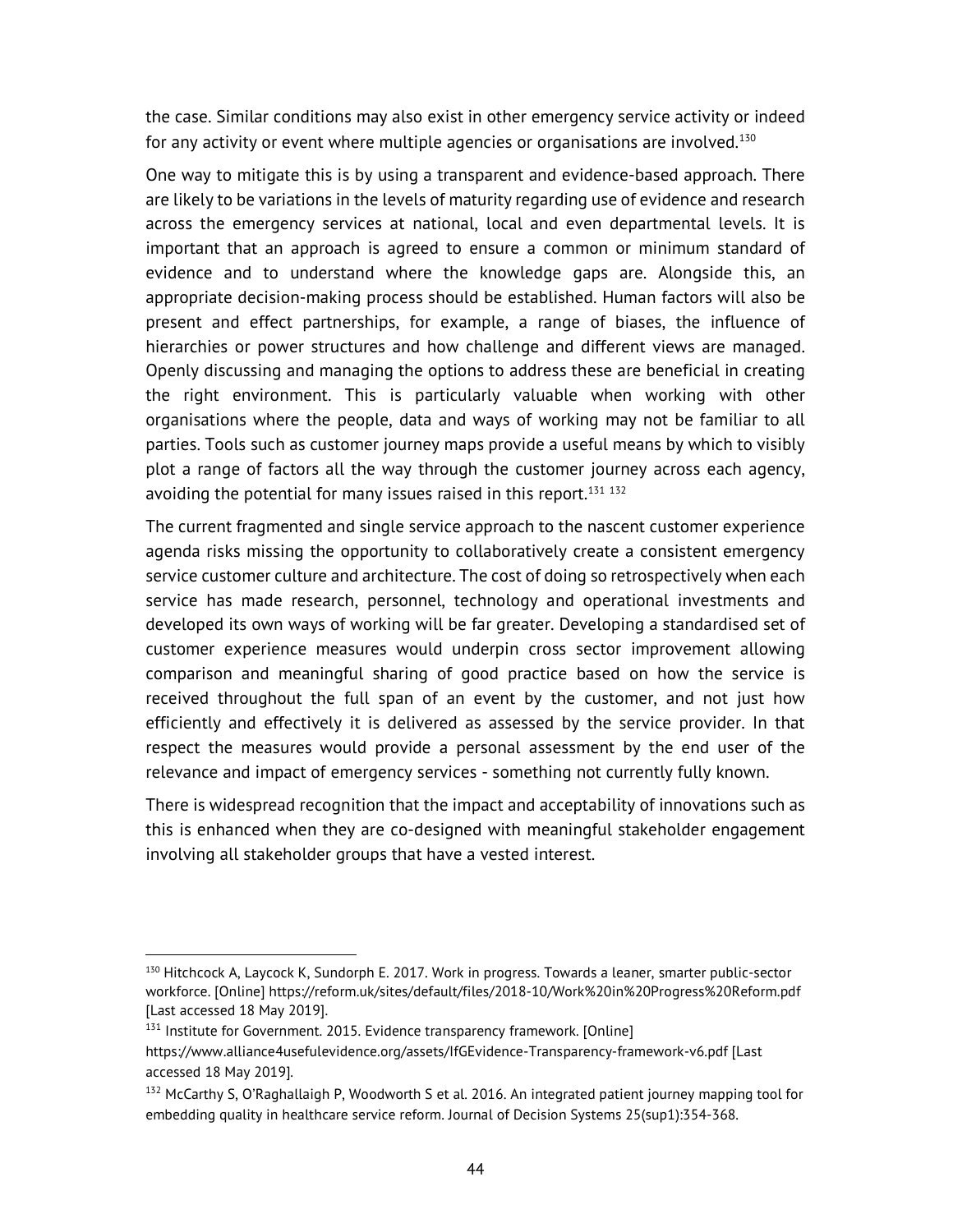#### **Summary**

The theme of differences, gaps and fragmentations, noted during the production of Saving Lives is Not Enough, was seen again in the wider customer experience policies and strategies within the emergency services.

Academic and other evidence sources establish that the way in which public experience, and are impacted by, emergencies and other incidents is very contextual and personal. The requirement for emergency services to meet their statutory and functional roles is not in question. However, fulfilling these alone is insufficient to meet the different needs and vulnerabilities which arise for individuals and communities during and after traumatic events.

Partial recognition of this is provided by the inclusion of human aspects within legislation and guidance pertaining to large scale emergencies, which are fortunately infrequent. It is not clear why the same principles are not factored in to the more routine and smallscale events where they could also have a significant benefit.

Human aspects and customer experience have some areas of overlap but are distinct and serve different functions. Many organisations in the private sector, some government departments, and several public sector bodies have already adopted a customer experience strategy. Within the emergency services there is a mixed picture. The NHS and the Ambulance Service have made clear commitments to being patient centred across all their services and are making the leadership and organisational investment to meet this aspiration. The police use different language and provide a strategic commitment to customer experience within specific activities, but it is arguably less explicitly and distinctly articulated as an overarching priority. The FRS has no discernible plans to introduce a customer experience strategy or enhance public involvement.

Most emergencies and related activities will require a customer to have contact with multiple agencies over varying periods of time. Each service is currently on a different path and proceeding at different speeds in different directions. Against this landscape and direction of travel it will be impossible to design and maintain a co-ordinated, consistent and safe end-to-end journey or outcome for the customers. Individual services may achieve improvements but the opportunity to create an environment which aligns the aims and measures across the entire customer experience will be lost. At this early stage, there is a risk of duplicated investment or not realising the potential for collaborative procurement and development.

Alternatively, there is a timely opportunity to take a different course and create an integrated and coherent model of customer experience within the emergency services, and potentially beyond. In that respect there is a need to provide human services, humanely.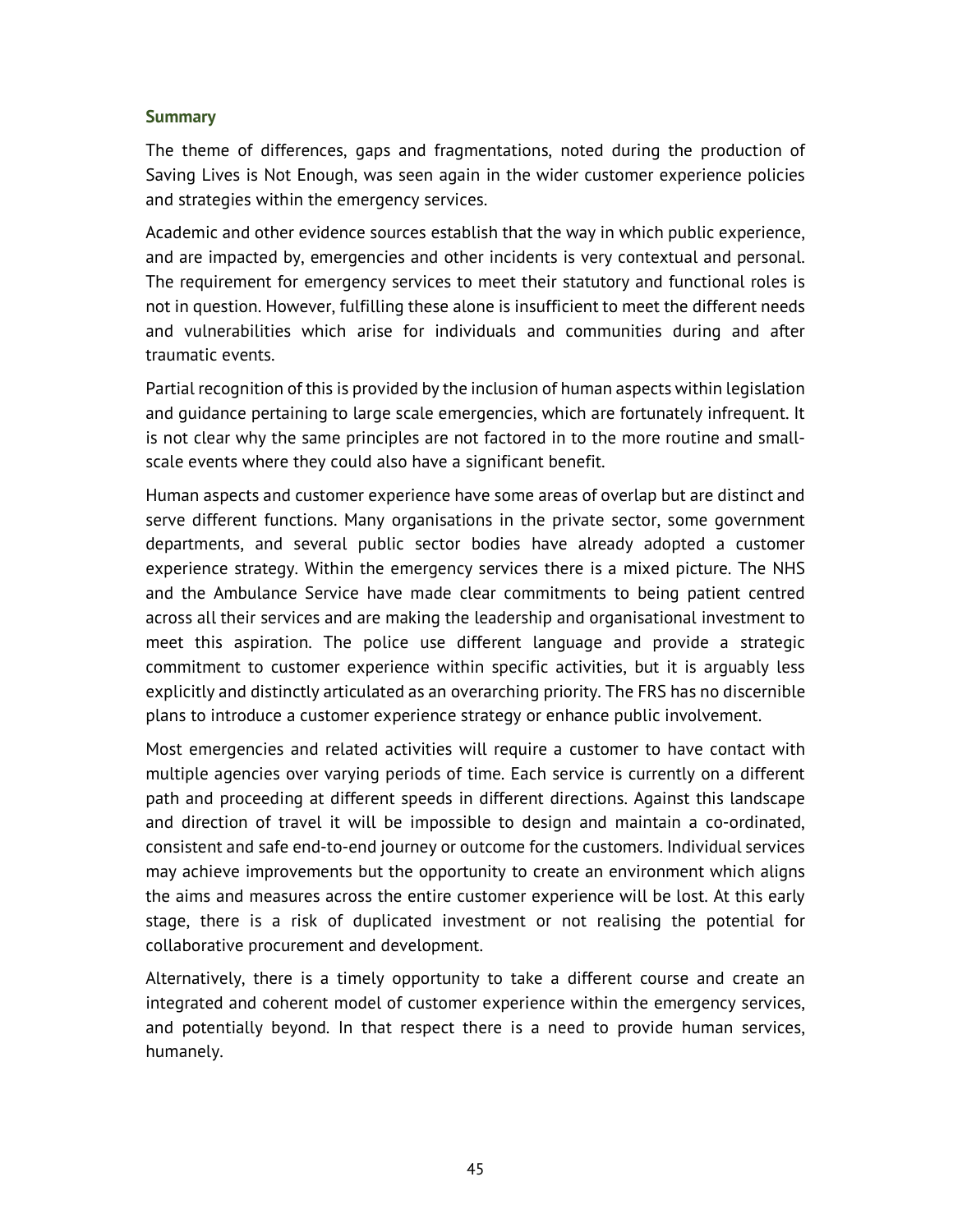David Wales is the Founder of SharedAim, a company established to help organisations deliver excellent services and customer experience by design, through focussing on people and embracing uncertainty. He is also the International Research Lead for the National Fire Chiefs Council (voluntary role). During a distinguished career in the Fire and Rescue Service (FRS), he instigated and led an award-winning national study of human behaviour in fires. He is currently fascinated by leadership, the human side of the fourth industrial revolution, effective collaboration and productivity.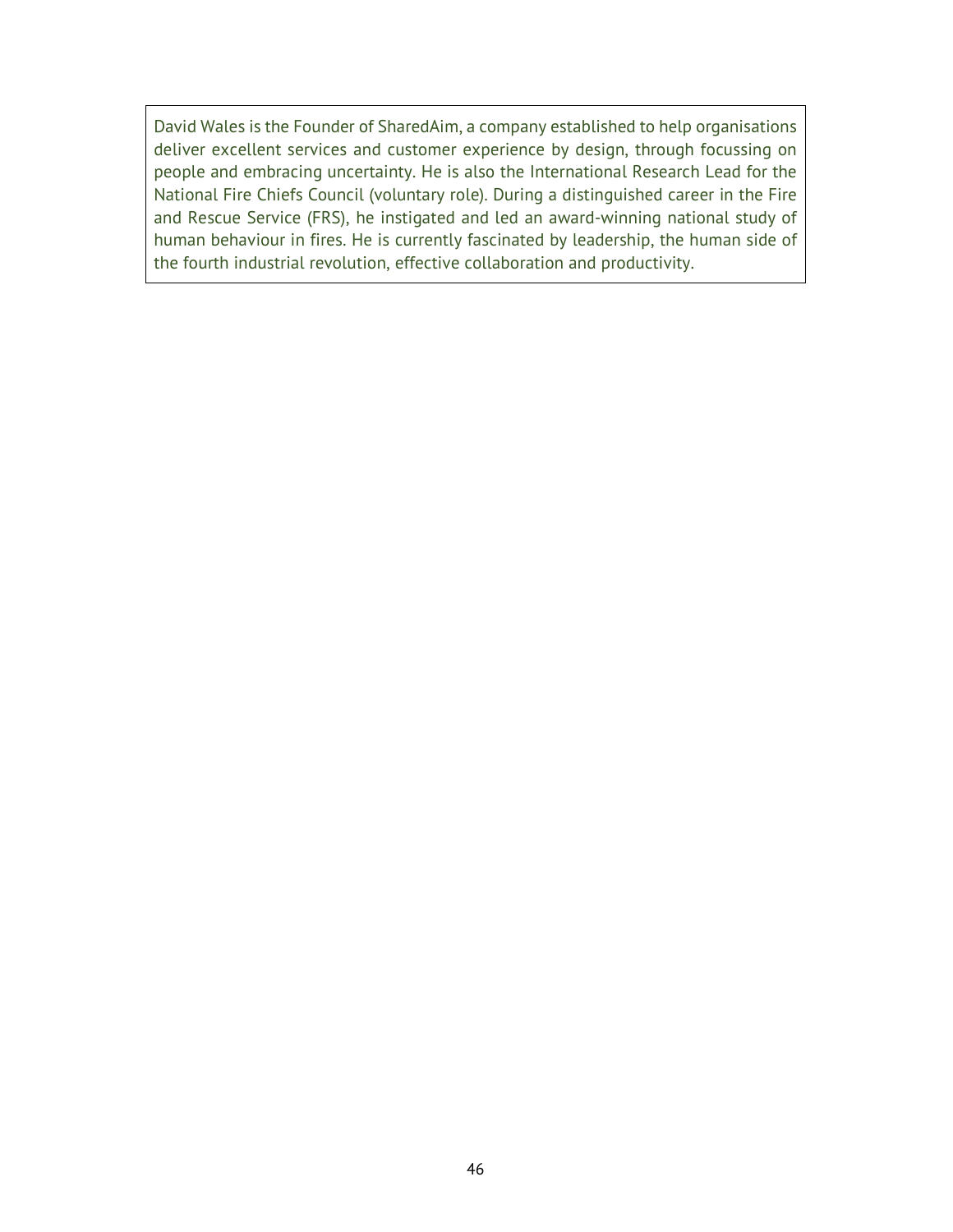# Why don't we learn from disasters? – David Slater

# The Problem

After every disaster there comes a government minister to announce to the nation that a Public Inquiry will be held. This will examine all the circumstances and make recommendations so that we can 'learn the lessons' and ensure it can 'never happen again'. This mantra is followed by years of agreeing terms of reference, rules of procedure, consultations and quasi legal deliberations. Finally, when most of the nation, except the victims, survivors and those implicated have moved on, or lost interest, an 'Official' report is published. It is expected to make suitable and insightful recommendations, but for which there seems to be no mechanism for adoption or audit. They are usually a three-day wonder in the press and then seem to disappear for ever. Why? Because on balance of probabilities, this fortunately rare event is unlikely to reoccur anyway. (If in doubt do nowt?)

The classic case quoted is the spate of domestic gas explosions which occurred in London in the 1960s following an exceptionally long spell of drought conditions. The old gas mains were laid in the London clay bed, which ensured that even when corroded away, the clay tunnels still enabled a leak free supply. The unusually hot weather  $-$  for then  $$ caused some of the clay layers to dry and crack, resulting in leakages of essentially hydrogen to build up in buildings. The Inquiry duly met and reported, by which time the weather had returned to 'normal', leaks and explosions settled down to their 'normal' frequency and everybody seemed happy that the problem was solved. In fact, very little had actually changed, but the process was deemed successful and further cemented the slow and ponderous (thorough?) public inquiry as the way to do it, in the governmental policy and 'how to' manuals.

But more recently as infrastructure and technology gets more complex and public opinion gets more risk averse, it is no longer acceptable to go through a perceived 'playing for time' process. Lessons are there to be learned and changes actually have to happen. Accountability and justice need to be seen to be done. There are two issues that we have to address, if we are to have a demonstrably appropriate way to learn (and implement) lessons from serious events. There are problems with the process itself, but there is also, increasingly a realisation that we have to follow up on dealing with the consequences, both human and systemic. Insurance is some form of compensation, but closure and peace of mind are priceless. More and more questions are being asked about whether public inquiries are in fact good value for money. For example, Nicholas Timmins of the Institute for Government sets out some of the presumed aspirations which are clearly not being delivered:

"Public inquiries have many purposes. They include exposing the truth after a scandal or major controversy. Sometimes they are there to decide who is culpable. Sometimes – perhaps too often – to make recommendations. Quite often to provide a moment of genuine catharsis – if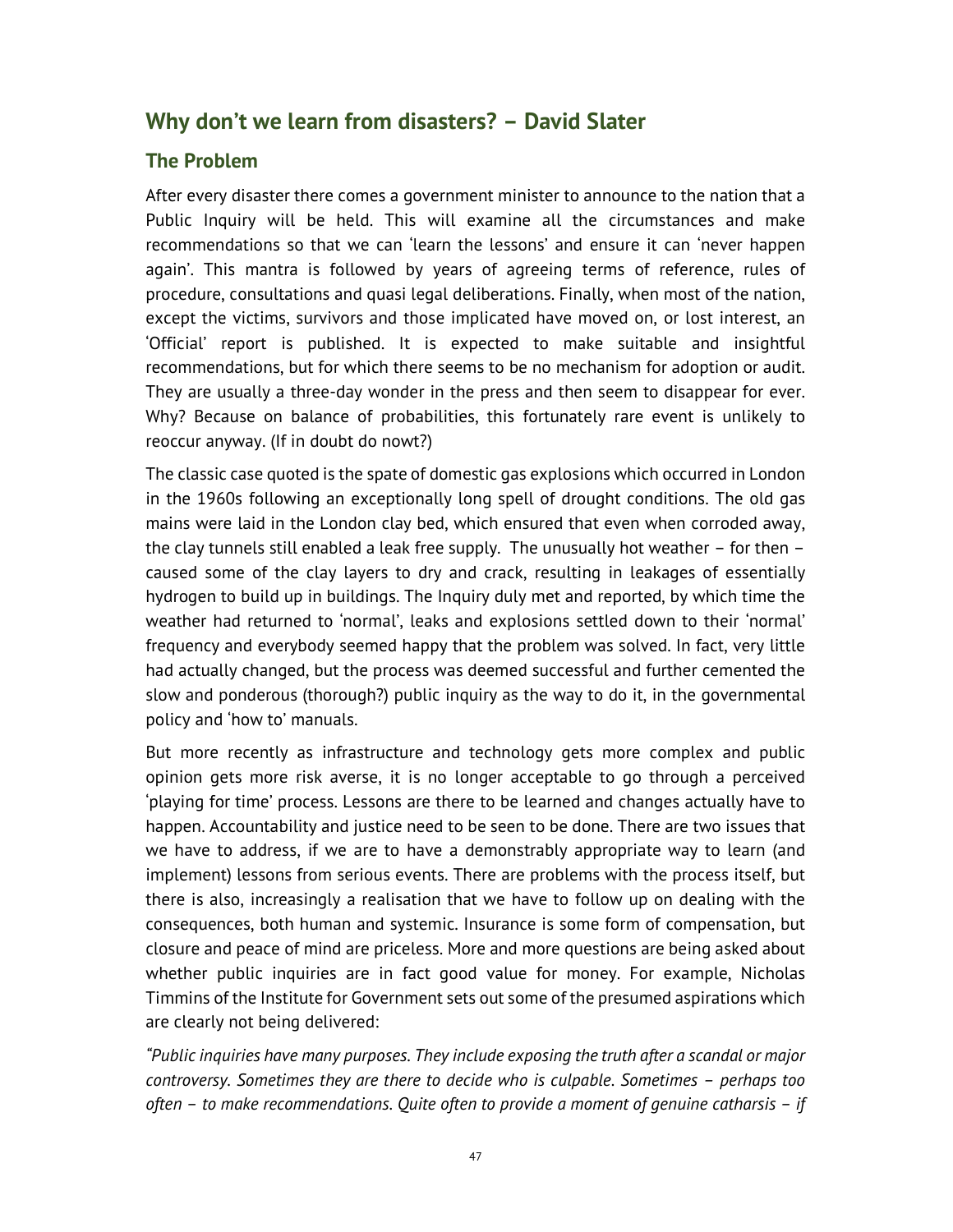not "truth and reconciliation" then at least a healing of wounds, or a public acknowledgement of a real problem or injustice."<sup>133</sup>

## The Process

There are two separate and conflicting drivers behind most investigations of accidents: the need for understanding what happened, and the need for justice. This inevitably presents us with what James Reason has described as "the balance of blame".<sup>134</sup> The first, the need to learn from what really occurred and why, may not focus so much on individual roles, and hence promotes a lack of accountability. The second driver, the need to assign blame, often leads to the investigations stopping, once a blameable ('root') cause has been agreed. Neither outcome is universally acceptable, which is why most inquiries to date seem to have fallen between these two stools. There is a further recognition these days that, not only does the blame game inhibit learning, there is a growing belief that we should treat people who have suffered in these disasters (victims and survivors) with compassion, not just focus on finding fault and culpability.<sup>135</sup>

But if we step back and ask what the objective of the process is, we may agree that it is primarily to reassure the public that all is under control and being dealt with. Now if we examine the process more closely, we can see that the current way we 'do inquiries', does not satisfy even this primary goal. The current system has difficulty coping with the balance of blame tussle between legal and scientific needs. It has not really addressed the real issue of how to reassure the public, which requires an appreciation of the realities in how the public think and form rapid and often unjustified opinions.

## The Social Psychology

Humans have evolved to cope with dangerous environments where the emphasis was on survival and instinctive (fight or flight) responses. Consequently, rather than being the cool, rational, logical, reasoned and reasonable people we like to think we are, we:

- make judgements on situations very quickly (within a minute of meeting?)
- make most decisions instinctively, automatically, without consciously thinking.
- $\bullet$  are very reluctant to change our minds (he who hesitates . . .)

Subsequently we are not very receptive to contrary arguments, open discussion, etc. (confirmatory bias). Our thinking is subject to a whole range of unconscious biases and prejudices. We automatically look for a 'story' that makes sense of the total perceived picture.

<sup>133</sup> https://www.instituteforgovernment.org.uk/blog/are-public-inquiries-worth-time-money-and-resources

<sup>134 &</sup>quot;Managing the Risks of Organizational Accidents" illustrated edition by James Reason (ISBN: 9781840141054)

<sup>135</sup> https://www.sciencedirect.com/science/article/pii/S0925753520300746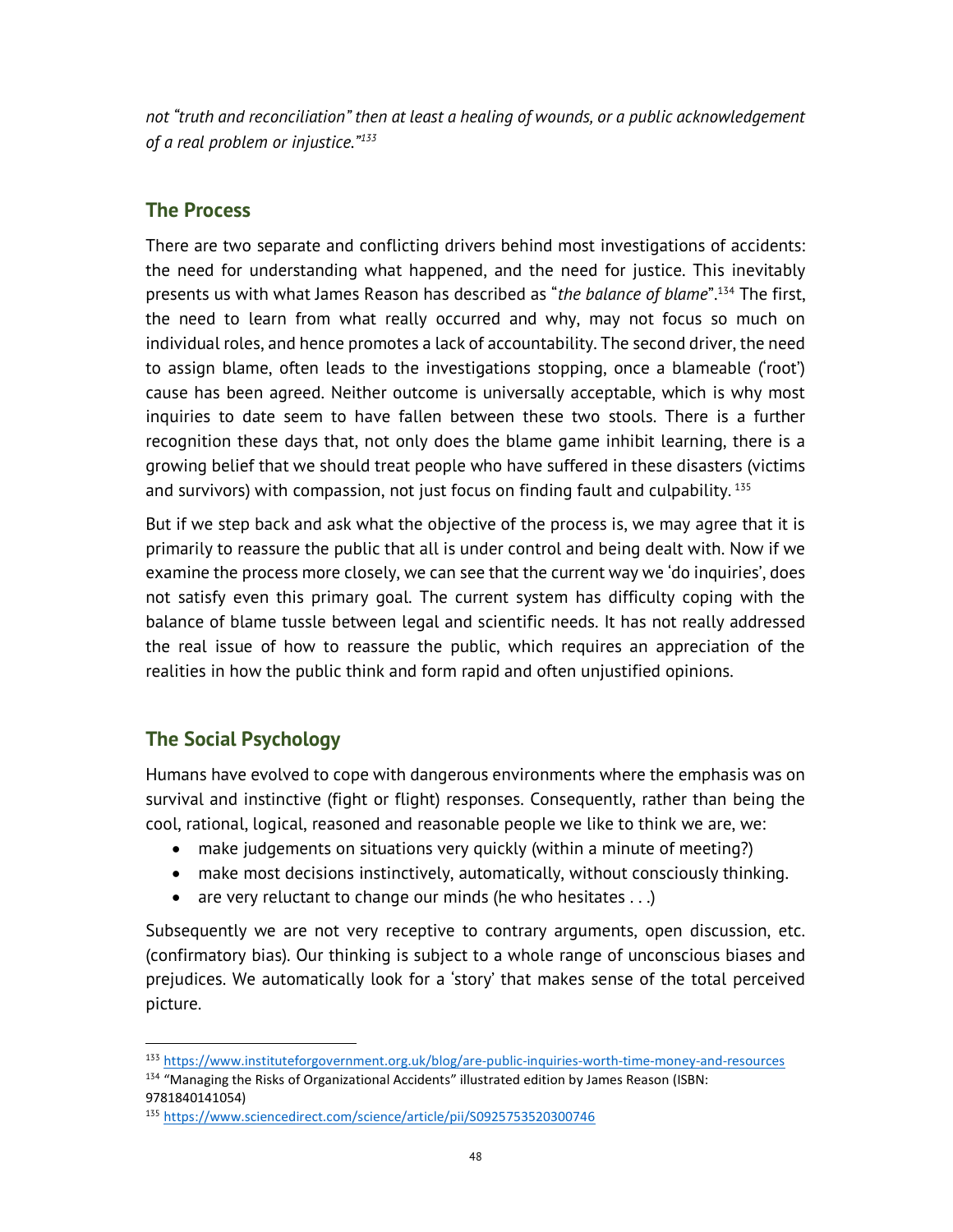With these insights we can see that the inquiry process falls at the first hurdle. It takes too long. After the event there is a lack of authoritative response (waiting for the verdict – don't anticipate the party line). Within this vacuum, the media (social and mainstream) feel pressured to provide the 'stories', officially unchallenged, which become folk lore – everybody knows, rightly or wrongly. These stories can then instigate unjustified grievances and psychological damage, but most of all can make any objective and impartial inquiry process unachievable.

The case of the Costa Concordia<sup>136</sup> illustrates this process failure well.

On 13 January 2012, the cruise ship Costa Concordia attempted a sail-by salute past the island of Giglio. The captain, Francesco Schettino, had been in charge when the ship had performed this manoeuvre before. But this time, the ship struck an underwater rock off the island, partially capsized and listed on its starboard side, resulting in the deaths of 32 people. Schettino indicated in his defence that the underwater rocks the ship struck were uncharted, the helmsman did not speak English or Italian, and the ship's generators malfunctioned, impeding the rescue effort. Regarding his dry and early departure of the vessel, Schettino explained that he slipped off the ship when it turned over and he fell into a lifeboat. The Coast Guard ordered Schettino to leave the lifeboat and return to the stricken Costa Concordia. Schettino's recollection of his reason for not returning to his vessel was because it was "too dark" and the lifeboat had "stopped moving". Schettino was vilified in extensive media coverage that dubbed him "Captain Coward" and "Captain Calamity". He was subsequently convicted of multiple counts of manslaughter, causing a maritime accident, abandoning a ship with passengers still on board, and lack of cooperation with rescue operations. He is currently serving a 16-year jail sentence.

Many experienced maritime professionals are very unhappy with the findings and seminars are being held regularly to attempt to understand the implications. There has been speculation that Schettino was a convenient culprit to blame for the failure of the systems operated by Costa Cruises, which had disassociated itself from, but must have been aware of the practice of a sail-by salute, possibly even requesting it. There were clearly missed communications and failures by the whole bridge team. Some suspect that the same culture of not daring to speak up as a junior, to seem to correct a superior, was a major factor. Similar examples can be seen in aviation (Korean Airlines<sup>137</sup>) and healthcare. As Captain Schettino said in his own defence, "I believe that for the Concordia, the bridge team failure was not limited to the failure in not executing the turning on the indicated wheel over point, or having planned the navigation at 0.5 miles from the shore." Touching on training and human behaviour, he says "any officer, part of a bridge team, is

137

<sup>136</sup> https://www.bbc.co.uk/news/world-europe-16646686

https://www.researchgate.net/publication/305883101\_KOREAN\_8509\_\_A\_CASE\_OF\_CULTURAL\_VARIABILITY)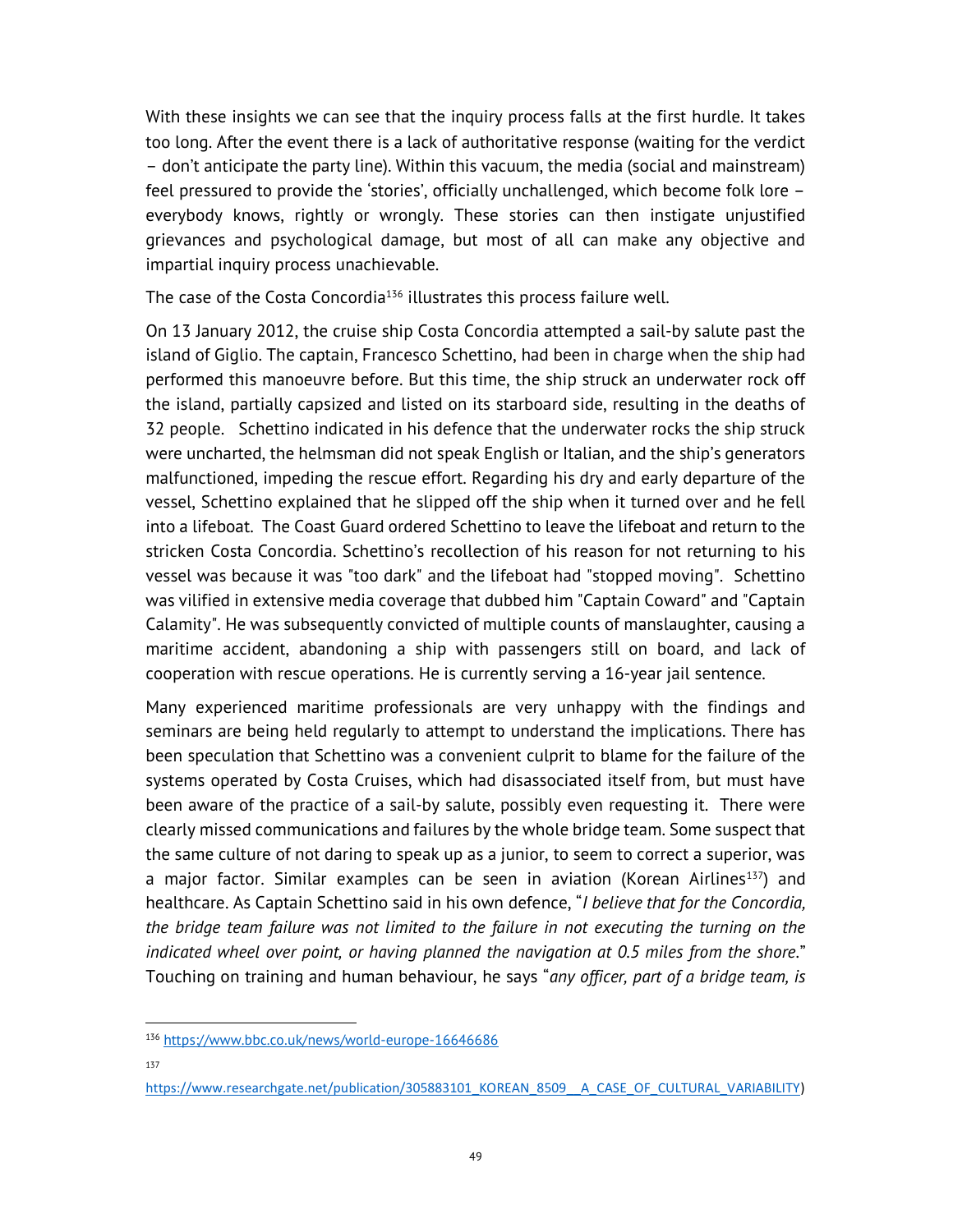expected to be able to reckon and detect the peril in order to be in the position to offer his contribution to the whole team". There was no professional background available to the court lawyers and "the relevant arguments have been neglected and misinterpreted." There was, he states, nobody with "nautical legacy and practical experience for understanding the various limitations aroused after the collision for handling the emergency on a mega-cruise ship." He asks how, in the absence of such professional expertise, can the "behaviour and conduct" of a person be properly judged? "How can they see their actions through the eyes of others without such knowledge?"

It is a very valid point. It is worth asking whether it is right that this individual should have carried the whole responsibility for the accident and the subsequent developments, when his employers, their deficient procedures and his navigational team, were allowed to escape the severe punishment of his singular sentence. There were 33 lives lost that night. Should all the blame for this be heaped onto the head of one wretched man?

# The Adversaries

The structure of the public inquiry follows this classic, two-sided, adversarial, advocate led, legal model. This requires entrenched and opposing positions: investigators (prosecution) and investigated (defence). This model has the advantage of historically being seen as a mechanism to assign liability (blame) so that justice eventually can be seen to be done and demonstrate that this particular lesson has been learned. But this seemingly ignores other interested parties.

These include the affected organisations, victims and survivors, popular villains, as well as the independent safety and scientific professionals who also urgently need to know and learn from what happened. Currently the inquiry process does not seem to provide for these needs, although many inspectors have tried to incorporate modifications, for example to more formally include victims.

Importantly as well, the independent, objective, 'scientific' investigations needed for establishing the facts, under the current inquiry model, become part and subservient to, the adversarial 'justice' process. This mind-set is a legacy from the 19th and 20th centuries, when first Victorian determinists, and later safety thinkers, were convinced that the universe obeyed simple laws and that effects can be mathematically and precisely related to causes in the simplified and assumption laden theories and models they proposed. There should therefore be no dispute as to the causes and effects.

Unfortunately, in today's ever more complex systems, these simplistic, linear thinking, predetermined models no longer hold. There needs to be a space to really probe the realworld effects and implications in a nonpartisan forum. This should allow a dialogue with experts, with the time and inclination to think more deeply and suggest explanations which recognise and allow for the realities and complexities of the systems involved.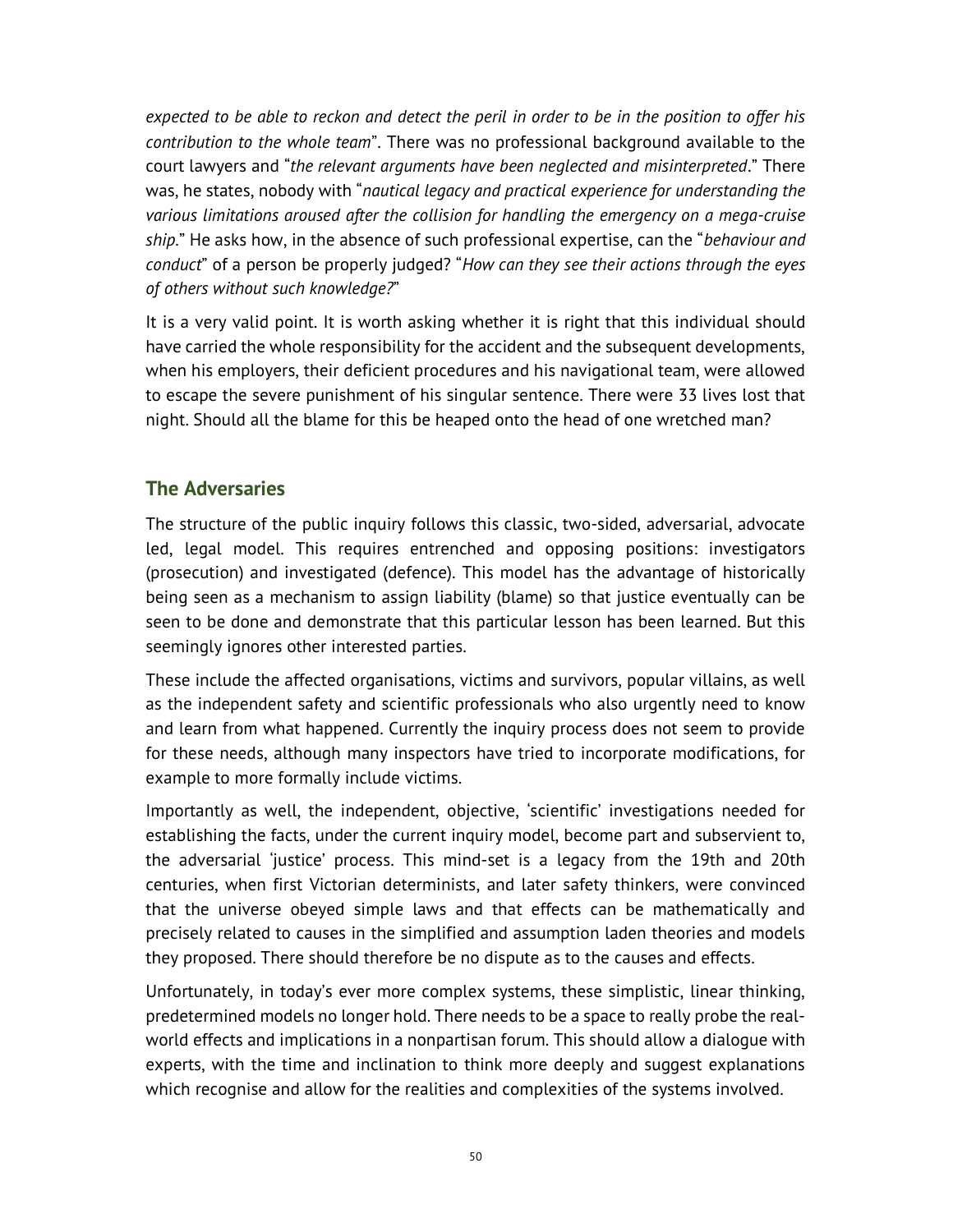# The 'Injured' Parties

But there is yet another set of parties, the victims, survivors and implicated, whose needs should be addressed and the lessons from their experiences taken notice of. There is a whole section that needs to be included here on how we could better treat the victims and survivors. Learning the lessons from healthcare that time spent just listening, talking and explaining the realities of situations, sympathetically and empathetically, is often much more helpful and cathartic than building up the expectation of retributive justice that often results from initial legally required defensive stonewalling.

# The Alternatives

There have been suggestions about alternative approaches – for example Nicholas Timmins again:

"In some cases, there may well be alternatives. The recent - highly revealing and highly cathartic - report on Hillsborough, was handled not by a public inquiry but by an independent panel. Lawyer free, much cheaper and quicker, and, in that case, chaired by a bishop".<sup>138</sup>

But most do not address the inherent problems, the speed of response of the 'official' story and the trust and credibility of the source, which tend to form public opinion very early on in the process and if not addressed promptly, can cause the frustration and disillusionment with the entire process.

One of the more unsatisfactory aspects of this legalistically modelled process is then, the way that everything is put on hold until this 'public inquiry' has established facts, causes, and legal liabilities. Until then everything is sub judice and the corporate lawyers assume control. Cynical observers might refer to long grass and tin cans, but as outlined above, there are real consequences for delays in dealing with the human and technological implications of the lessons that need to be learned. People need closure and protection.

Rules and regulations need to be challenged if inappropriate. We cannot afford to wait years before definitive actions are taken on 'established' facts. What does the cost (millions) really buy us but time, important as that might be politically, or for compensation calculations?

The suggestion of a rapidly convenable independent panel (accident board) to identify the issues, the parties and the appropriate follow up is a model worth examining. This can be followed by more formal and legal processes in due course, but the wider lessons, appropriate immediate recommendations (but probably not the knee jerk blame), can be seen to be discussed and public opinion satisfied. Subsequent follow up can then be more measured and less pressured. Later the inevitable dissenting conspiracy theories

<sup>138</sup> https://www.instituteforgovernment.org.uk/blog/are-public-inquiries-worth-time-money-and-resources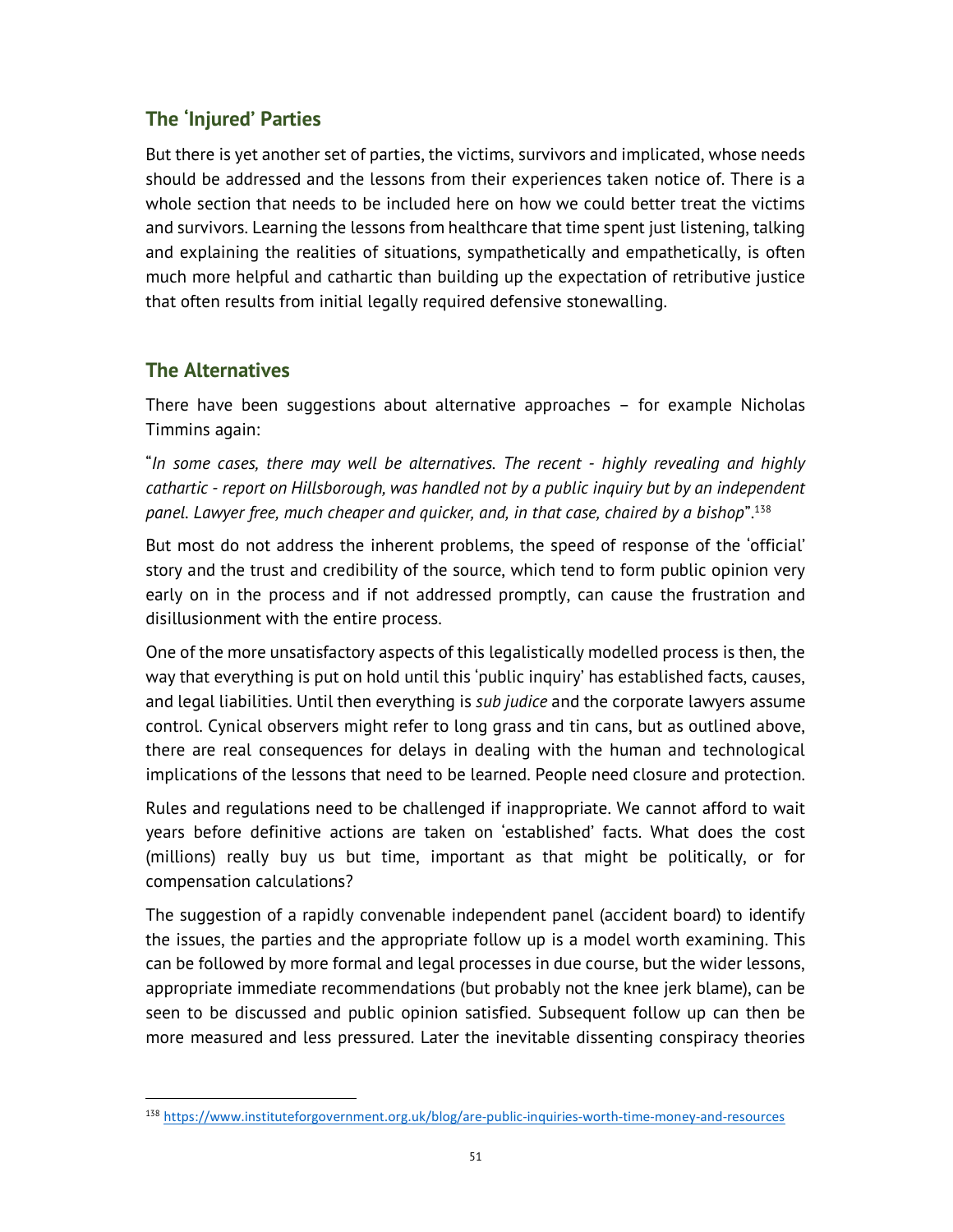and special pleadings will be able to make less impact on a public which already has a credible story to refer to.

Is there a way that this independent, trusted, non-conflicted group could create a 'safe space' for an inclusive examination of the incident? This could be a slim agile, independent accident board (similar to the aviation accident boards), with investigative powers and Chatham House rules, (with some overriding provision for national security or serious issues?). This could assist the government and reassure the public by tabling, as quickly as possible, a warts and all, working hypothesis? This would need to be extensively caveated with health warnings and not be used for legal actions (exceptions?), or liability evidence. Its findings may be over hasty, or overtaken by emerging evidence, but it will be able to rely on a safety net of a more formal and focussed legal inquiry / follow up report, to confirm and modify its first response. But some sort of legal exemption seems now to be in demand for the Grenfell Inquiry. What took them so long? Science and the law are essential pillars of society, but many people are thinking along the lines of, first, let's sort out, agree, or arbitrate a consensus on the science, before we have the legal battles.

We should be recognising that the real and immediate needs of the survivors are every bit as important as the need for the professionals and politicians to understand and really learn from these disasters. Many people feel that there needs to be some auditing of how actually the key findings from the various inquiries are followed up as they seem to have no formal standing in law or statute.

For most of these disasters, the main issues are not difficult to tease out. For example, an analysis of the Grenfell Tower fire<sup>139</sup> was produced in less than a week after the event.

It does not appear that in the intervening years the formal proceedings have thrown up anything which invalidates these initial findings. So why not get on with it and recognise and address promptly these humanitarian as well as the financial implications. Otherwise we will continue expensively, tragically and with real social consequences, not to learn from disasters.

## **Postscript**

Since this was written, we have become involved in a very different type of disaster (pandemic), to the 'accident' genre on which this report focusses. It is clear that here also, there will inevitably be calls for a "public inquiry" into how it has been handled. Nevertheless, much of the discussion on the tensions between blame and enlightenment will still hold. The major difference is the length of time that the disaster takes to unfold. This further strengthens the case for re-examining the wasted time and opportunities to learn, which are a consequence of deferring our learning opportunities until later. Such

<sup>139</sup> https://www.researchgate.net/publication/319183242\_Gren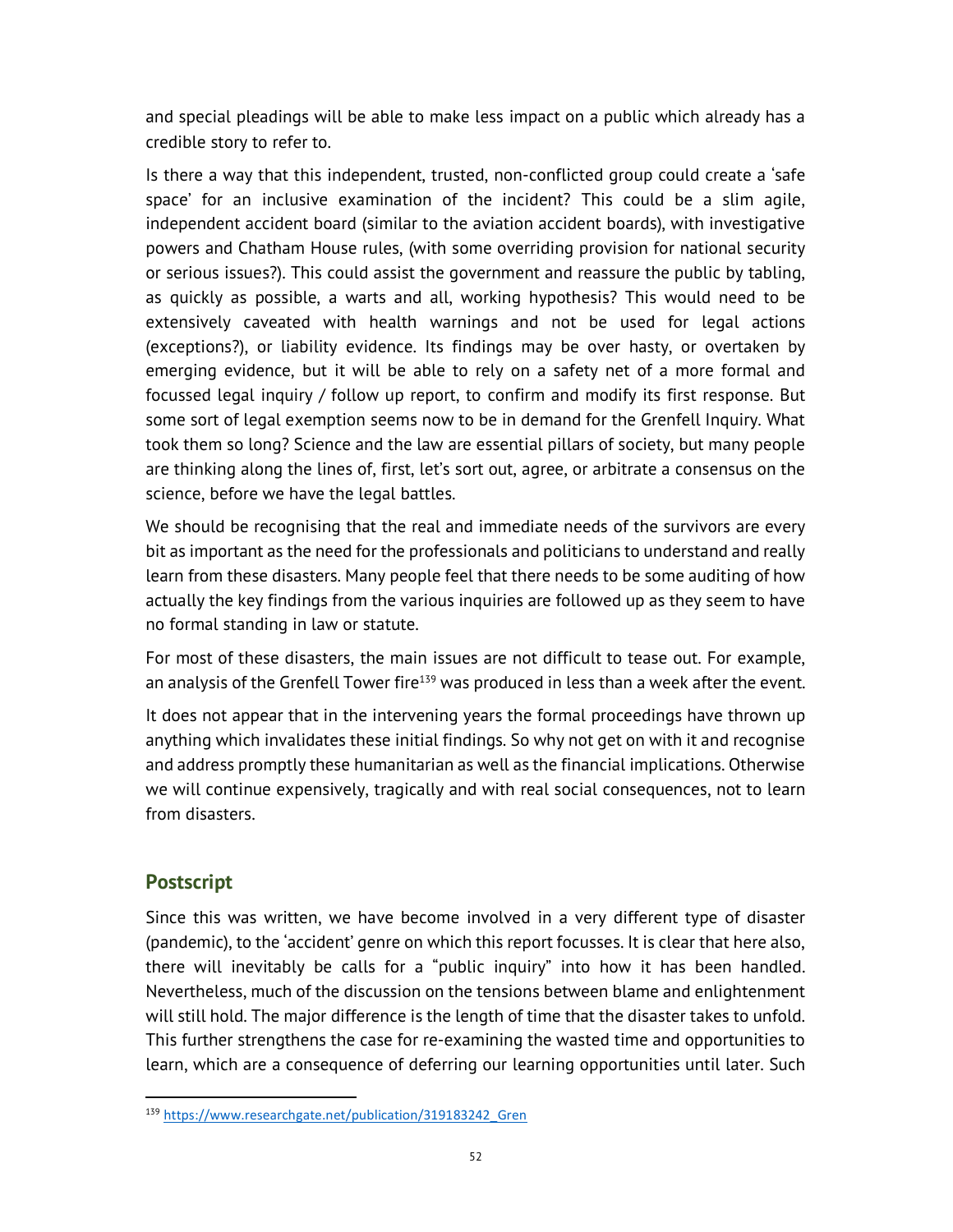a timetable calls for thinking about a real time process of continuous learning and adaptation $140$  to add a measure of resilience to our processes. The formal legal niceties can then follow in due course.

David Slater was educated at the University College of Wales and Ohio State University and initially taught chemical engineering at Imperial College, London. Through the 1970s and 1980s, as founder of Technica, he led the pioneering application of risk assessment techniques to the offshore and petrochemical industries. As Her Majesty's Chief Inspector of Pollution and Director of the Environment Agency, he had a leading role, through the 1990s, in developing and implementing risk-based pollution control legislation in the UK and Europe. He is currently a Director of the regulatory strategy organisation Cambrensis and holds a Royal Academy of Engineering Professorship at the University of Manchester.

<sup>140</sup> https://www.linkedin.com/pulse/coronavirus-learning-lessons-from-current-crises-david-slater/